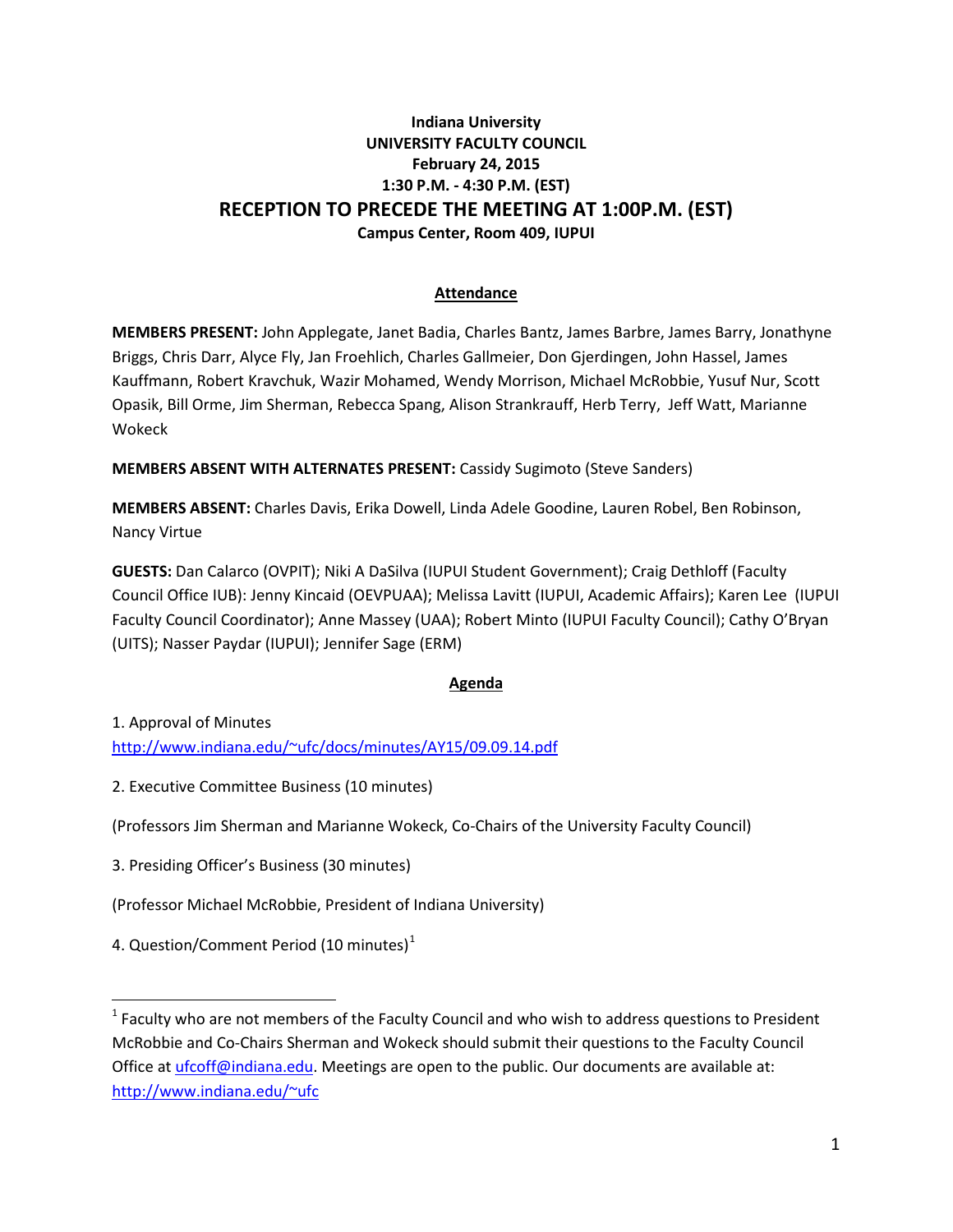(President McRobbie and Professors Sherman and Wokeck)

5. Proposed Amendments to the Bylaws of the Indiana University Faculty Council (20 minutes)

(Professor Herb Terry) [ACTION ITEM] [http://www.indiana.edu/~ufc/docs/addDocs/AY15/U5Cover.pdf](http://www.indiana.edu/%7Eufc/docs/addDocs/AY15/U5Cover.pdf)  [http://www.indiana.edu/~ufc/docs/circulars/AY15/U5-2015.pdf](http://www.indiana.edu/%7Eufc/docs/circulars/AY15/U5-2015.pdf)  [http://www.indiana.edu/~ufc/docs/circulars/AY15/U5-2015CLEAN.pdf](http://www.indiana.edu/%7Eufc/docs/circulars/AY15/U5-2015CLEAN.pdf) 

6. Proposed Amendments to the Trustees Teaching Award (10 minutes)

(Anne Massey, Associate Vice President for University Academic Planning and Policy) [ACTION ITEM] [http://www.indiana.edu/~ufc/docs/circulars/AY15/U6-2015.pdf](http://www.indiana.edu/%7Eufc/docs/circulars/AY15/U6-2015.pdf)  [https://www.indiana.edu/~vpfaa/academicguide/index.php/Policy\\_G-6](https://www.indiana.edu/%7Evpfaa/academicguide/index.php/Policy_G-6) 

7. Update on the Faculty Annual Report Task Force (20 minutes)

(Anne Massey, Associate Vice President for University Academic Planning and Policy) [DISCUSSION]

8. Sexual Misconduct Policy (30 minutes)

(John Applegate, Executive Vice President for University Academic Affairs; Jenny Kincaid, Chief Policy Officer and Emily Springston, Title IX Coordinator) [ACTION ITEM] [http://policies.iu.edu/policies/categories/administration-operations/equal-opportunity/sexual](http://policies.iu.edu/policies/categories/administration-operations/equal-opportunity/sexual-misconduct.shtml)[misconduct.shtml](http://policies.iu.edu/policies/categories/administration-operations/equal-opportunity/sexual-misconduct.shtml)

9. Report on Policy Burden Survey (15 minutes)

(Jenny Kincaid, Chief Policy Officer) [DISCUSSION] <http://policies.iu.edu/feedback/survey-results.shtml>

10. Bicentennial Strategic Plan Implementation (15 minutes)

(Professor John Applegate, Executive Vice President for University Academic Affairs; Professor Michael Rushton, Director, Strategic Planning, Office of the Executive Vice President for University Academic Affairs) [DISCUSSION]

<https://strategicplan.iu.edu/doc/plan.pdf>

### **AGENDA ITEM 1: APPROVAL OF MINUTES**

[No Audio Available]

## **AGENDA ITEM 2: EXECUTIVE COMMITTEE BUSINESS**

**SHERMAN:** …but informative and I would suggest to others that having them speak to some of your faculty at least is a – is a really worthwhile thing. Second, I'll just tell you a few things that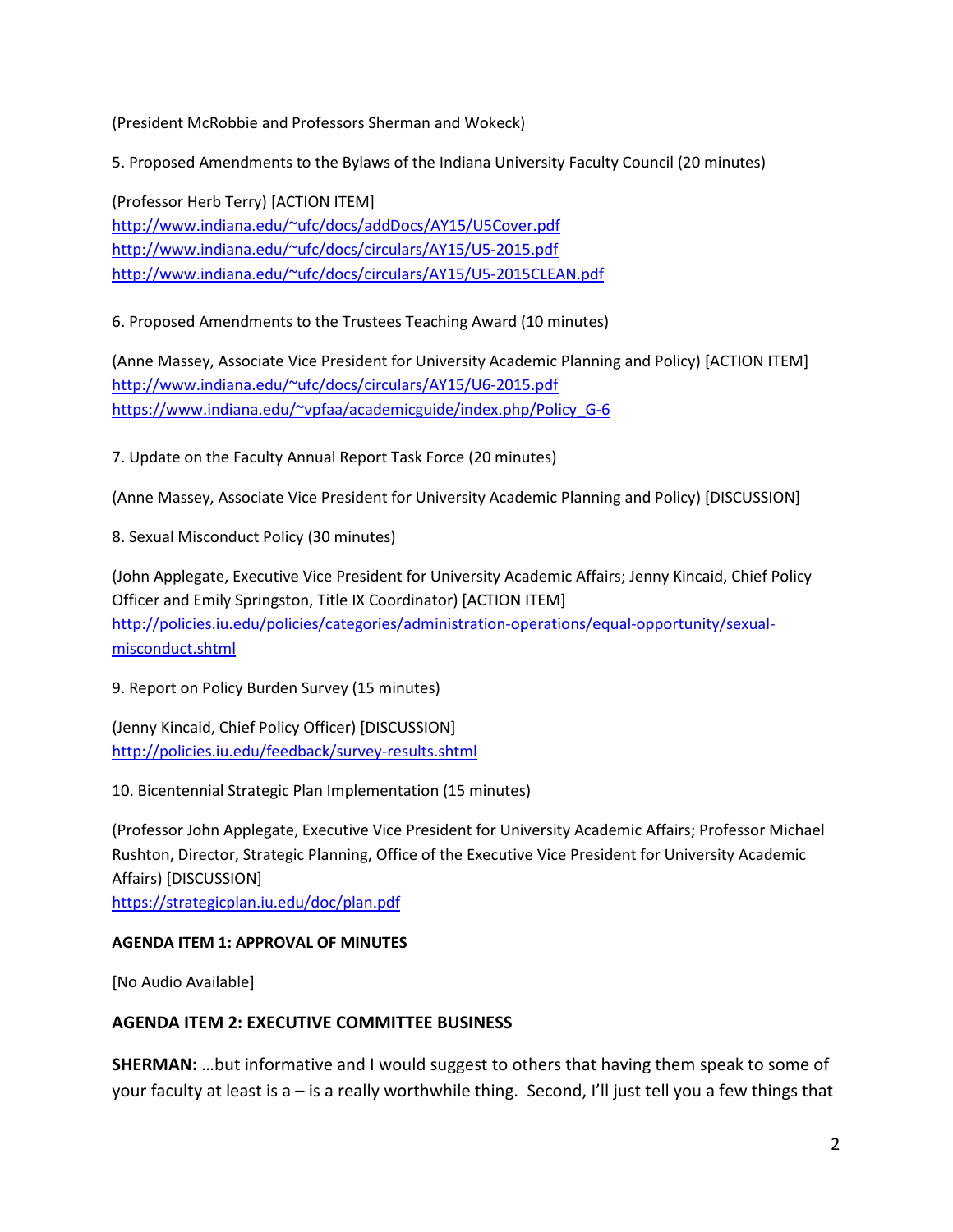are coming up on the Bloomington Faculty Council agenda. I suspect they're similar to things that are going on at your campuses as well. One of the – one of the issues was – was raised during the – the team faculty group that put together the strategic plan for the Bloomington campus, and it involved the – some suggested changes in shared governance in the really the structure and the process by which our faculty council operates. So we will be considering that in the – in the coming weeks of whether we think there is a better structure and a better process for effective shared governance. Another issue that has been raised at our campus and others as well is the issue of post-tenure review, and that's another issue that we'll be talking about in the coming weeks. And finally there's the – the issue of the – the role and the rewards and the obligations for non-tenure-trackulty – faculty, which is becoming more and more an issue as their number grows. Those are things that are on the horizon for the rest of this semester and I hope – I hope that some of you all are thinking about some of the same issues. Thank you.

#### **MCROBBIE:** Thanks, Jim. Marianne – Marianne would you – ?

**WOKECK:** Thank you and may I ask everybody who will talk into the microphones to do so directly because otherwise the tape does not pick it up so manners that we may not be used to in the classroom because we can just raise our voices instead. I would like to pick up from the one point that Jim made, namely the importance of not only knowing who our tenure line faculty are, and in what kinds of special positions or traditional positions they are, and more so what non-tenure lined faculty – what roles they play on the campus. And one of the studies that is underway on the IUPUI campus is a salary study that we do regularly every five years to find out whether within units there are people who have fallen out – out of the range of normal salaries, and if necessary suggest corrections, and also to allow us to have better idea of whether we are being fair to all faculty members, especially paying attention to women and underrepresented minorities. So this is something that has – that started on this campus over ten years ago. We had one in – five years ago. This is another five years, and we will have some longitudinal data to actually look at and see whether we've made progress. And if you want to have any – want us to share those with you, we are very welcome – we will gladly do so. The other point that I would like to say that will come out and will be reported for the campus is a study about how we treat transfer students, and what we do for transfer students and whether we need to improve or change or whatever, and it's a initiative supported by the John Gardner Institute and we are going to wrap this up by the end of February, which shockingly is this week. So we will – we will have a report ready in the next month, and then the reporting out and trying to figure out when we get the responses back from the people at the institute what we might do. And again, we would be very happy to share any insights that we learn from that and – if you think that might be applicable or useful for your campus. And those are the two major aspects that we're trying to get a better handle on, to know who we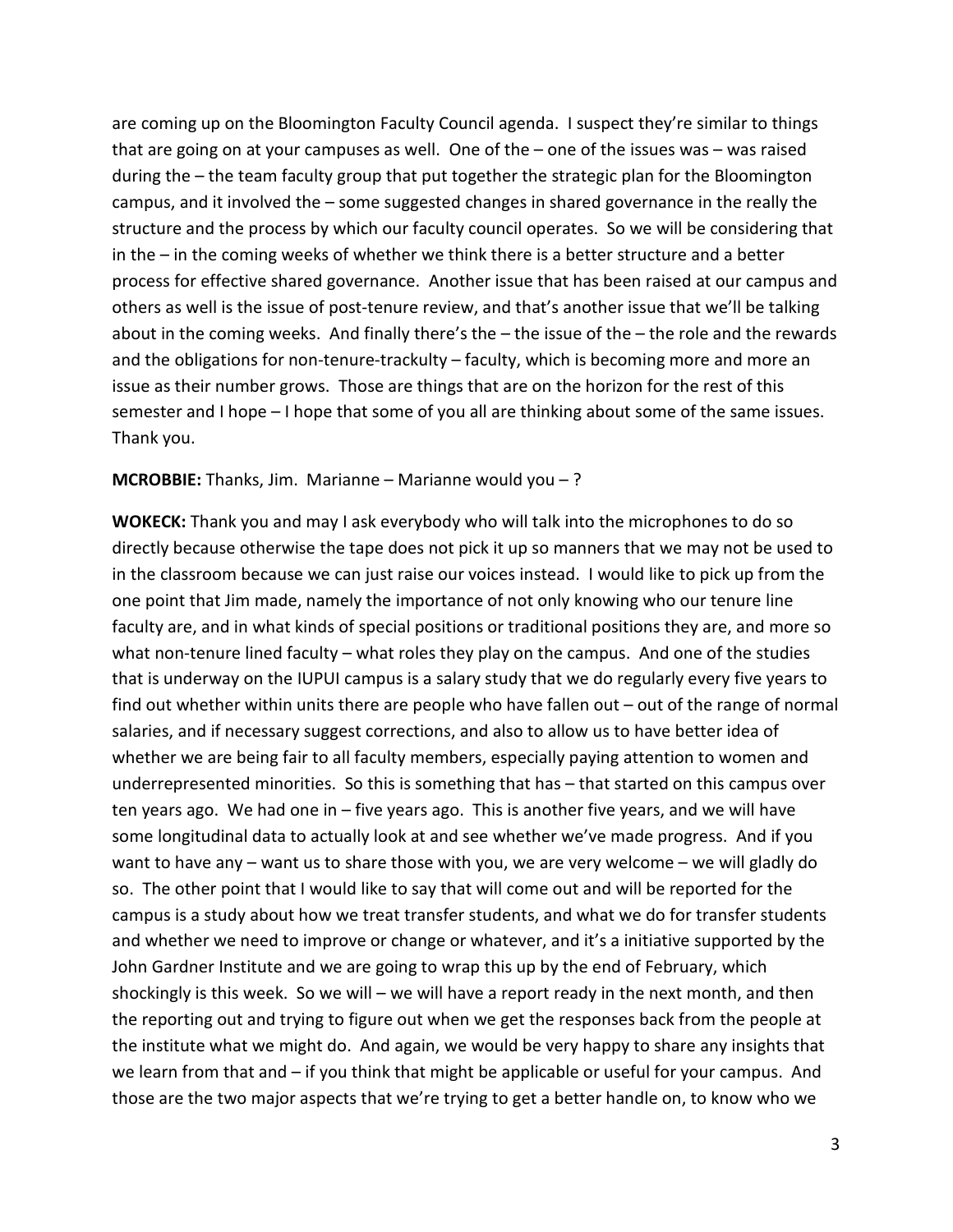are as faculty and what we can do especially as the faculty changes in the – under the circumstances of a very different kind of university than many of us, at least those of us who have lots of grey hair, entered into, and how we can really assure those kinds of goals that are articulated in the various strategic plans, especially the Bicentennial Strategic Plan. Thanks.

#### **AGENDA ITEM 3: PRESIDING OFFICER'S BUSINESS**

**MCROBBIE:** Thanks, Marianne. Any questions for Jim or Marianne? From anybody, any questions? Okay. So let's – let's move to the next agenda item, which is some comments that I want to make on a couple of things.

Firstly, I want to just say a few words about the legislative session. We had a meeting with the deans yesterday. We had a somewhat lengthy report on this from Mike Sample and Jeff Linder, but I'll just give you a sort of quick summary. And they, I think, as Jim was saying always stand ready to present a longer report if – if the UFC would like that at some point. The – the – the – the session is, I think, going so far pretty well for us. I think people are all aware that the  $$ there is a certain amount of funding that is allocated to state universities through a series of different performance funding metrics, and based on the allocations according to those metrics the university stands to get a budget increase of about \$24 million dollars in total over – over the next two years, the next biennium. This – this is – this is really an incredible result.  $I-I$ think the  $-$  it's  $-$  it's more than the rest of the universities are getting put together in the  $-$  in the state. In terms of – in terms of the increase based on performance funding metrics all campuses have done – done very well. Some of you get a relatively small amount from the state like IU East, I think stand to have a budget increase of about 15% on the state component of their budget as well, so I think the university as a whole, what the campuses have done – have done very well. There obviously has been a lot of complaining from – from some of the places that didn't do so well, although some of them did quite well last time, so this is not unusual. So, when you look at the various figures, there are some great figures like, that we've produced in total across the university 63% of the total net increase in bachelor's degrees awarded across all of the state's public institutions. 68% of the total increase in on-time degrees. 79% of the total increase in high impact degrees. This is – this is across all of public higher education in the state. These – these are great figures and we are being appropriately rewarded for it. I think it's unlikely that – that these figures will be undone. Whether the same criteria will apply next year I think is probably going to be a matter that's yet to be determined but this is – these are the criteria that basically applied the last couple of years and – and as I said we have done rather well. The – the – in terms of our capital requests, these are still early days because a lot of negotiations and horse trading goes on about the university's capital request until – until very late in the session.  $I - I'$ ve been privy to some decisions that were, in one famous case, a decision that was taken on the last night of the budget, and by the time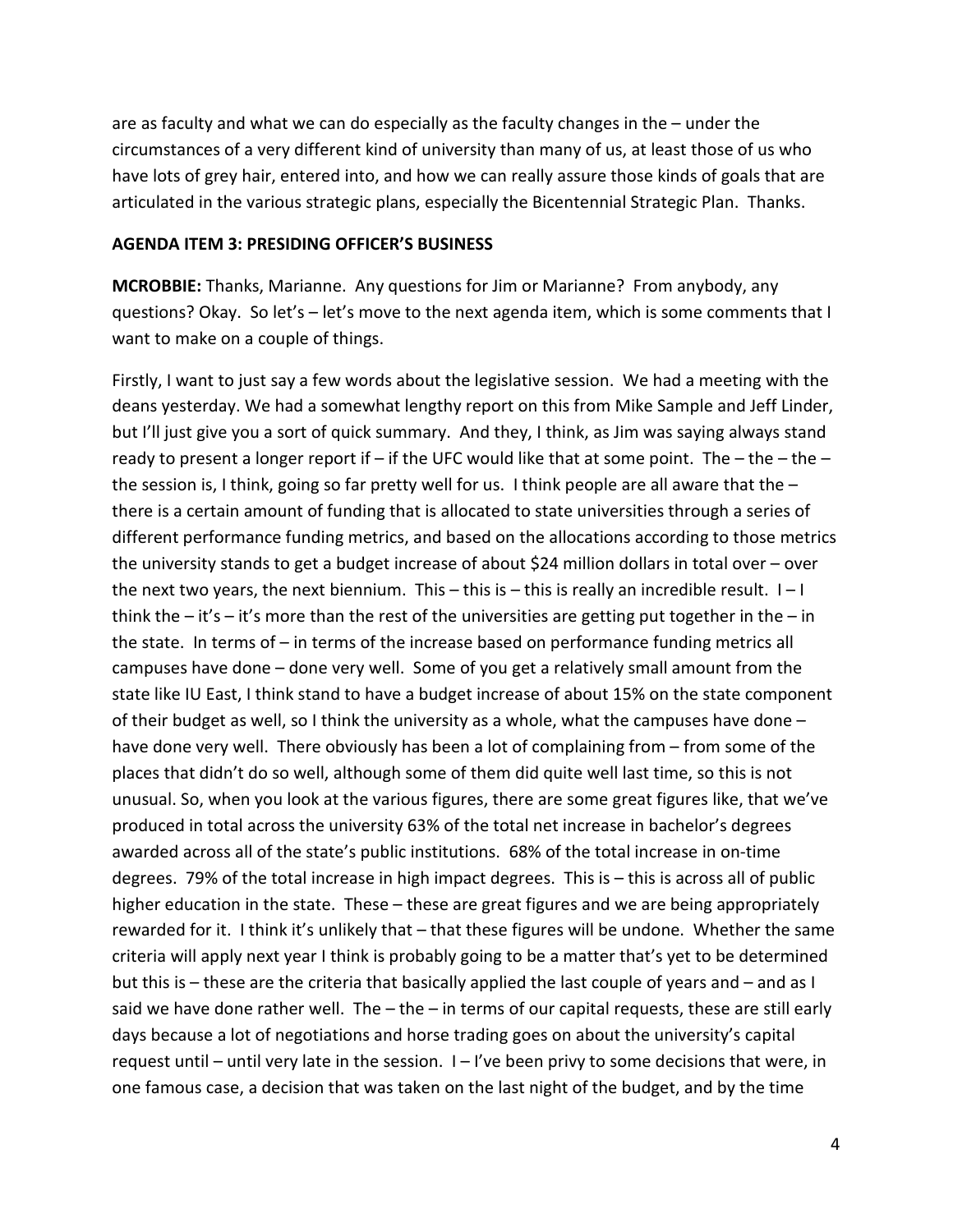they got round to finalizing the wording the next day, half of a building that we had fully funded, that night had dropped out sadly the next day. We eventually got it the next time round. So – so, as I said, it's not over 'til it's over until the very last minute of the – of the budget session. But at the moment, the renovations in Bloomington for the Old Crescent are in the budget. A chunk of the funding, the IU part of the funding for the Medical School at Evansville for the – for the new Health Sciences Center in Evansville is in the budget, and some funding for R&R is – is in the budget. We are fighting to get the – the special R&R for the regional campuses, which was in our initial submission, and also to get the funding for a building on – on this campus, the renovation of this campus for the School of Medicine. They are the two that we still think we have a chance of being able to have the legislature agree to. But, as I said, that where – what are we? – just now at the end of February? This doesn't stop for another – it doesn't finish for another two months. So there's quite a lot of time left. I think I'm meeting with various members of the leadership week after the next, specifically talking on these other – other topics.

Some of the issues about which we're concerned – Jeff Linder seems to think that – that some of those issues – issues dealing with guns on campus and – and so on, they will not proceed, which I think a lot of us will be very pleased – pleased about. And  $-$  but by and large there may be a couple of exceptions. The – what you might think of as the non-educational issues the – the social issues and so on that might be relevant to us, you know, the ones that are problematic for us all. Very few of the ones that are problematic seem to have made much progress. So, sort of overall we continue to be, university as a whole, all those campuses continue to be, I think, pretty highly thought of by the Higher Ed Commission by the legislature and so on. We have – and David across a whole range of different areas to be as cooperative with them as possible. I know there are people in this room who have from time to time helped out, helped the legislative team in specific matters and our – our thanks to all of you. I know that regional campuses through their chancellor and others have done a very good job with their local legislators too, and – and we're very grateful for all that work that's been – that has been done there. So I think that this is something we'll endeavor to keep you – keep you informed about but – but I think things look at this stage pretty good, about, I think, maybe almost as good as they did last time around the budget. So that's the – that's the first thing I wanted to comment on.

The second thing is  $-$  is really going to be covered by John. I think it  $-1$  think it's in the last agenda item, but just to, because we haven't met for a little while, just to sort of summarize, that after a sort of lengthy period from when I announced that we would be developing a university strategic plan in my State of the University speech in October, 2013, over the subsequent year – more than a subsequent year – the plan was developed and it – it is a really two components to it. One was an aggregation of key priorities from the various campus and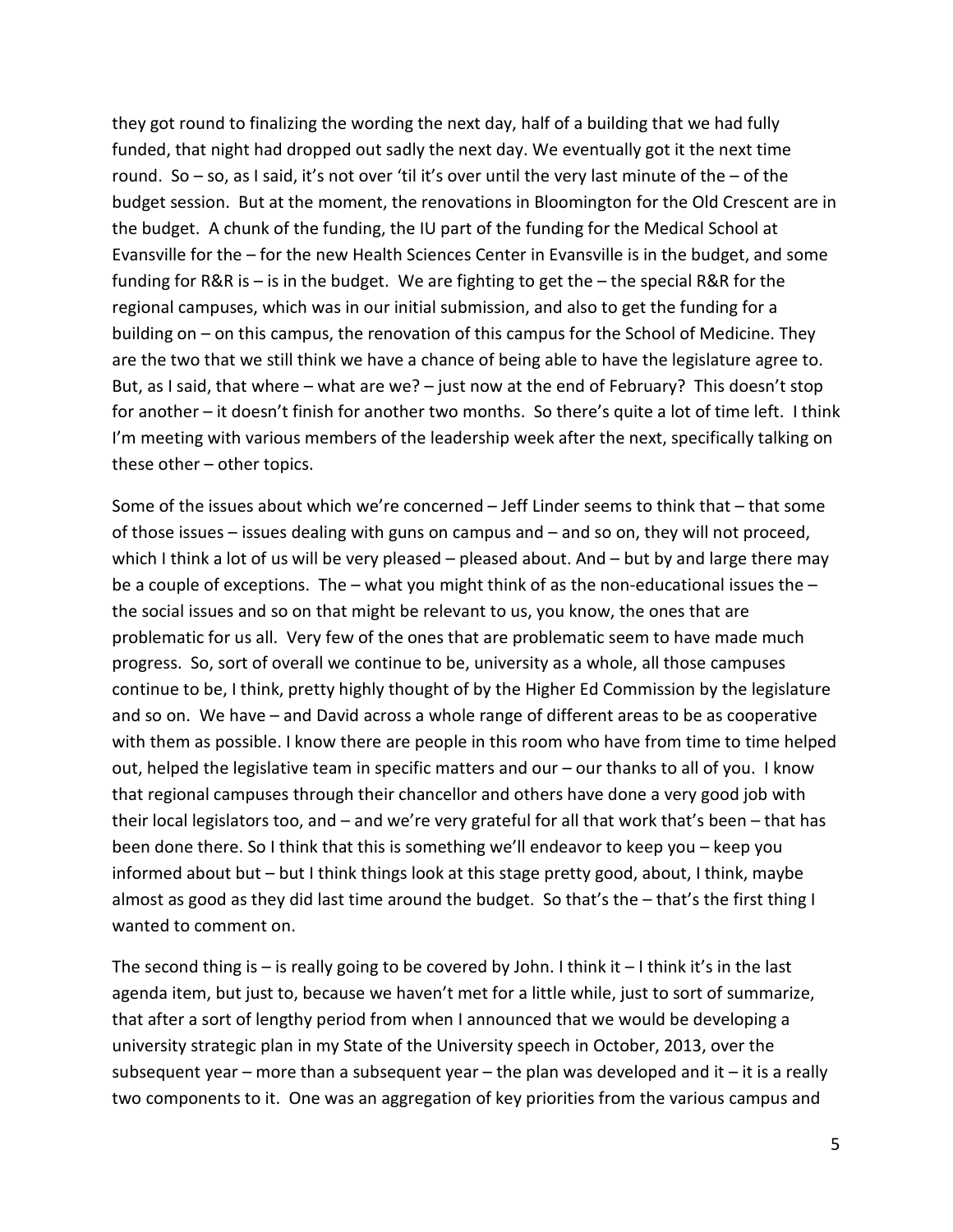regional plans, and then a series of other major initiatives were also included as well. This went through multiple drafts, multiple revisions. This was put out for comment a number of times, was seen by the Trustees in draft form a couple of times. They commented on it. And – and John will probably take you through the, just how many comments there were. Many good modifications were made right up until the last moment. The Trustees made a few good suggestions and so on, and we took it to them in the December meeting it was approved by the Trustees and that's now been published. It's available on the web. All of that would have been hopefully brought to your attention soon afterwards. It was approved in December, and the process of implementation, again, so I don't want to steal John's thunder except to say that there is going to be a process of reporting against it, which has been requested by the Trustees. This is going to take place on an annual basis, and by the – by the end of this year all the reporting against the metrics and other components of the plan will be aggregated then presented to the Trustees in the following February meeting of the Board, and that's – that's – John is going to talk in more detail about that.

And then the final thing is the – the resolution that approved the strategic plan delegated to me the authority to approve subsequently the various campus plans and I don't see any issues or any problems with any of these. It's just a matter of getting the final version of these – of these plans and giving it formal approval. But I've already approved the one for Bloomington. I'm waiting on one – the one from IUPUI. The plan is done but there's a crosswalk that – that basically connects the various key priorities of the strategic plan. When you have the university strategic plan, the campuses' plans, we've asked for that to be – to be part of the submission of the various plans. I'm expecting that any day and – and I don't see any issues. I think that'll be straightforward, and then the same with the regional campuses. I actually have that at the moment and expect to get that done in the next few days, so with any luck by the end of this week all of that will be done, too. The whole process will – will be finished and complete, and then when – when we do that that will be sort of announced, but all of that is material that I think all of you have seen, and I do not envisage – envision any changes about – about that.

And then finally, I want to say just a – just a word about – about searches. I expect to – to – to be able to announce in the next couple of days, because most of the responses are in to the invitation to join the – the search committee for the replacement of Charles – Charles' successor as Chancellor of IUPUI. Gene Temple who, as you know, just stepped down as Dean of the Lilly Family School of Philanthropy and who founded the – the school – is a founding dean of the school, and founded the center twenty-five years ago or something, has agreed to chair that – that search. Gene knows the campus intimately. He's served both as an administrator and as a faculty member, and is now back serving as a faculty member and – and of course did a period as – as head of the Foundation as well. So Gene is someone who really knows both this campus and the university generally, intimately. He's agreed to chair it, and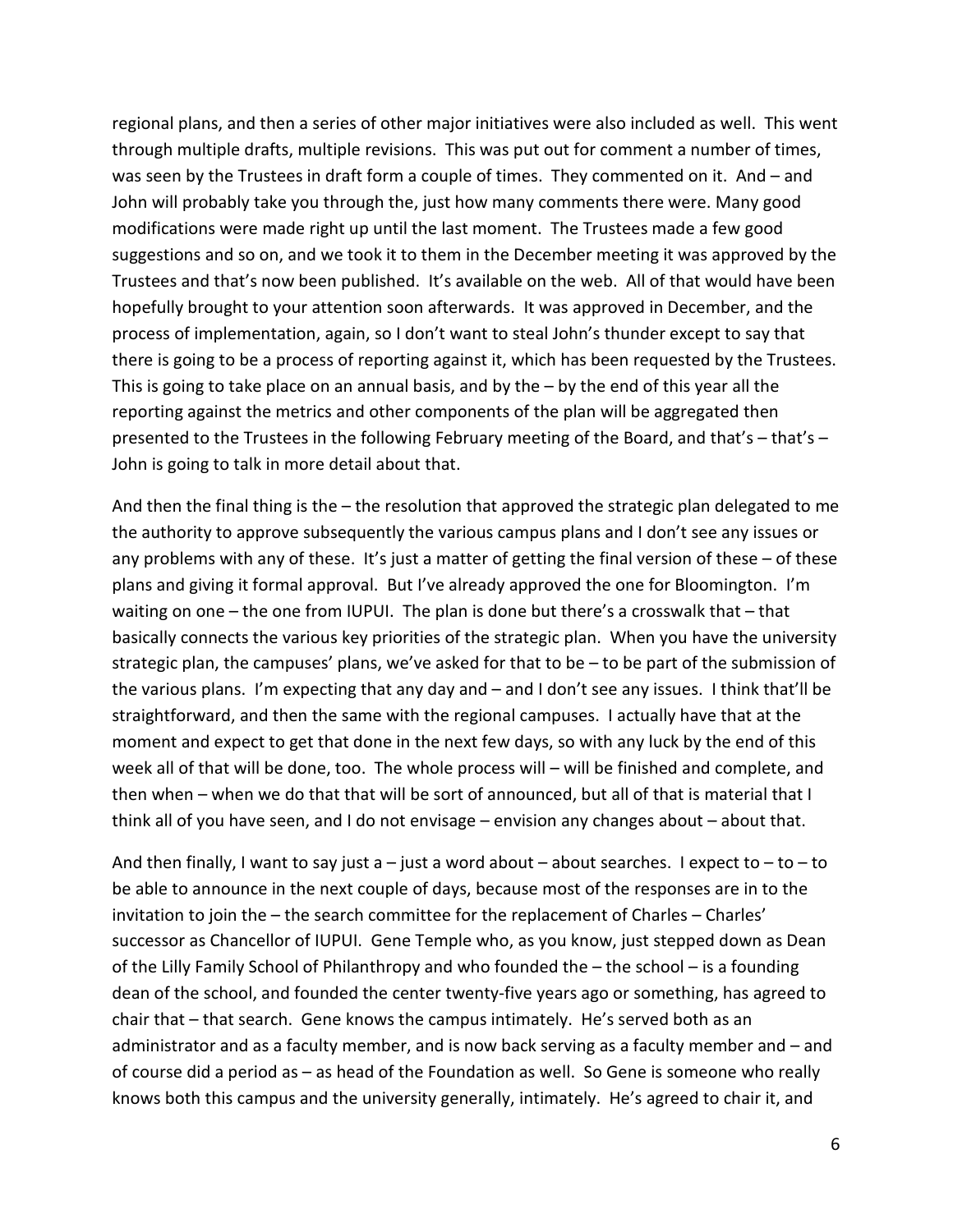then there are another fourteen people who – who will serve. Some of whom are in this room, but I won't mention their names in case they have not accepted yet, but I hope they have, and that will – I will announce that as soon as I get all of the acceptances in, which I think will be very soon. That – that will be an internal search, and to me there were what I think of as being sort of extraordinary reasons for  $-$  for needing that. Were the center a normal  $-$  a  $-$  a standard situation with – with a luxury of time it may mean that another process would have been appropriate, but to me there were – there were two key things. One is, we're about to move into the public phase of a major \$2.5 billion dollar university-wide campaign for the first ever time in our history, and to me it's  $-$  it's essential that we have somebody as chancellor to  $-$  to replace Charles who – who knows the campus, and who knows the university, who can from day one start – start running. Even the best person in the world takes a good year to get established. It probably takes longer than that to establish relationships when it comes to fundraising. So you can't take on any other job and open the door and – and expect people to give you money if you don't know them [comment indistinct] if you don't know them, and then secondly the strategic plan itself. There are – there are a whole range of very ambitious goals that we're now committed to achieving by the time of the bicentennial in the 1919 – sorry 2019-2020, and again, I think that this really requires someone who knows the institution to be able to hit the ground running on this. And so I discussed it with the Executive Committee of – of the IFC and they were supportive of moving in this direction, and that's the direction in which we're – in which we're moving. As I said, that should be announced next week, and hopefully the first meeting of the search committee can take place within another ten days to two weeks.

Secondly, the same is the case for the VP for research position, and the reasons there are – are in some ways the same, but there are some, I think, additional reasons. One of the additional reasons is that, having served in this position myself, having carried out a number of searches for it, I'm – I'm pretty convinced that as it is configured, and I think it's configured about as well as it can be, but as it is configured it's very hard to identify somebody from the outside who has a deep enough understanding of the complexity of the – of the university. And the fact that to be a VPR is not to have wide control over the research offices across the campus, but to be able to work diplomatically within a matrix system and metric setup, and – and I think in that – in that case it's, again, it is advantageous – immensely advantageous – to us to have somebody who really understands the university, understands the structure of the university, comes with pre-existing knowledge of the university to a greater or lesser extent, and again, who can hit the ground running, especially given that we are both committed to the various – the various key aspects of success in the research enterprise as part of the strategic plan. And also, just because of the importance of the research enterprise to us. Again, I think the best person in the world is still going to take a good year or longer to  $-$  to master it. So  $-$  so that's going to be an internal search, and I hope to have that one announced as well if not at the end of this week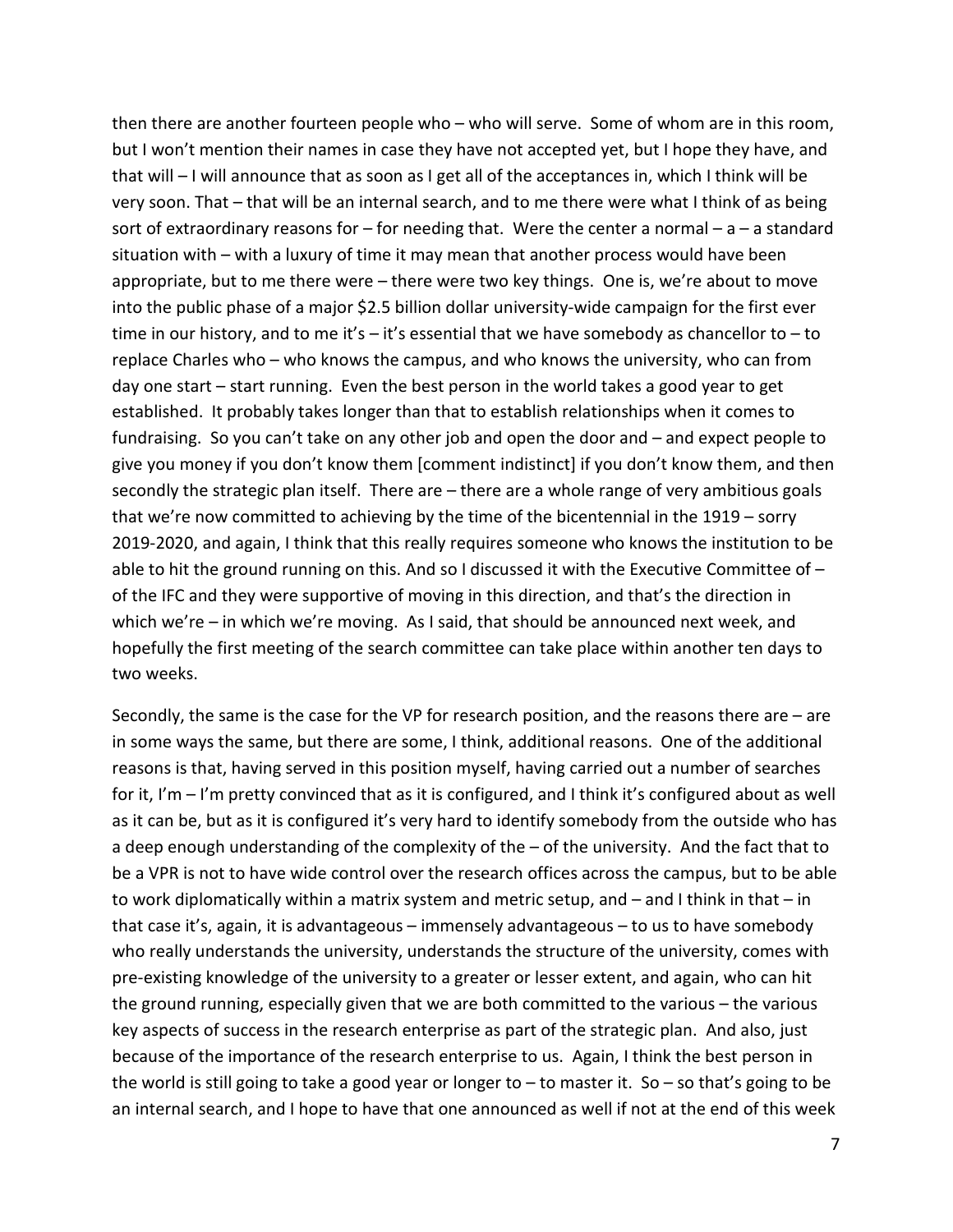then at the beginning of – of next week too, so get both of those under way. I'm expecting given they're both going to be internal that – that we'll have people identified, it will go through a similar procedure to what was done with the provost search in Bloomington which was – which was internal, which I think resulted in an excellent appointment in Bloomington. And so – so the finalists will be public and they'll go through the full series of interviews that – that one would expect in  $a - in a$  search, and  $-$  and it certainly is the case that if an adequate, and appropriate first rate candidate isn't – isn't identified internally than we'll have to switch to an external search. And so that's kind of what I've given on that front.

### **AGENDA ITEM 4: QUESTION/COMMENT PERIOD**

**MCROBBIE:** So those are – those are three items I wanted to – to report to you on, and I'm happy to take any questions, and I think Jim and Marianne would be happy to take questions, too, on these or any other matters. Herb?

**TERRY:** This is more of a comment than a question. You can respond. You may not want to. I – I hope that among the social agenda items that the legislature – that the university is paying some attention to are the – are the various freedom of religion bills that are in response to the developments in same sex marriages –

**MCROBBIE:** Yes, yes.

**TERRY:** Our corporate partners –

**MCROBBIE:** Yes.

**TERRY:** – in – in overturning that last year are – have spoken forcefully –

**MCROBBIE:** Yeah.

**TERRY:** – that it's not a good thing for the state, and I hope either publically or behind the scenes we are also –

**MCROBBIE:** Yes, we are.

**TERRY:** Good.

**MCROBBIE:** In fact, we're doing exactly that, and this – I mean, last year was difficult. This year in some ways is more difficult because it's  $a - it$ 's more, kind of, complex than I think it was last year –

**TERRY:** We still have the First Amendment that protects freedom of religion –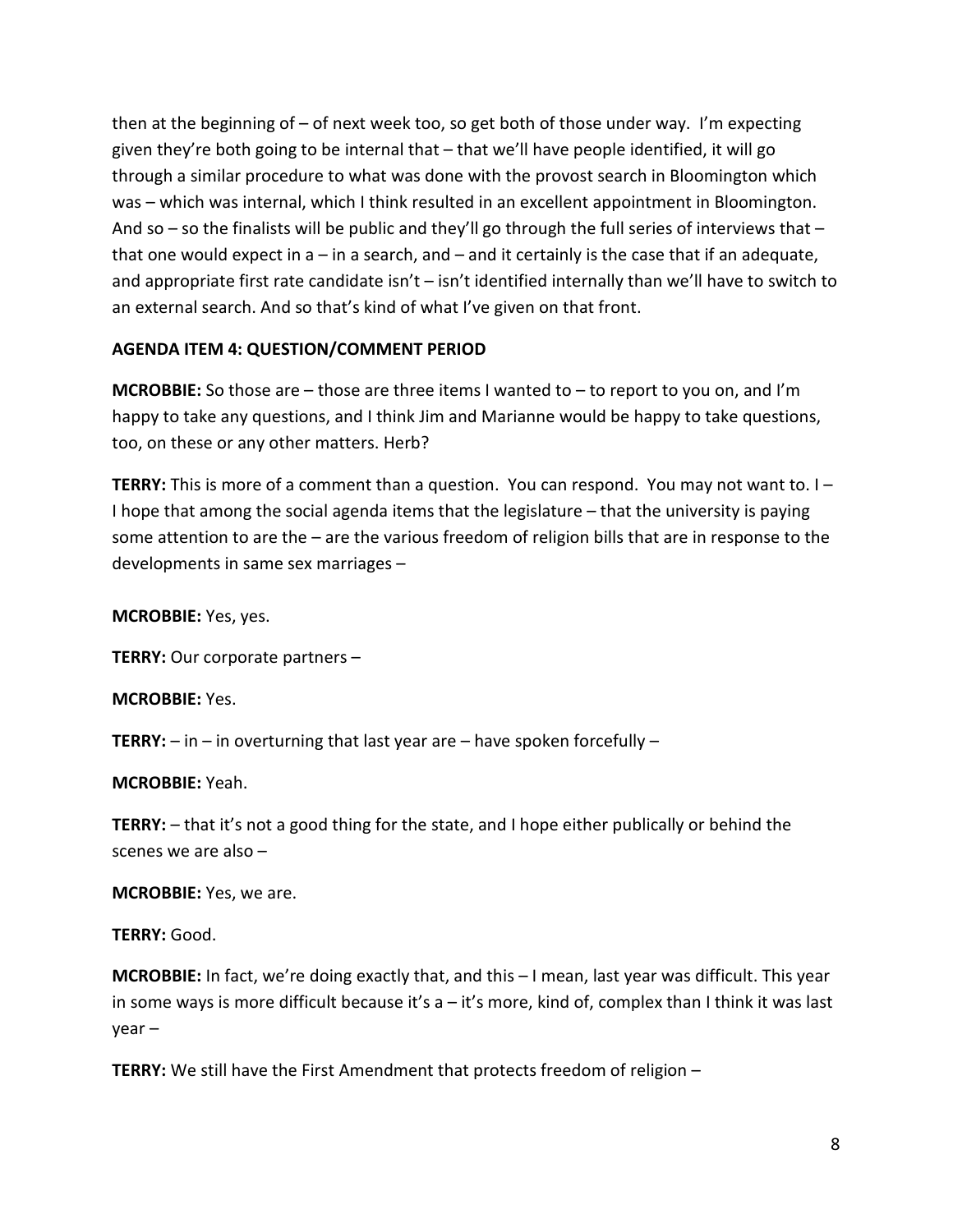#### **MCROBBIE**: Yes, yes, yes.

**TERRY**: And I would – I would prefer to rely on that.

**MCROBBIE**: Yeah, but no. The answer is definitely yes. So we're definitely aware of that – of that issue. In fact, if anything, that's probably the most problematic issue in front of us at the moment, yeah. Any other questions? [Silence] Okay, in that case let's – let's move on to agenda item five, which – which is – has been worked on for quite some time, which is the proposed amendments to the bylaws of the UFC. I think Herb is going to speak to this. Herb?

# **AGENDA ITEM 5: PROPOSED AMENDMENTS TO THE BYLAWS OF THE INDIANA UNIVERSITY FACULTY COUNCIL**

**WOKECK**: Herb, do you want to come here?

**TERRY:** Oh, okay.

**WOKECK:** That would be helpful.

**TERRY**: Oh, alright. As has been – as has been noted we have a busy agenda, and I hope we can dispense with this item in less than twenty minutes because as the President said, it's gone on for some time. As you know, the university's faculty voted to change the constitution of the faculty and create three rather than two leaders, one from IUPUI, one from Bloomington, one representing the regional campuses, and instead of calling those "co-secretaries" as we used to do, we will now call them "Co-Chairs." Many of the other details of how to do that were left to the bylaws, for good reason. The bylaws can be changed by a meeting of this body. It's very cumbersome to change the constitution, and so the idea was to – to write bylaws and – and cover many of the details. I've been working on that process ever since the constitutional amendment passed, and what you have before you is, I hope, the result of an awful lot of consultation with members of the Executive Committee, and the leaders of various campuses. I will be the first to admit that as I leave my service to Indiana University, and finally do retire I hope that one of the things I have brought here is something that will turn the bylaws into something that are in some instances more than aspirational. I would say that some aspects of the bylaws in terms of how we elect to do it, Executive Committee, and other sorts of things didn't work and we got by without them, but they didn't work. So in addition to changing the bylaws to incorporate the idea of a co-chair from the regional campuses, I took it upon myself to propose other changes in here that I think just make the bylaws more realistic and workable and – and up to date. The bylaws, for example, I think we've probably been out of compliance in some years – for some years, required Craig's office and the UFC office to retain the tape recordings of these meetings. I rather doubt that they're on tape anymore. So I've corrected things like that to update it. The bylaws were vague about a quorum. I changed them to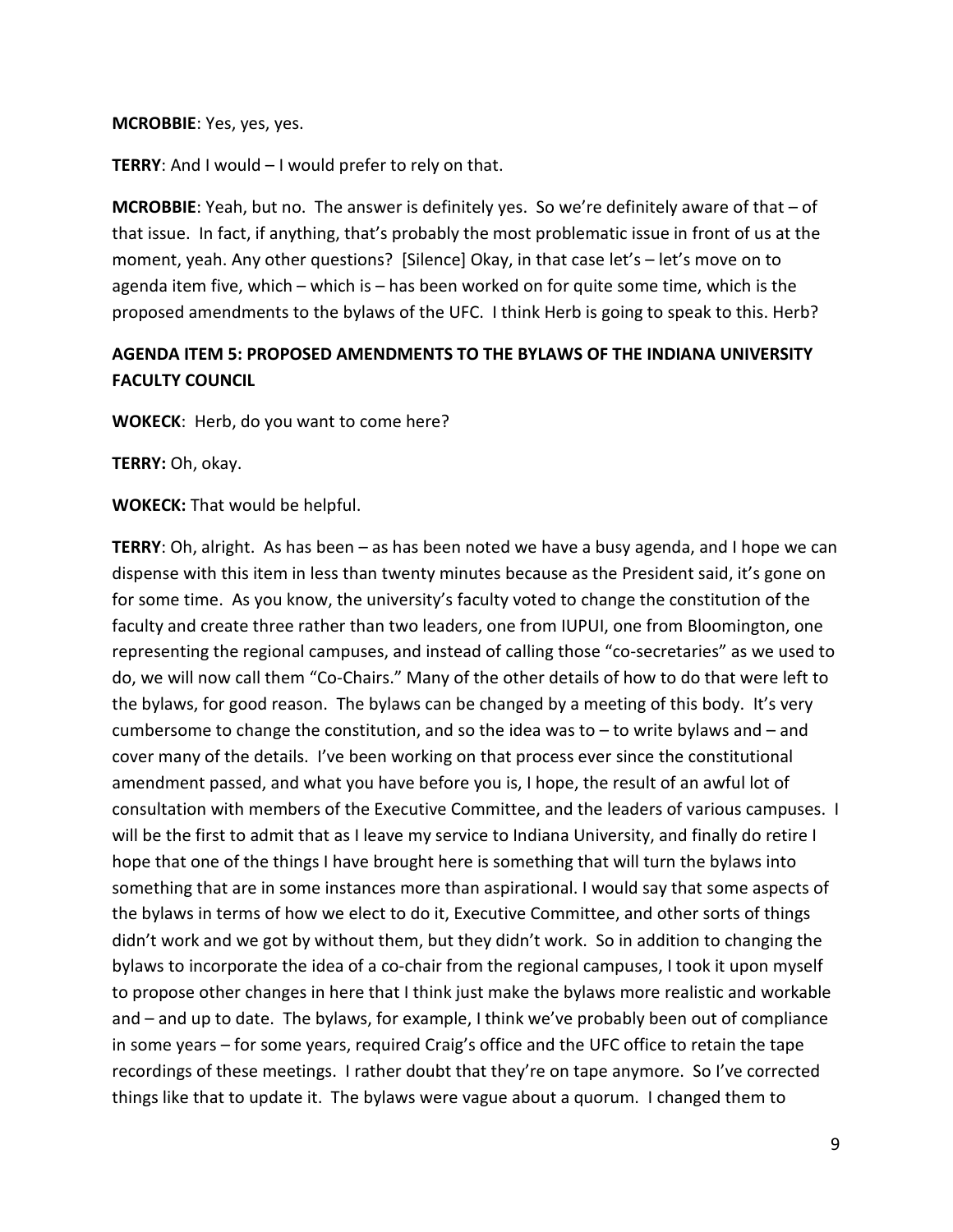specify that a quorum means majority of the voting members of the Council because we have some non-voting members. Probably the most important set of changes that aren't just implementing the co-sec – co-chair thing including the regional campus rep have to do with the timetables by which the members of the Council get selected and when its officers get selected. What I proposed is the standardization of things that as far as I can tell every campus can work with. The terms of BFC members for example, in the old bylaws ended after the last meeting. I suppose if we don't adapt this now, where it says bylaws become effective immediately upon change, all of our terms end at the end of this meeting. I don't think we want to abolish the UFC at this point because we don't have next members – next year's members elected. This puts everything on a July 1 to January – to June  $30<sup>th</sup>$  schedule. The backside of the white memo that you have from me is in response to some questions I got after we distributed this. It's a timeline, and it tries to explain that basically we think all the campuses should have their UFC members and their own campus leaders selected by April 15<sup>th</sup> of any year, and then it kind of wraps up the selection of the Executive Committee following that and in time to have everything in place by July 1. One complication in here is that IPFW is administered by Purdue and not by IU, and it tends to take its faculty census on a calendar rather than on an academic year basis, and so this even accommodates IPFW. So it does change all of those – those terms. I don't think it requires a change in the constitution or bylaws of any campus. I circulated it to all the campus leaders and they all said they could live with it. I have a question for Craig, will this work from your office's perspective – these dates?

### **DETHLOFF**: If everybody complies, sure. [laughter]

**TERRY**: Okay. So, if everybody complies we will have a standard system. I don't think I have any other comments to make. There is a clean version of this at your desk. The one that tracks all the changes that were made through all the comments are here, and it justifies some of the changes that were made. I hope you reviewed it before you came to this meeting. But that basically is my summary, and if you have questions about the substance of the process, please let me know.

**MCROBBIE:** I think  $-$  did  $-$  did this come from committee, Herb or  $-$  or  $-$ ?

**TERRY:** No. It came from the Executive Committee more or less. They asked me to do it.

**MCROBBIE:** Do we take this as coming from Executive Committee, in which case we don't need a – we don't need a – we don't need a move or a motion. It's a motion from the Executive Committee.

**TERRY:** It won't hurt to ask for one, remove any doubt that this is what will be considered.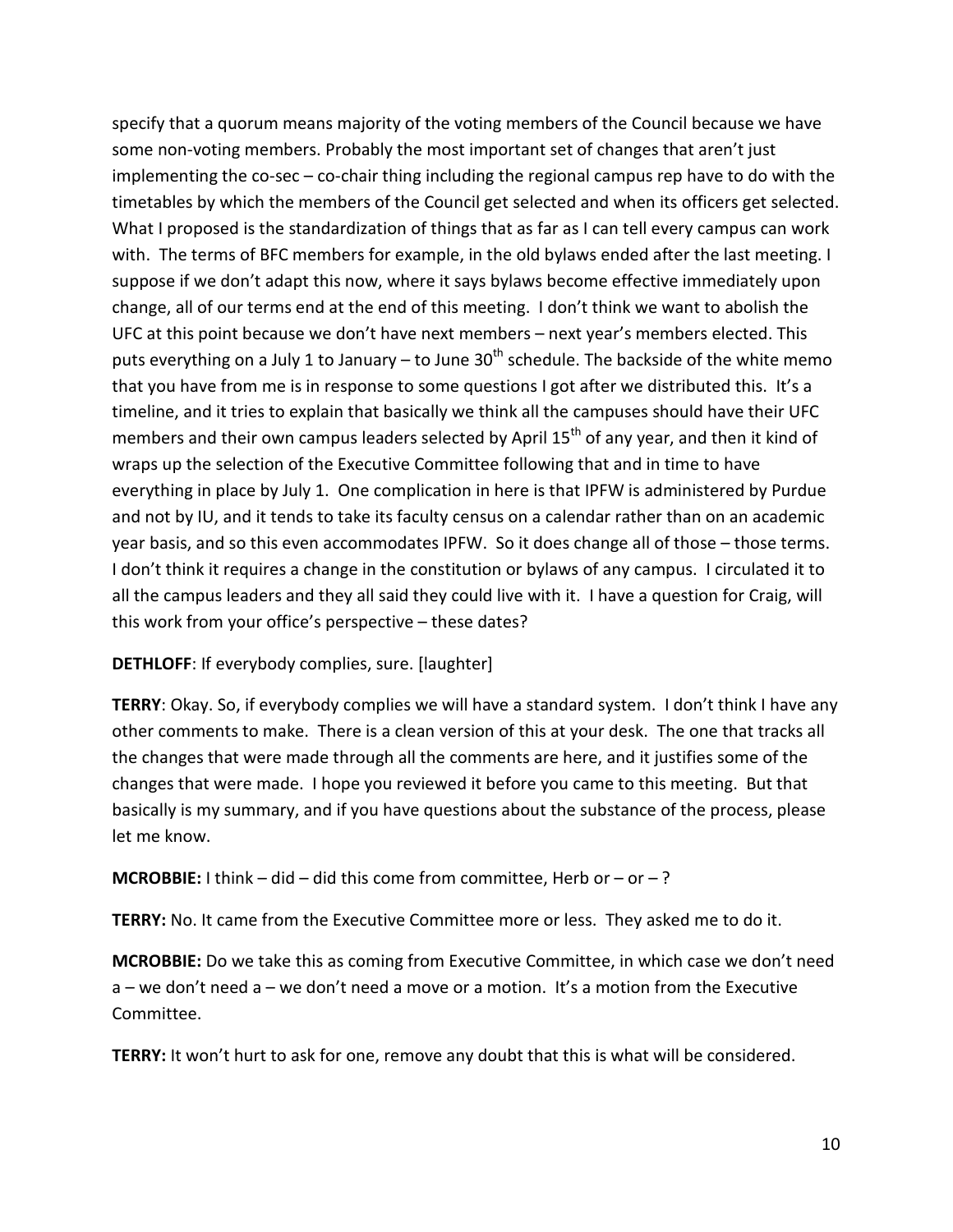**MCROBBIE**: At this point, and since it's an action item, could I have a – a motion? Then we'll have discussion. Could I have a motion to approve these from somebody, please?

**GALLMEIER:** So moved.

**MCROBBIE:** And a seconder?

**KRAVCHUK:** Second.

**MCROBBIE:** Okay, so we have a motion to approve these various items that have been distributed before any discussion or comments on – on this to Herb or anybody else?

**BARRY:** On the – on the backside, April – by April  $15<sup>th</sup>$ , campuses certify the names of their elected and voting ex officio members. That's for the UFC, yes?

**TERRY:** Yes, that's correct. Ex officio members of the campuses are basically whoever heads the faculty governance body at the campus. Over the years we have had great difficulty defining that because not every campus uses the same term or name, but I think it's fairly clear and I hope this record makes it clear that both the constitution and the bylaws intend that – that that be the head of faculty component of shared governance on the campus.

**MCROBBIE:** Other comments or questions, discussion from anybody on this?

**WOKECK:** I just have one comment. I would like to thank Herb for doing this because this has been a very long, detailed oriented process, and he has really worked very hard on it, and I'm very, very grateful. Thank you, Herb.

**MCROBBIE:** Yes, thank you Herb, too. I agree with that. Nothing else? Any other comments or discussion? Because I'll put the motion if there isn't. Okay, all those in favor of the – the motion as it has been stated in the agenda please signify by saying, "aye." [Aye, motion approved unanimously] Again, same sign. The minutes carry that as record as approved at the scene. Thank you, Herb.

## **AGENDA ITEM 6: PROPOSED AMENDMENTS TO THE TRUSTEES' TEACHING AWARD**

**MCROBBIE:** Okay, agenda item six, which is the proposed amendments to the Trustee Teaching Award, and Anne is going to speak to that.

**APPLEGATE:** Right, and if I may I'll just lead it off a bit. The – the idea of looking at Trustees' Teaching Awards really came out of an observation over the course of – of the last few years in the promotion and tenure process, that Trustees' Teaching Awards, while obviously germane to promotion and tenure were – were on a number of occasions being treated by applicants as conclusive of the question of excellence in  $-$  in teaching, which I don't think anyone would've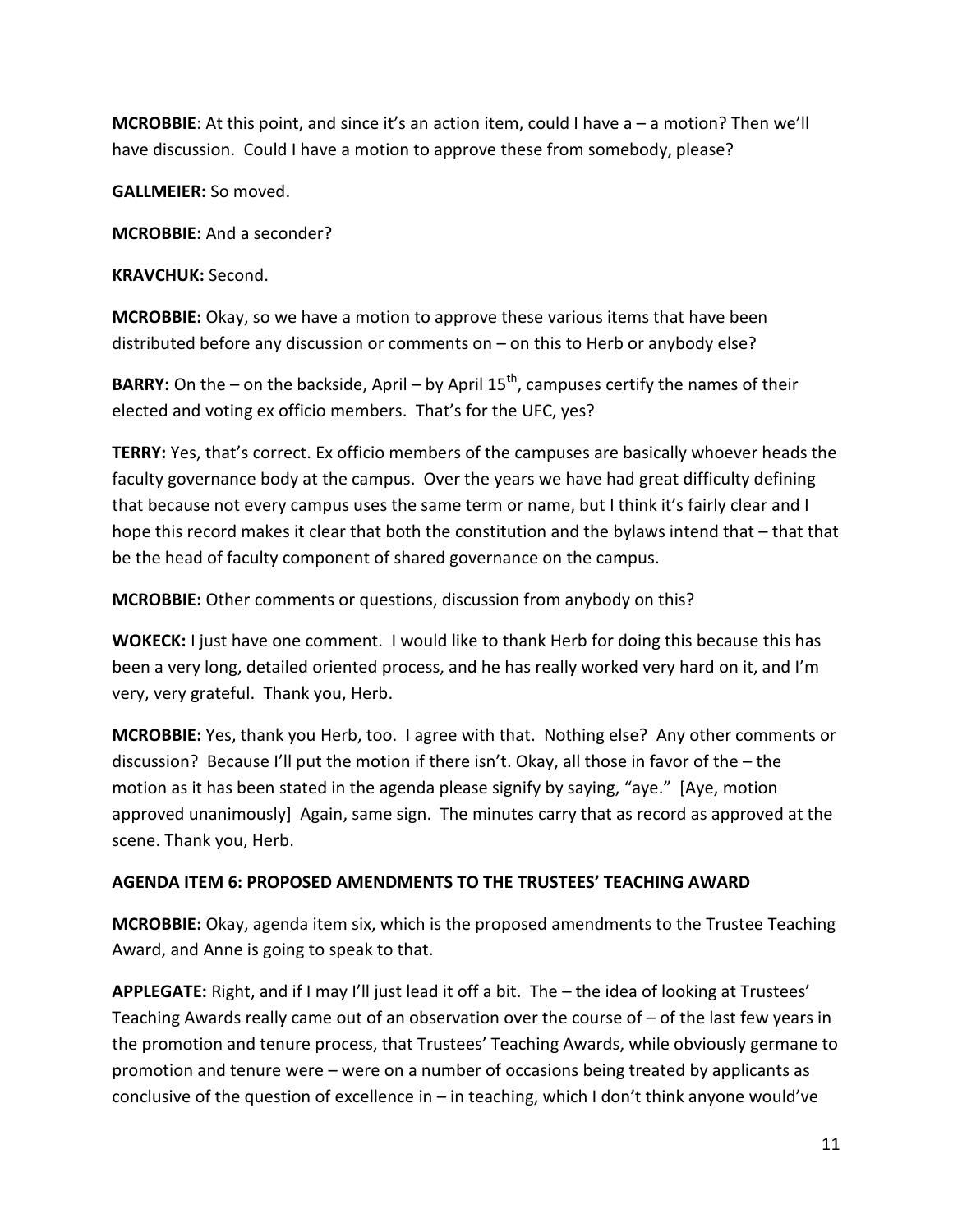thought is the  $-$  the purpose of  $-$  of those  $-$  of those awards. And so to understand a little better how those awards were being – being used and – and awarded I asked Anne Massey, Professor Anne Massey of the Kelley School, to – to convene a group to look into that. First, to inform itself about the range of practice for the Trustees' Teaching Awards across the university, and then to make any recommendations that – that the committee deemed appropriate to – to either regularize practice to whatever extent necessary, or to make other recommendations specifically related to promotion and tenure. So that's the – that's the background for – for this report. So, Anne?

**MASSEY:** Thank you, John. Yes, the task force had representation from Bloomington, IUPUI, and the regional campuses as we looked into kind of the background of the award, which had been ten plus years being given out, and what we quickly realized as we were collecting our data was that the campuses, as designed in the original award description, they basically have purview as to how they are going to execute the award, whether they're going to do selfnominations, or if it's not – selections by the various schools. So it's very decentralized in terms of how the award is given. We found no evidence that there's any – any problem with that. In fact, the campuses vary by what requirements the candidate – the nominee – has to put together materials for review, and it varies quite significantly across Bloomington, IUPUI, and the regionals, and the committee – the task force concluded that there was – there was absolutely nothing wrong with that. However, out of our efforts in looking at this, as John noted, there was some feeling among a number of people that there were perceptions that the award itself was more than just the award for the previous year's teaching excellence, and so one of the recommendations that you see in your packet today is that we clarify in various documents, campus P&T documents, websites promoting the award, any school sites promoting the award, that it is just one piece of evidence. It's a point in time. It reflects the previous year's teaching quality and excellence, but that it should not be construed to be evidence of sustained excellence in teaching, so that when people are putting their P&T cases together or their promotion dossiers together, that much like other teaching evidence it is just one piece. So that's the first point here.

The second point at – that we were also found in collecting our data and understanding the variance across the campuses was that there was some perception on the part of the faculty that it was increasingly becoming a closed operation, that the same people receiving the award year after year after year, and this was to some case due to  $-$  of  $-$  in some campuses, some units, schools on various campuses is based largely on student teaching evaluations or other metrics, and so quite honestly if someone does well in their teaching evaluations in one year there's no, you know, expectation they wouldn't continue to do well. So the second recommendation that we made was to try to open up the award to more faculty that are doing excellence in teaching, particularly in units where it is either self-nomination or nomination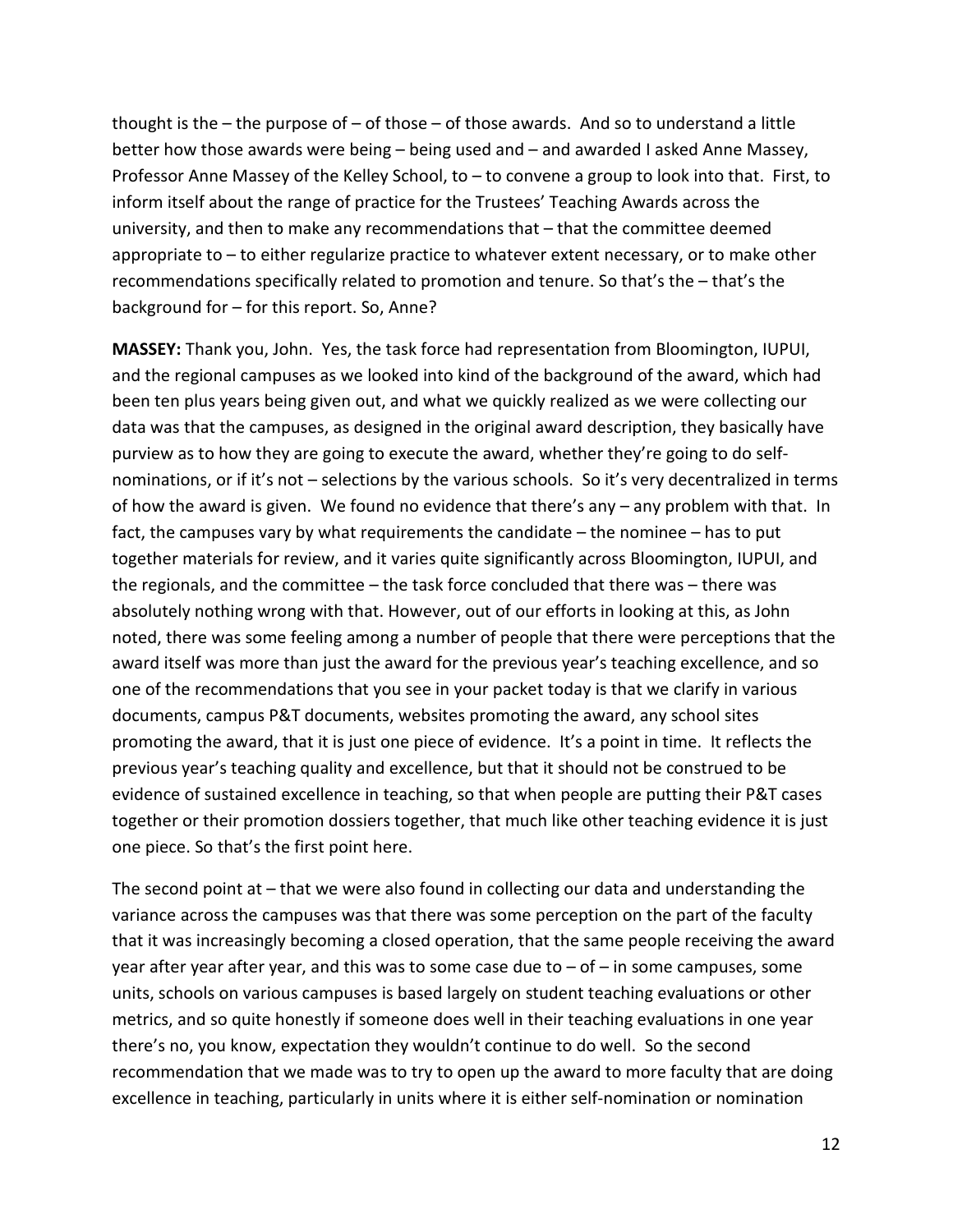scenarios, and we said, let's – if you win one year, you have a waiting period of two years before you could be considered again. And so these were the two recommendations that we are recommending for your consideration.

**MCROBBIE:** So, that would be – and that would be the documents that were distributed –

**MASSEY**: That's correct.

**MCROBBIE**: – that I guess we require a motion to – for the adoption to – yes? – okay. Can I ask for a motion to adopt those changes to the Trustee Teaching Award  $-$  ?

**TERRY:** So moved.

**MCROBBIE:** – documents. Okay, thanks Herb. A seconder?

**GALLMEIER:** [Comment Indistinct]

**MCROBBIE:** Chuck, thanks. Okay. Any discussion? It all seems very sensible. Any – any discussion at all? Yes, Chuck?

**GALLMEIER:** Sometime back we made an adaptation at IU Northwest. We could only win four awards, because we ran into the problem of people back and forth, back and forth. So that doesn't in any way interrupt what we've already done at IU Northwest. Is that correct?

**MASSEY:** That's correct. We're – we're not suggesting that there would be any mandate at the campus level to change how you select or – or your process of selection in the award.

**GALLMEIER:** We – we felt there that it gives more people a chance to have that piece of evidence, just the professors and others going up for full. So, [comment indistinct] –

**MASSEY:** Yes. This would be at a minimum you would have to wait two years.

**MCROBBIE:** Sorry, Herb, I missed you.

**TERRY:** I just have a question as to what the effect of our approval of this would be. The Trustees' Teaching Awards exist by virtue of a document adopted by the Trustees, that's before us, so I assume that if we adopt this we would be recommending it to the Trustees. Would they incorporate this language in the description of their awards? Is that right?

**MASSEY:** That – that is my understanding. Is that correct, John?

**APPLEGATE:** Well – or – or alternatively since the – the specific criteria were left to the – to the – to the units to – to adopt, and hence the variation in practice, I think it would be entirely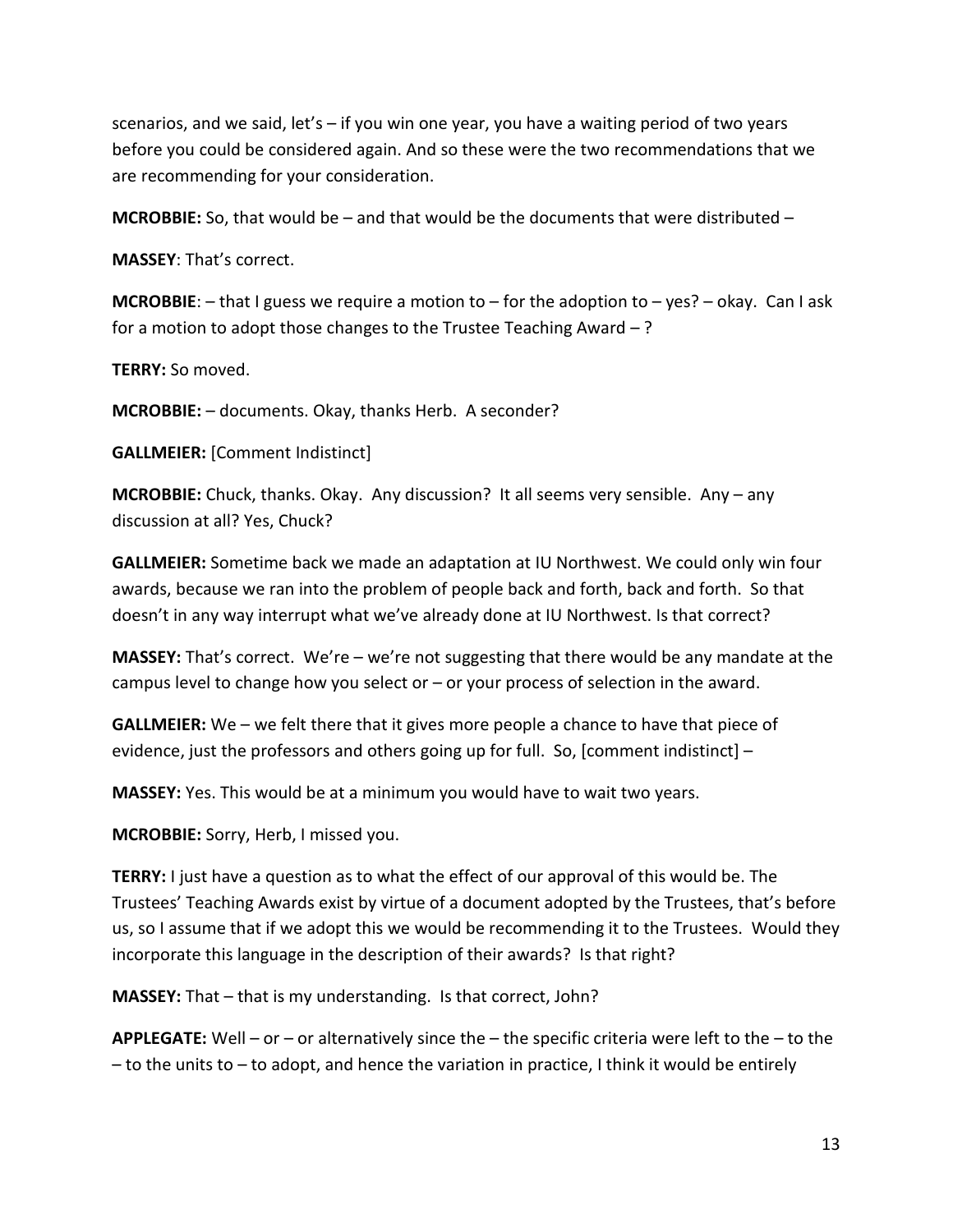appropriate for the university faculty to adopt these – these two interpretations of it as uniform across the university.

**TERRY:** So, John, then you think "(b)" here is consistent with five in the Trustees' statement –

**APPLEGATE**: And five is?

**TERRY**: Five says, "[w]inners of the Trustees' Teaching Award are eligible to receive the award in subsequent years."

**SHERMAN:** That's still true.

MASSEY: Yeah.

**TERRY:** Yeah, I – I think it may still be true.

#### **APPLEGATE:** Yes.

**TERRY**: Yes, I would just like the record to reflect what we understand we're doing and what – whether or not we're going back to the Trustees with something or not.

**APPLEGATE**: Right, and – and I – and I'd say on that point especially that the – the terms of the award is a percentage of FTE – or a percent of FTE, I think. Yeah. And I think that reflects clearly an intent on the Trustees that this be broadly available as a way of recognizing and encouraging excellent teaching. So I think this only intensifies actually the goal of the Trustees.

**MCROBBIE:** Other comments? Any other discussion of this item? Anybody? Okay, there being none, I'll put the motion. All those in favor of the proposed amendments to the Trustee Teaching Award policies signify by saying, "aye." [Aye, motion passes unanimously] Again, same sign. [Silent] It's carried. Thank you, Anne. But I guess you need to stay for the next item as well.

**MASSEY:** Thank you.

### **AGENDA ITEM 7: UPDATE ON THE FACULTY ANNUAL REPORT TASK FORCE**

**APPLEGATE:** Exactly, and I'll just, again – I – I'm the setup man here on it. This is, of course, the Faculty Annual Report, which all of us appreciate so much, and it was really, and this sounds like damning with faint praise, but I really mean it. It was a noble effort to take the various paper reports that had existed in many forms in many places, and usually collected in the basement of various buildings, and bring them into something like the  $21<sup>st</sup>$  century. It was developed – the existing system was developed – quickly and refined over time, involved a lot of work and really was a quantum leap forward for the university in  $-$  in developing a way of reporting on faculty activity. The one – there are a couple of issues. Most people find it fairly difficult to interact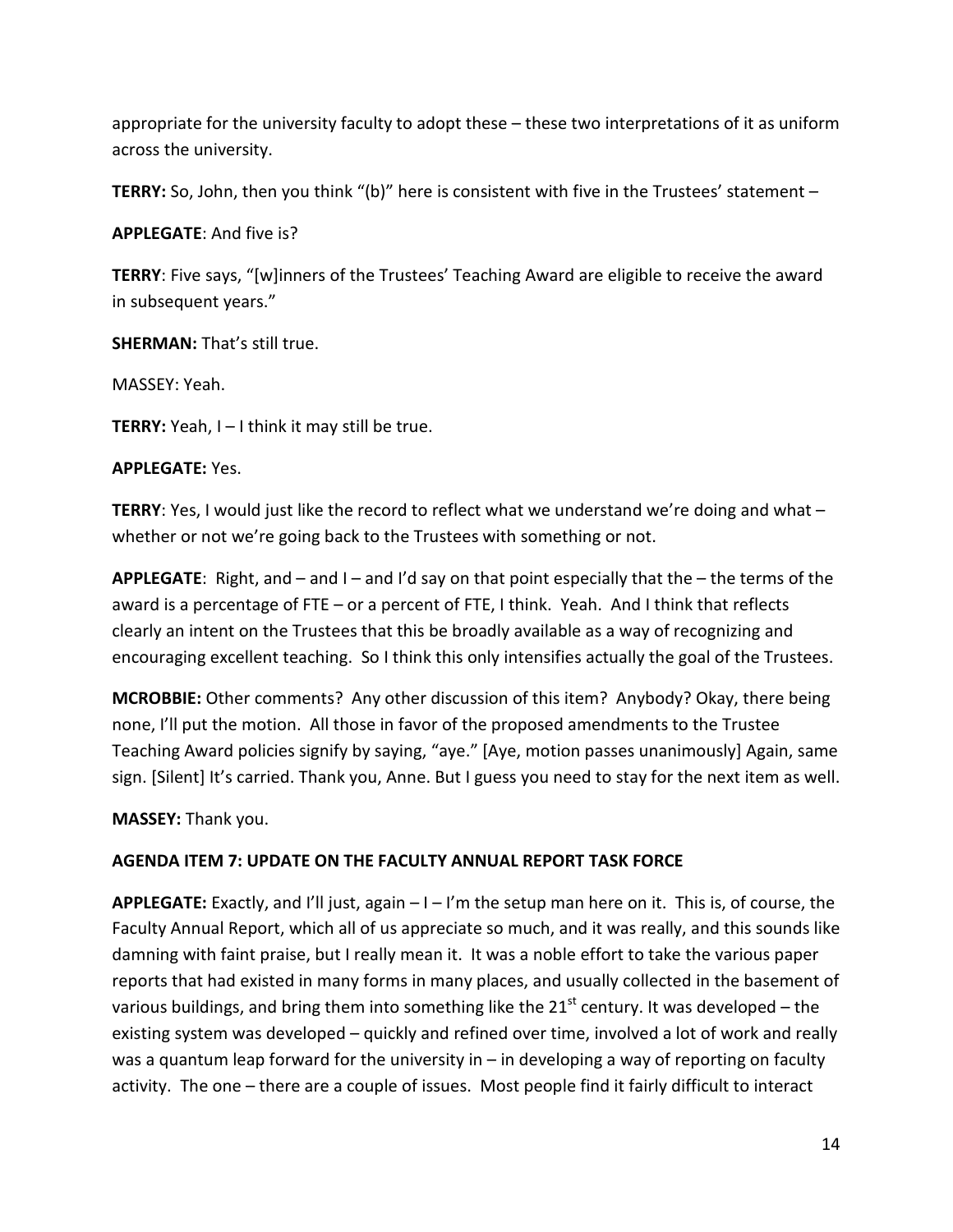with. It has  $-$  it has an almost bewildering number of  $-$  of different categories. If you've ever been the co-convener of a committee, you realize that there are about six different ways you can describe your participation in that committee and, you know, good luck figuring out whether it is national, state, international or whatever. They're always international in aspiration. So it's  $-$  it's a system also that does not  $-$  does not aggregate data and reports very well at all, or at all. And so it - it really needed to be updated. So, again, I asked Anne if she would lead a group that would take a look at replacing it. Among other things they were asked to examine vended systems as well as the possibility of growing our own. I should say in this context that the reason I burdened Anne with this was that she has been the – the lead on the e-dossier project, and that has rolled out really astonishingly smoothly, and in a very useroriented way and I thought that was exactly the way we needed to think about Faculty Annual Report. So, Anne?

**MASSEY:** Thank you, John. What I'd like to do just the next few minutes is just give you a little bit of background and talk about the work of the task force and how we – where we are today and the recommendation that we made. And we've got some other folks that can back me up in the room that were members of that task force. As John pointed out the FAR system has been in place for a number of years now. It was built in 2010-2011 for those of you who remember when it was first introduced. It replaced a paper Word document that you may recall. Each faculty member, annually in the January timeframe would type in their – their report in a Word document and submit it to their department chair, and from there that was about all you could do with it. The system, FAR, was developed with very limited resources by UITS, and so I – I do commend UITS for their efforts on this despite the challenges that we've had from a user perspective. It does integrate and has been evolved over time with existing IU systems – Kuali Coeus, for example, our grants database, our HRMS system, increasingly teaching related information is automatically pulled in, so it has continued to advance over the last several years. It is used by all campuses with the exception of IU School of Medicine, and as John pointed out it is intended for us to be able to record our – our teaching, research, creative activity, and service activities. I will say that as we looked at this we have been collecting data for the last five, six, seven years about user experiences with this, and two key areas, and this has driven a lot of my own research but also the work around e-dossier, that repeatedly we were hearing issues with was ease of use both from the perspective of the faculty member, administrators who were charged with reviewing faculty for annual merit reviews, and – and staff quite frankly in terms that it was not easy to use, and it also had limited usefulness. So as John pointed out because of the very tight reporting structures out of it you couldn't mine the database for comparisons of your departments within schools. You couldn't find things very easily. If I was looking for a faculty that had published in certain areas because of the way the database structure is set up around publications we couldn't find it easily. So there's a lot of things regarding both ease of use and usefulness that we've heard over a number of years that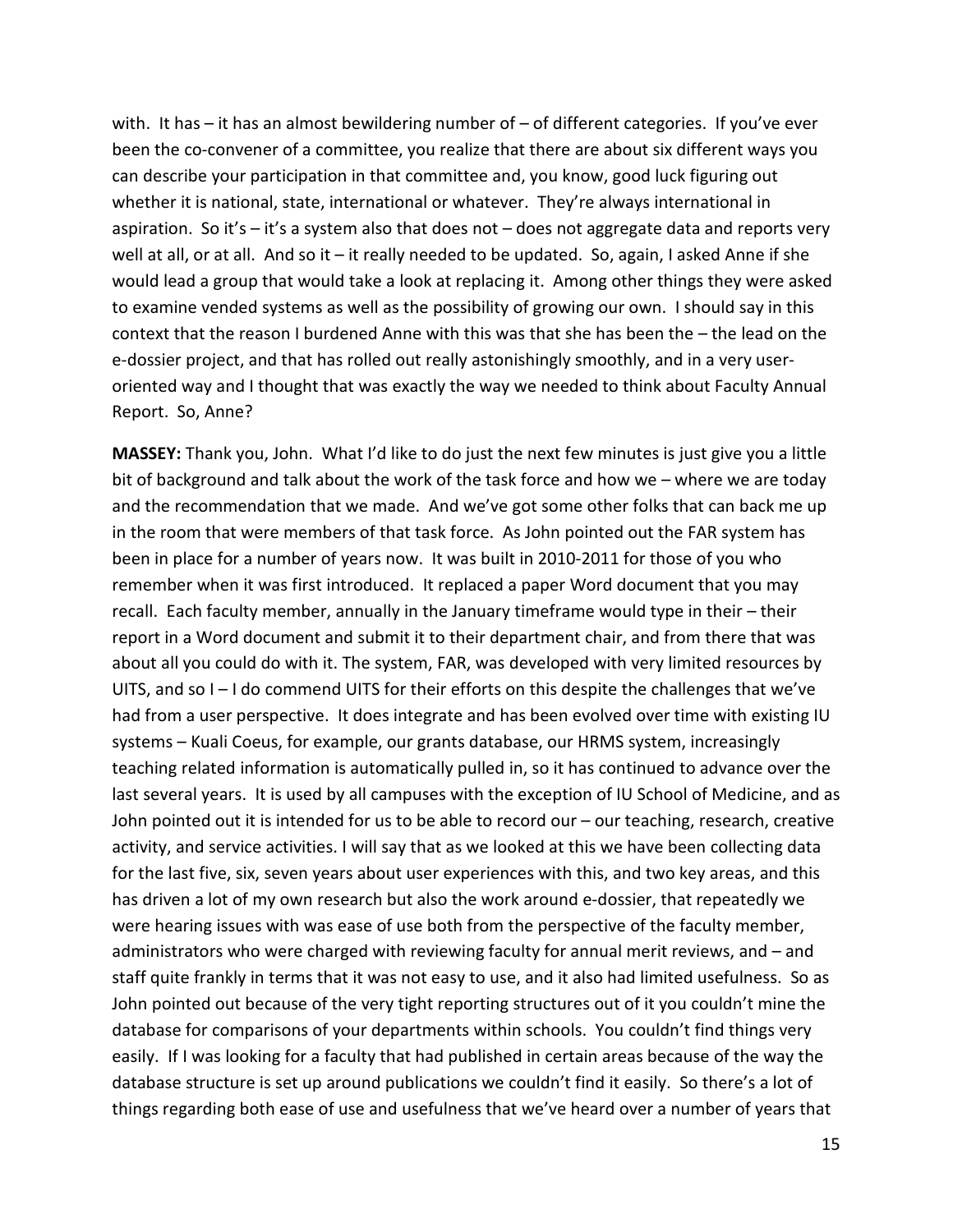drove our thinking on the task force. John last year, and this time in February asked me to lead a taskforce to specifically look at FAR and three questions of whether we should continue to invest and improve FAR, whether we should start completely all over and build again another in-house solution to replace FAR, or whether we should look at a vendor solution. Very quickly subsequent to that we had a summit meeting that – that Vice Presidents Jorge and Brad Wheeler and John convened really on the broader issue of faculty profiling systems, and I-I kind of cringe when I say that word because "profiling" obviously has some really negative connotations but I couldn't come up with anything else before today, so if any of you can think of something let me know. Basically, what we were saying is we are – actually want something that is going to do more than just annual merit review that would be useful to the faculty, for example, to try and to make research connections. I'd like to identify faculty not only on my home campus and within my home school but maybe across campuses that are doing research that I am doing and we can connect. So building those research connections. We'd like to have it where the system could generate with the press of a button your CV, which obviously FAR cannot do right now, or a bio sketch for an NSF or NIH proposal, so very much from the facultyside kind of use scenarios. Things that we might do for P&T support, John mentioned our edossier system. If we had a faculty profiling system and faculty were recording their activities over a number of years could we link it to our e-dossier system so that you would only be inputting things once? So there was a lot of things that we started to think about in terms of broader use scenarios in addition to issues around ease of use and usefulness. The task force membership, I'll just share here, so you can see we – we purposefully, when I was putting this task force together wanted representation from Bloomington, IUPUI, the regional campus – campuses, UITS, we had a number of people, and every person on this side that – that – on the administrative side is themselves a faculty member and is also required to fill out the FAR reports. So we have personal experience with FAR ourselves. So – so don't be concerned that no one actually had ever used FAR. We also, as we got further into the process, we added – we had some representation. Marianne joined us for some vendor meetings. Subsequently we had IU School of Medicine representation because they're very interested in – in reporting system, and we engaged faculty all along the way. We had the reports that had been secured about faculty's concerns with FAR, and we continue to engage faculty as we started to talk with them about alternatives. We also, the task force, just so you know, as we were considering alternatives, reached out to our colleagues at CIC institutions and other institutions across the country from technical support to end user faculty to administrators. So I think we were – did our due diligence in terms of trying to get as much information to inform our thinking as possible.

The work of the task force I will tell you, and I won't bore you with all the details, but we very quickly concluded that no further investment in FAR should be made. Again, not a reflection on FAR but that it just made absolutely no sense to continue investing, and – and some of you may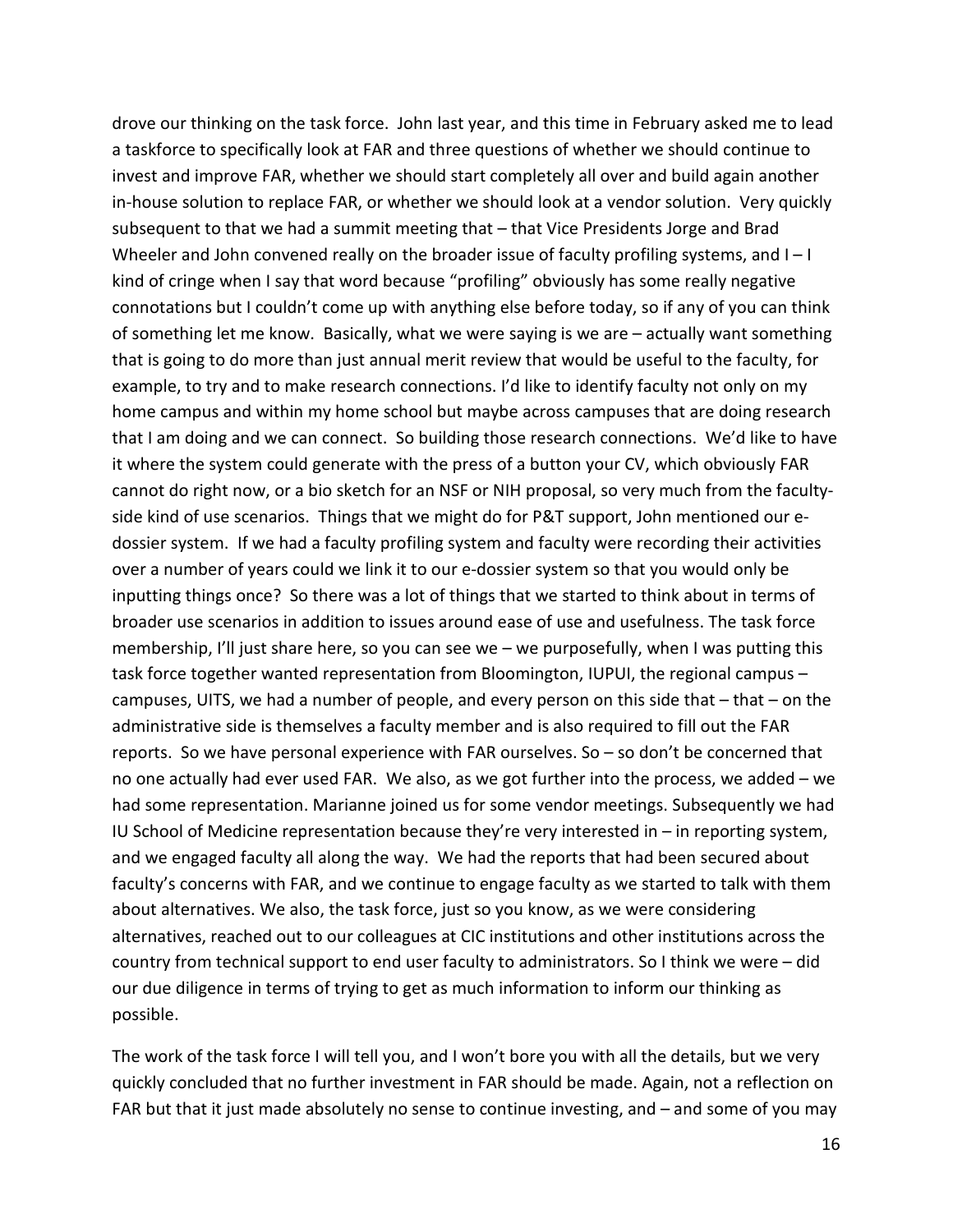have seen some e-mails going out in that regard, safer, technical fixes. Rather, we were going to be looking for a vendor-based solution. We agreed with our UITS colleagues that a homegrown solution also did not make sense, that there were emerging marketplace vendor solutions that we could consider, and that the vendor solution that we would be looking for, again, would be very targeted on ease of use and usefulness. Our two key criteria, which have a number of subdimensions, and also the ability of any vendor solution to integrate both with internal IU systems so that we could pull as much data automatically as possible from our existing systems, but also we could pull data from other external systems like SCOPUS for example or PubMed, again, to try to make things easier for faculty and recording.

Just to give you just kind of a little bit more on our requirements and needs that the task force worked to develop as we were looking and talking with vendors, again, the varied use scenarios, reduce the burden of data entry by faculty, and  $I -$  and I want to just harp on this one just for one moment if you can bear with me is there is no system out there that miraculously all of your research, creative activity, teaching and service history will automatically populate. There just isn't. So there is going to be some manual data entry required even as we move from FAR into whatever solution we pick. That will vary by discipline to be totally honest with you. Schools and units that are – are very heavy for example on journal publications, we can pull that from external resources. Units that are heavier on creative activity, it's a little more challenging. Units that are very for example, or – or faculty that are heavy on service engagement, again, that may require some manual entry, and I can speak to that a little bit more. But I just do want to make that exceedingly clear as we move forward. We also wanted to do robust reporting features, both standard reports that a department chair may want, but ad hoc reporting. I'll give you an example, as a faculty member I am interested in connecting with colleagues that are doing research in X, Y, or Z. Is there a way out of the vendor solution that we would be able to identify those faculty to do so? That would be very much  $a - a - a$ non-standard report, but something that would be useful to me and to you as faculty members. Again, the internal and external data of high quality, map from diverse resources including FAR. Could we pull data into the new system from FAR? Again, trying to minimize the transition. And access to sensitive data. This is role based permission some of you may be familiar with, not everybody should see everything, right? And all of our systems are like that. And then various tools for intake and – and collaboration and so on. I will say that over the course of last summer we explored a number of vendor solutions and we invited, and again, spoke both internally and externally to stakeholders and – and other users. We invited four vendors last summer to meet with the – the task force to get a sense of what they could do relative to our needs and our requirement. Of the two – excuse me, of the four vendors, we invited two vendors to campus last fall for a full day meeting – two full day meetings – for each one of them. There were technical meetings for UITS so that we could work – have the vendor meet with UITS. I was present at – at those meetings to see what it was going to take to integrate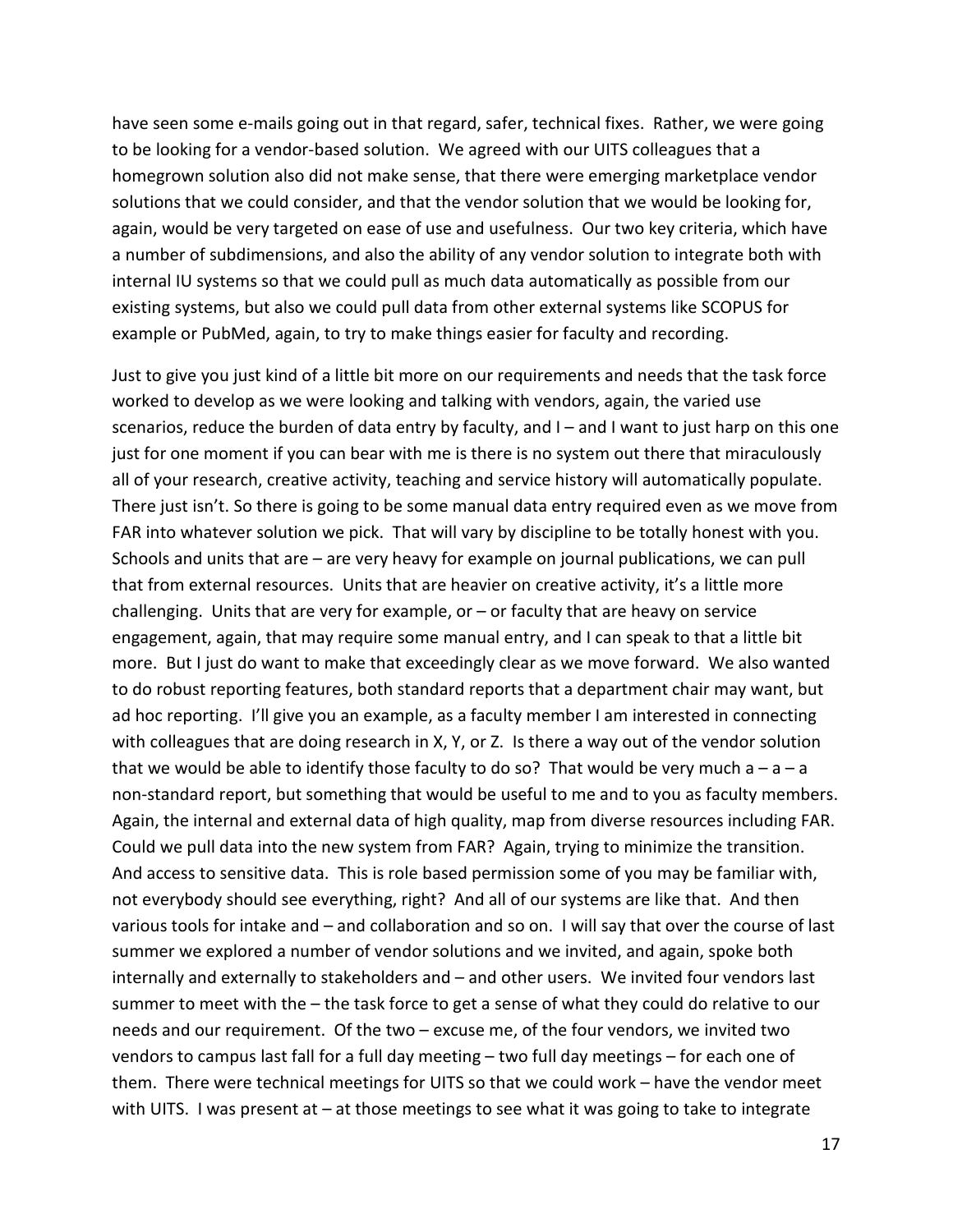with IU's systems, and we worked with them on that. And then we meetings with the task force at which point we also invited UFC membership, School of Medicine, and other faculty to attend those meetings. The vendor – the two vendors that were invited to campus was Elsevier's Pure product and Digital Measures Activity Insight, and I will say one of the things that was really driving us as we were looking at the options, including all four vendors last summer and the two that were invited to campus, was what kind of support could they provide for teaching, research, creative activity, and service, and there are a number of vendors out there who are on the market and some of you may have heard of Converis and Symplectics and Pure. We were very impressed with all of them including Pure, Elsevier's Pure. They are very focused on research support. They have not – they promised to evolve to include the other dimensions that we need. The only vendor that we felt really was meeting all of our needs was Digital Measures Activity Insight, and I will provide just a little bit of just – and be happy to take any questions about Digital Measures. We really felt that they were meeting our ease of use and usefulness requirement. They are a market leader. They have 60% of the higher education institutions in the United States are in their pool of clients, including twelve CIC institutions. Of those six are full campus adoptions, and then the other six that are included have schools and various units. I'm going to show you a few slides, screen grabs of their interface. Unfortunately, I couldn't do a live demonstration for you today. This will reduce manual entry of publications because we'll be able to pull – they have formal relationships. One key one was with PubMed, and they can automatically pull prior – your prior publications from PubMed into your faculty record, and then through very easy, other techniques, we can use Bib – what are called BibTeX files – that can go out and pull data from Google Scholar, SCOPUS, other – other data sources that easily can be pulled into your records. So again, it's going to help reduce the manual entry and make things easier for faculty. There's incredible reporting features. They have standard reports here, but also ad hoc reporting abilities that is actually quite easy to use. And this notion of the CV's, up to date CV's, the ability – and I've seen this – USC for example uses this. Not only do faculty generate their own CV's and bio sketches, they link the Activity Insight to homepages for schools so that you can update your faculty profile on a webpage that you're promoting the School of Business, or the Law School, or whatever it is, that these are done on a regular basis. It's very easy for – faculty don't really have to do anything, and again, permissions based roles and access. They also offer extensive support staff, and they have extensive experience in adoption and implementation processes. So I've had many meetings with them and engagements that - that I personally felt confident that they would be able to deliver against our needs and support us as we transition from FAR to Activity Insight. This was the recommendation the task force made. I just show you and – and I don't know how much you can see, as you can see this looks just like our FAR application. I'm being factious here. [laughter] The user interface here and I will tell you the terminology here is not fixed. We can use whatever language we want. You'll notice here, I have circled, they use intellectual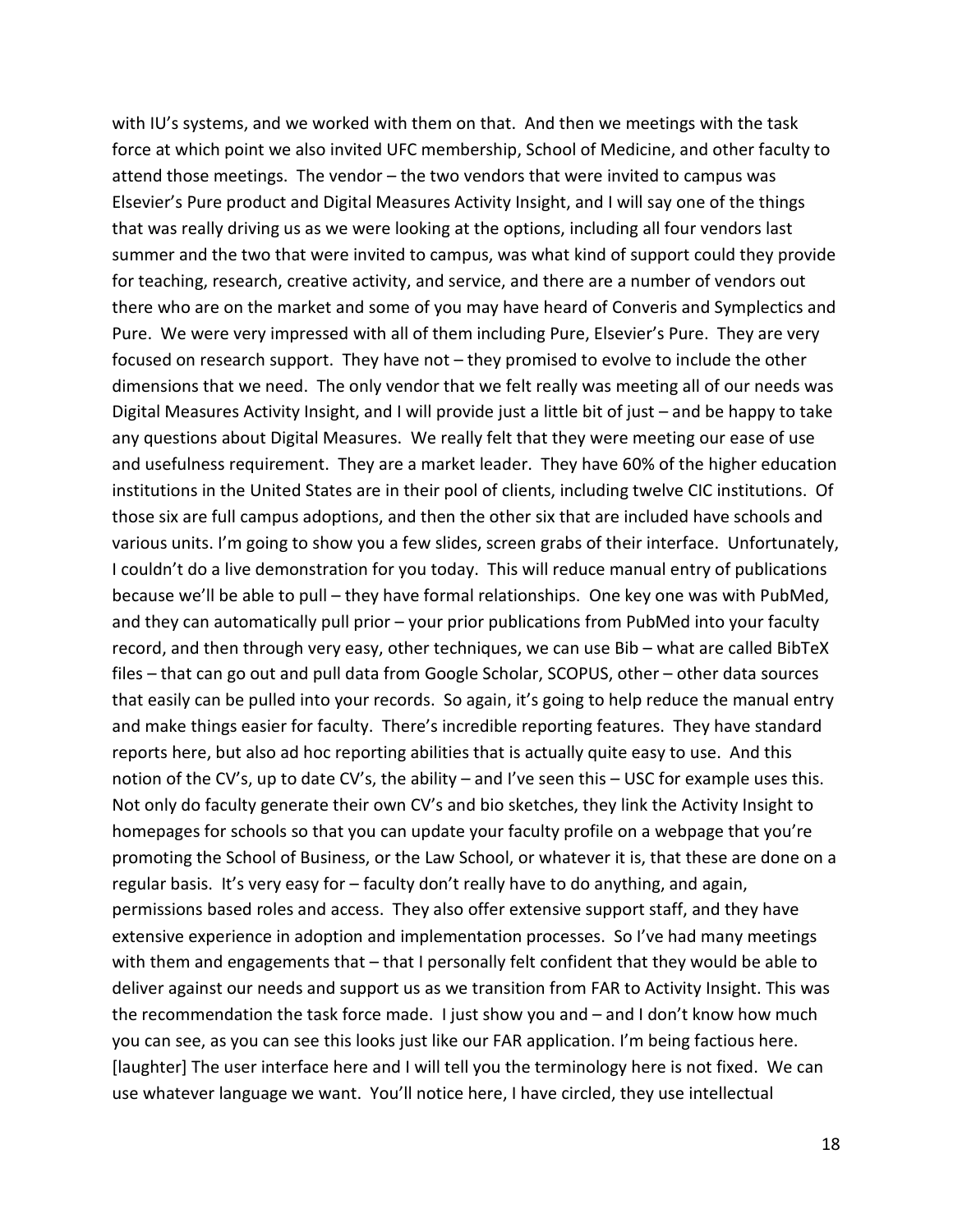contributions. We can call it "publications," if we want to. All of this is – is easy to change, and you can add areas. You can delete areas, and the like. But this just shows you for a faculty member, Anne Roberts, I think, I'll put my glasses on. Anne Roberts has logged in and she's going to manage her activities. You notice there's general information areas, education, consulting, awards and honors, teaching, scholarship and research, and service, and again, we can add or delete and change the terminology as we see fit. If Anne were to come in and she wanted to go to click on intellectual contributions, and what you can see here, very simple interface. She can add a new item, she can do it herself if she wanted to type one in or she can import items using PubMed or – or the BibTex file. We're – will all populate it. So it's a very, very easy and int – importantly, I think, for those of you who've had exposure to e-dossier – is a very intuitive interface which should require minimal to no training of the faculty to use, and that is very important given the number of faculty that we have. This just shows you the interface that if she wanted to, she has a contribution, new CPA standards, contribution type – that pulldown menu, and she has selected "Journal Article." There's other options, and again, we can decide what terminology and what options we want – those data elements become very important, and so an AACSB classification, business schools, is very important for accreditation purposes. So a number of kinds of things that can be done here. Just to give you a little flavor of this from the – the faculty user interface side. So just to tell you the – the current status is we, the task force, has made its recommendation. A formal proposal has been put together. I worked with Rob Lowden from UITS. We put the formal proposal with budget request into Brad Wheeler and John Applegate, and so we are waiting, patiently, to hear what the determination is. As part of our proposal we have drafted an – an implementation plan, which I'd be happy to  $-$  to take any questions on, but obviously, until we have  $-$  once this is approved we would move into contract negotiation phase with procurement and purchasing. We'd then engage with Digital Measures around the details of the contract. Until we really get to a point of saying it's a go, you know, implementation plan is probably a little bit premature, but we are thinking about this. So, thank you.

**MCROBBIE:** This – this is a discussion item of course, so there's no action here, but could I ask for any discussion or questions/comments for – yes?

**ORME:** Yes. Did the task force address deficiencies of the current system in addressing librarian promotion and tenure criteria? The FAR does not specifically address those criteria, and I would hope that a future form or a parallel form might.

**MASSEY:** The – the tap – FAR is not directly related to promotion and tenure or promotion and tenure criteria, but that is a – is a different – I know that it is a point of discussion. I have talked with Tom Gieryn, Vice Provost in Bloomington about this, and so I know that he is engaging in some thought and discussions around P&T criteria for librarians. But that was not part of FAR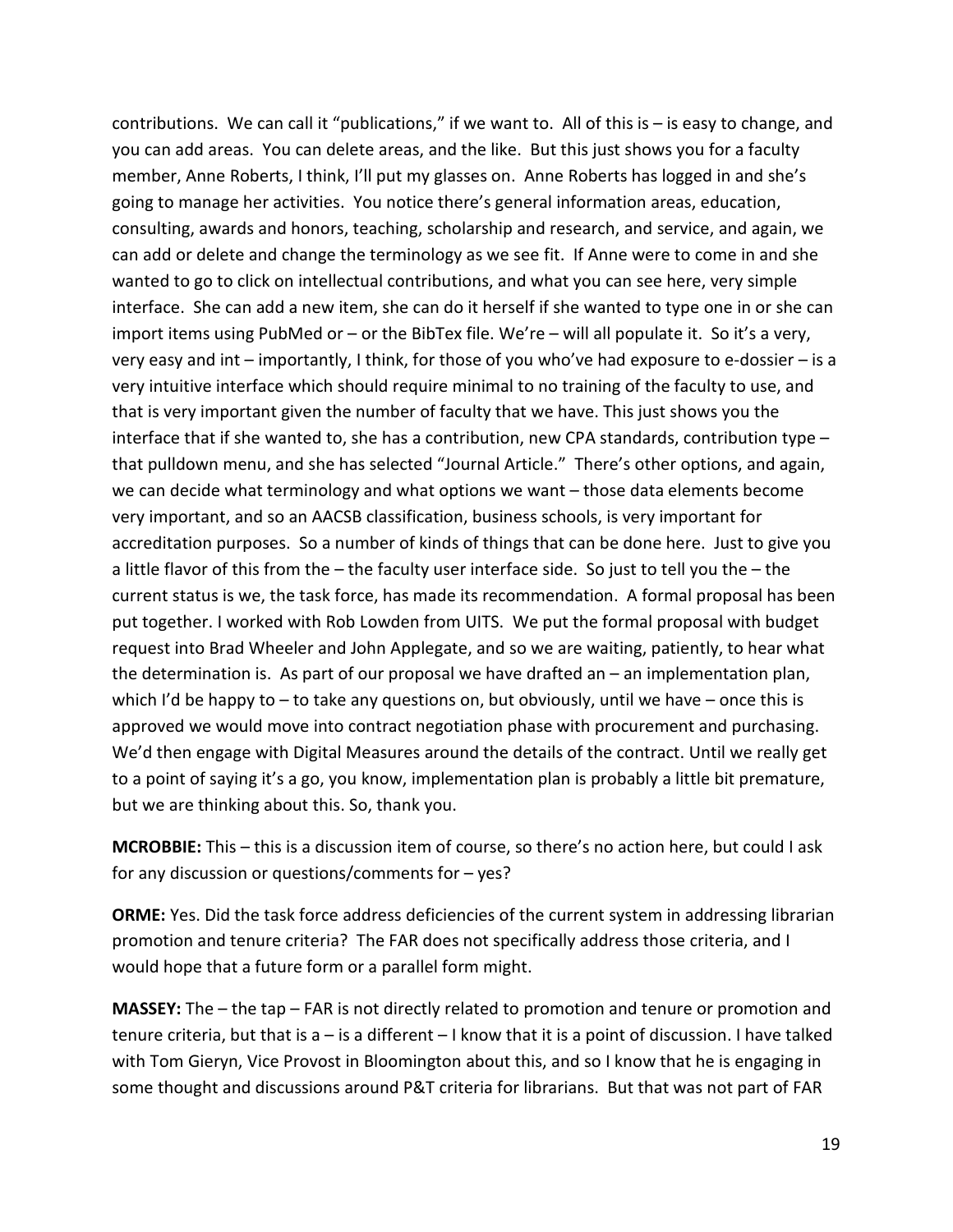nor directly part of this discussion, although the – the data elements are certainly – can certainly be captured.

**ORME:** Okay.

**MCROBBIE:** Jan, were you trying to get in here?

**FROEHLICH:** Yes, what percentage of university [comment indistinct]

**MASSEY:** The – the question is what percent of medical schools are using Digital Measures –

**FROELICH:** [comment indistinct]

**MASSEY:** I will find that out for you. I know that they have a number of – of – of schools, and I can find that out from our contact.

**FROELICH:** [comment indistinct]

**MCROBBIE:** Steve?

**MASSEY:** Yeah.

**SANDERS:** Anne, let's say that this becomes a done deal. What is then the process or – or who is the decision maker for filling in all of those data elements and pulldown menus you mentioned. Because I think as John sort of indicated –

#### **MASSEY:** Right.

**SANDERS:** – that's part of the problem with FAR, you have thirty different options, yet it doesn't fit with what you actually need.

**MASSEY:** Right. Yeah – no, that's a good – that's an excellent question, Steve. That is actually part of the implementation plan. The  $-$  to  $-$  the  $-$  the thinking around the implementation plan is that we will – much like with e-dossier – we will put a working group together. It would not be the same membership as this task force. It's a different kind of working group where we would be looking at what data elements are actually needed for – for IU to capture research, creative activity, teaching, and service. What are those? One of the challenges that proceeded with FAR was that when it was introduced, and those pulldown menus, basically FAR was introduced and every school came back and said, 'No, no we need to add ten more things because that's not the language we use.' And – and so that's how you saw that proliferation. And – and UITS did what we asked them to do. So the heavy lifting as we transition from FAR to whatever we transition to, the heavy lifting has to happen early where we identify those data elements, we make sense, we create a data dictionary, and if I say "journal article," "journal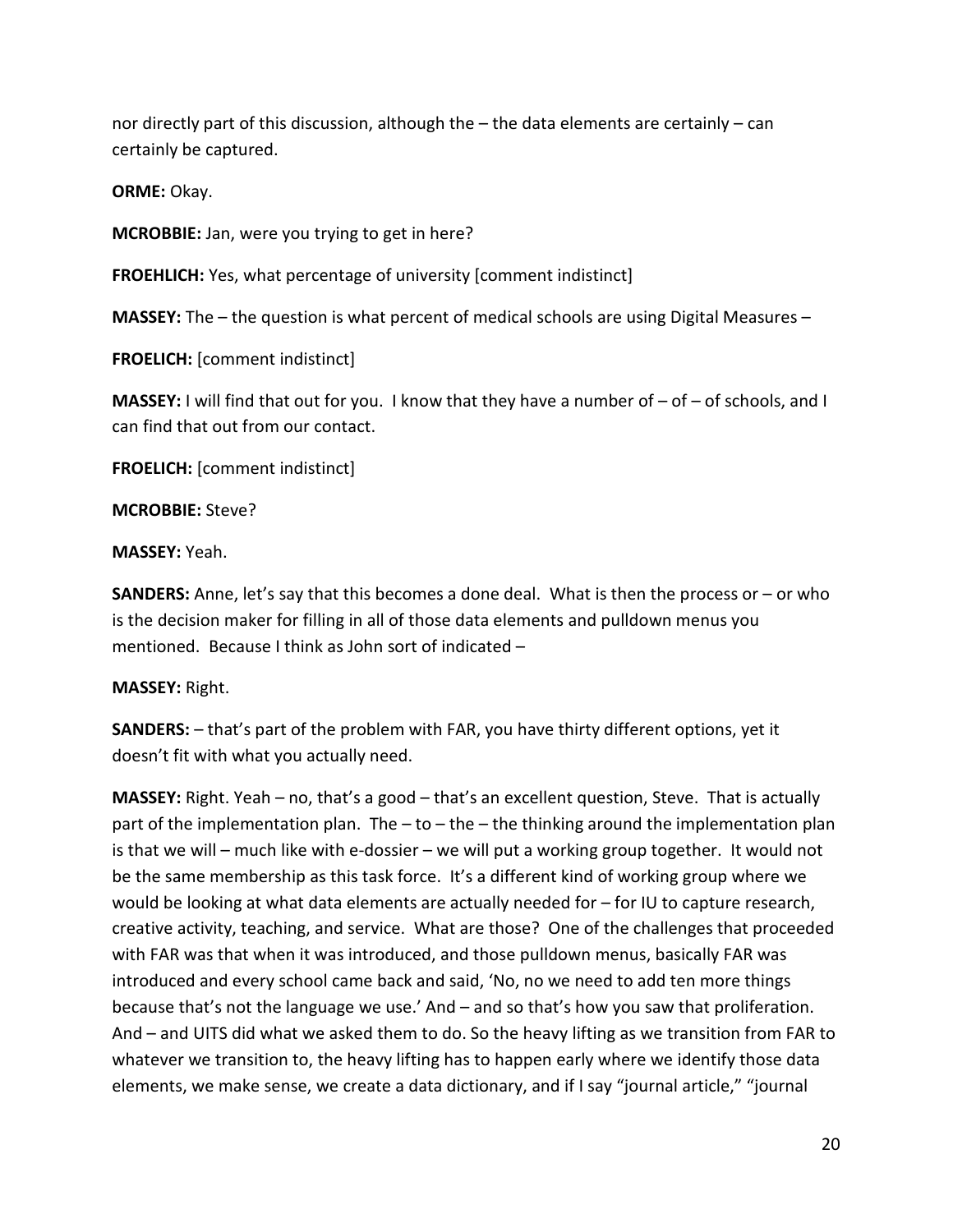article" is defined to be X, Y, Z. So we should not see thirty options that are just confusing, because that also makes it impossible to mine the data because we don't know what we're looking for. So that's an excellent – so that's part of the implementation process.

### **MCROBBIE:** Herb?

**TERRY:** I – is this working, yes? – I'm – I'm grateful that you're mindful of how much faculty might have to do to enter their record. I'm also glad that I'm retired and won't have to enter forty years of data. My physician in Bloomington retired when electronic medical records went in place because his office was going to require him to come in every weekend for the rest of his life entering those. So I hope you can autopopulate. Related to that, maybe you can put to rest a concern that has been expressed in Bloomington, and that is that Academic Analytics would be used as a data source in which we would mine.

**MASSEY:** I will leave the discussion of the Academic Analytics to Tom Gieryn, because he is actually going to be making a report on that and he's the one that's been leading the charge on that. So I – I really can't speak to that. I'd be uncomfortable doing so.

**TERRY:** As far as I know that may be only a Bloomington issue because I don't think Academic Analytics is used in the other schools.

**MASSEY:** Yeah, I will – I can tell you Academic Analytics would not be feeding any solution that we have, in particular, activity inside. It's not a feed to activity inside.

**TERRY:** Second observation might be that – that maybe that company has a good name; this could be faculty activity rather than faculty profiling. And the third one would be, I think, well growing largely out of our experiences with Anthem, is if we go to a third party source A) we get locked into it and it becomes very hard to change. We found that out with PeopleSoft. It would be hard to abandon PeopleSoft and choose something else now. And second, who owns the database? And who's going to maintain it? And who's going to provide for its security? These may be things you negotiate in your contract, but if you have answers to those questions now –

**MASSEY:** Well, we – we would own our data. It is hosted solution, but that would be part of the contract negotiations on the security issues. So again, they have a lot of experience with this. So UITS is very confident in the technical ability and – and the connections that we can make between systems. But we own our data.

**MCROBBIE:** Other questions for Anne? Comments? John?

**APPLEGATE:** Just one – one final thing to be clear about the status. As Anne said, the – the next step is really contract negotiations. So while the – the solution that seems to best fit our needs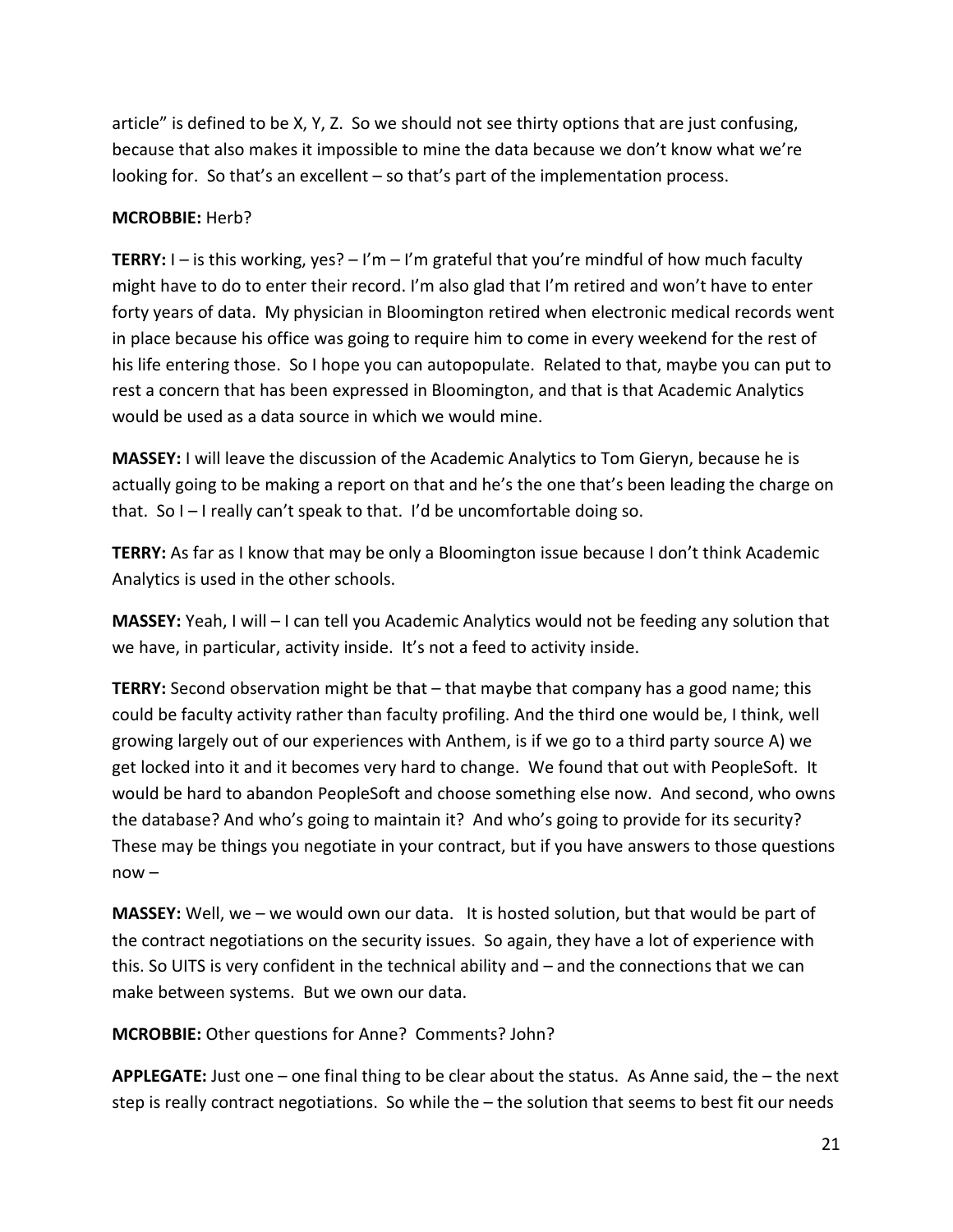is the one that we just saw, at least the runner up is a potential, and part of its acceptability will be whether it's un – you know, outrageously priced, or we get no advantage of being a large customer for them, and – and then some of those very important details, which we're – feel very confident can be resolved in a – in a good way but, you know, you never know. So we're still at the point of beginning those negotiations and obviously as that proceeds we will see whether this ends up being the right one or not.

**MCROBBIE:** Other questions for Anne? From anybody, anything else? Yes, Jim?

**SHERMAN:** Anne, given that twelve CIC universities are already on board have you looked at their  $-$  ?

**MASSEY:** I'm sorry, Jim. I didn't catch that. Have we looked at  $-$ ?

**SHERMAN:** Have you looked at what they're using? What – what their, you know, whole protocol looks like to get an idea of how good they are and how they operate?

**MASSEY:** Yeah, we – we –

**SHERMAN:** Have you asked them whether they're happy with it?

**MASSEY:** Yeah. We've engaged a number of the CIC institutions as well as other schools. Universities like Cornell, which is a heavy user, USC and so on. So we've – we've, as I mentioned, been doing our due diligence in terms of talking, and Melissa who is on the task force also had previous experience with Activity Insight at her – at her prior university. So – so we've got – and this company, you know, is a startup and they've evolved over a number of years, and their support has gotten increasingly better and better so we were feeling pretty good about that.

**SHERMAN:** Thank you.

## **AGENDA ITEM 8: SEXUAL MISCONDUCT POLICY**

**MCROBBIE:** Any other questions? Okay, there being none, more questions. We move to agenda item eight. And this is an action item, it's a discussion of the sexual misconduct policy, and I should – I should preface this by saying – I know John's going to start off this and then we have Jenny Kincaid, the Chief Policy Office, and Emily Springston who's the Title IX Coordinator here as well to speak to it. But I should just preface it by saying briefly that this is an immensely important item. I think people are probably well aware of the – the attention that issues in this area have received recently in the last year or so, and there are extremely serious questions of institutional liability and even personal liability that – that can flow from inadequate institutional procedures and policies in this area. So – so I think this is an area where we need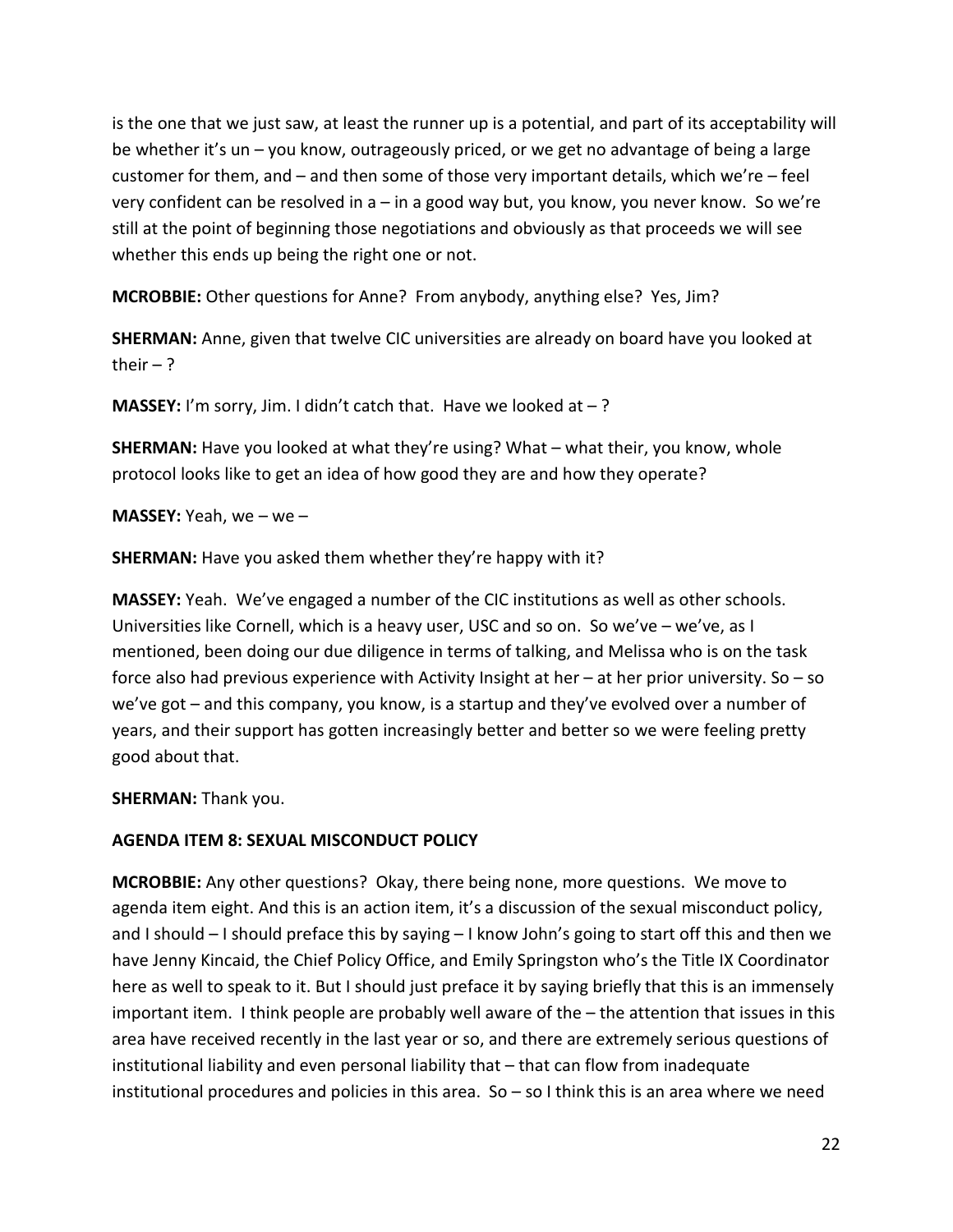to deliberate very carefully about the decisions that – that we take, bearing in mind that much, I think, depends on getting this – this right. So with that, let me hand over to John.

**APPLEGATE:** Okay, thank you. Well, I'll – I just want to say a couple of things to – to start off. I think all or many of you have – have heard me on the subject of policies that we just need to adopt because either the state legislature, the federal government requires us to do that, and I hope I've shared with you my own frustration with – with that – those kinds of situations. Though I think that the record – IU's record on this – is really something to be proud of having taken a frustrating situation and – and made the best of it, that is – I like to point to the 120 hour credit rules for baccalaureate degrees, which became a wonderful opportunity for everybody to rethink the content of their – of their degrees and – and really do some updating that was very useful and productive. I think the same thing could be said, say, of the degree mapping enterprise, which we're still in the middle of. Here, though, I think that the external mandate is more the occasion to address a very serious issue than the reason to address a very serious issue. As the president indicated, the problem of sexual assault and sexual violence in American society generally, but certainly with a focus on American college campuses is  $a - a$ matter of the gravest importance. It is very much on many people's minds and indeed it should be on many people's minds. It's a – it's a form of behavior, I guess I'll say, that has consequences well beyond the obvious ones that we think of, and consequences to the victims that often last for years and indeed a lifetime. It's also a crime, a kind of behavior, that is very, very difficult to – to pursue, to hold people accountable for, and I think we have all been made very forcefully aware in the media and elsewhere of the – the frustration, the – the hopelessness, and I might even say despair, of victims of these kinds of – these kinds of actions. And so there is a real necessity for us, and again not just addressing some kind of public media concern, but addressing our own fundamental values about who we are as a community and the care that we owe to our students. That's our – the usual way of – and most important – but also the rest of us. I think that the process for getting to this has been one, again, occasion by external – by external oversight. As I think many of you know, the Bloomington campus was selected for a compliance review. Not on the basis of any complaints, but rather because the US Department of Education wanted to look at a select number of – of universities, and – and IU was in the Midwest and big and so that and the considerable amount of activity in this area through "Dear Colleague" letters, and so on and so forth. When it came to looking at the way this policy, and the policies that we have in place affect the faculty, it's very clear that that needed to be – that – those deliberations needed to bring the faculty in from the very beginning. And so while Jenny Kincaid and Emily Springston have been working on this for – for a long time, as soon as they turned to the parts affecting faculty, working with Jim and Marianne we put together a committee – a faculty committee – to work with them from the beginning. It was, I think it's fair to say, and I'm speaking more as an observer, but a challenging process. I think many people came to it feeling the kinds of internal conflict that all of us have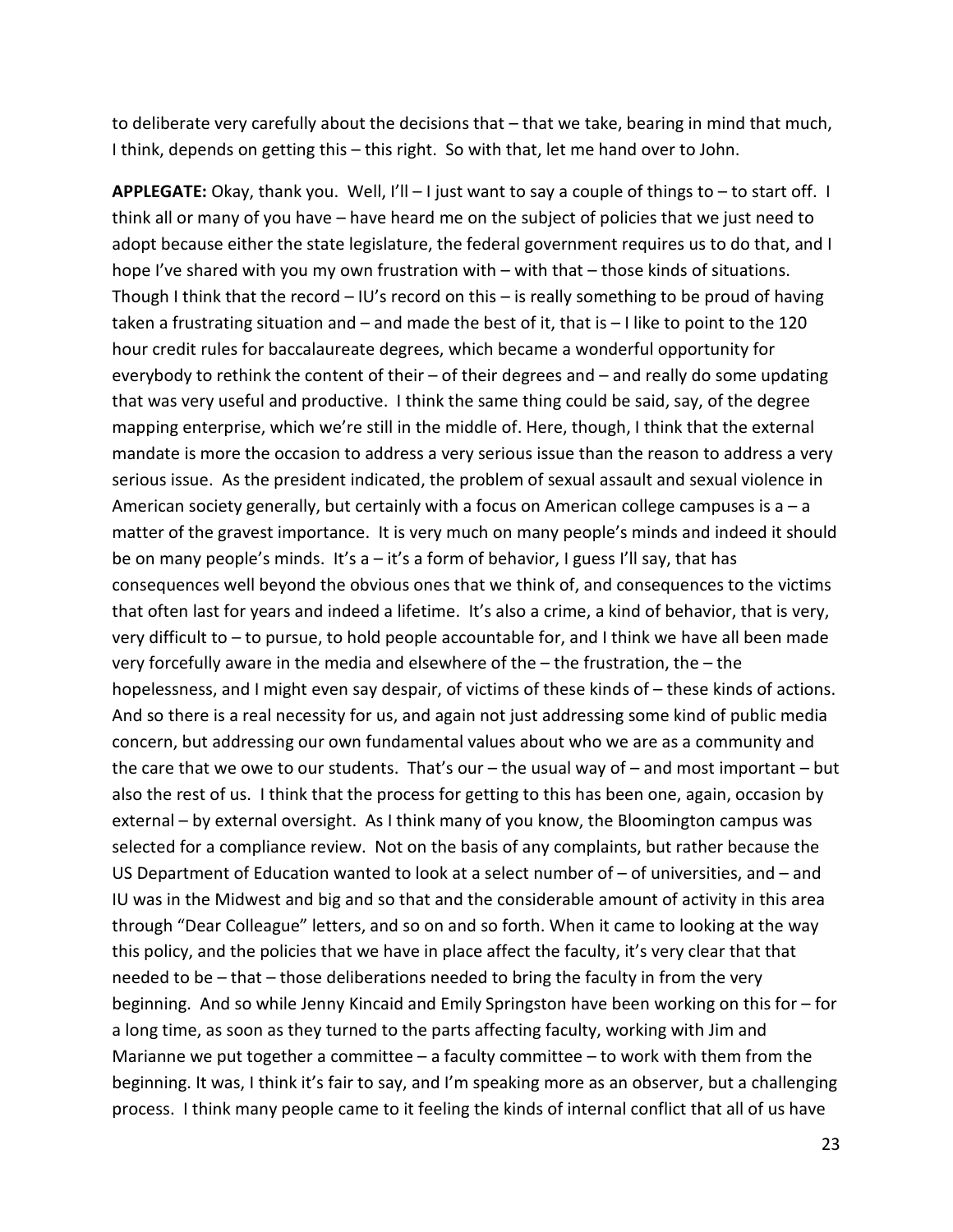about fairness to the accused, but also justice to  $-$  to victims of these  $-$  of these crimes. And it made for a challenging process, but it also made for a terrific one in which the policy over – over the course of the discussion changed dramatically. New issues were considered that had not previously been considered, and really an excellent dialogue, and I think that – I just want to sort of introduce Emily and Jenny with – with thanks to them and very much to all members of the committee that they worked with on  $-$  on a really excellent job of  $-$  of shared governance.

**SPRINGSTON:** Thank you, and I appreciate the time before you. A number of you have probably heard a lot of what we're going to cover. We'll try and do a condensed version just to walk you through the key pieces of the policy and where some of those pieces come from or what they address. Before we talk about content of the policy, I did want to mention the some of the federal framework that does govern some of the provision you'll see, or some of our decision in how we approach something within the policy. Title IX, the one that's most talked about recently is the federal statute that says that no one – no person can be denied the benefits of or excluded for participation in their educational programming or activity on the basis of sex. And that's a statutory provision. Department of Education, as you know, Office of Civil Rights oversees this. Significant guidance documents have been passed over time as well as resolution agreements with various schools in which it's very clear how OCR sees our obligations need to be met, and there are some pieces in the policy like the standard of evidence, like the sixty day general timeframe to investigate and respond, the responsible employee reporting obligations. Those pieces are directed from Title IX and OCR. Also, Title VII is – is still out there, the – the statute that prohibits discrimination on the basis of sex and other protected classes in employment context, and then what you may not realize is that very much involved in this policy is the Clery Act, which was amended by the Violence Against Women Act/Campus Save Act amendments. Those speak to and incorporate domestic violence, dating violence, stalking, and sexual harassment into a lot of the work in this. You'll see them folded into the policy. We need to count those crime statistics and address those in the same way we do other Clery crimes. We need to post all of our policies and procedures with respect to these sexual assaults and these other sexual crimes annually, and we do that in some part through this policy and then through other means. This is what informs our Clery crime statistics, our crime alerts that need to be weighed about whether those go out, and some of our procedural pieces.

**KINCAID:** We wanted to give you an idea of what we have done in terms of the process for this policy. We posted the draft policy initially back in September. We had the policy open for comments since then. We received many, many comments, well over 150. We had a spread sheet in our office and we tracked each and every comment, and who made the comment and considered that when we were looking at revisions. We worked with the UFC committee as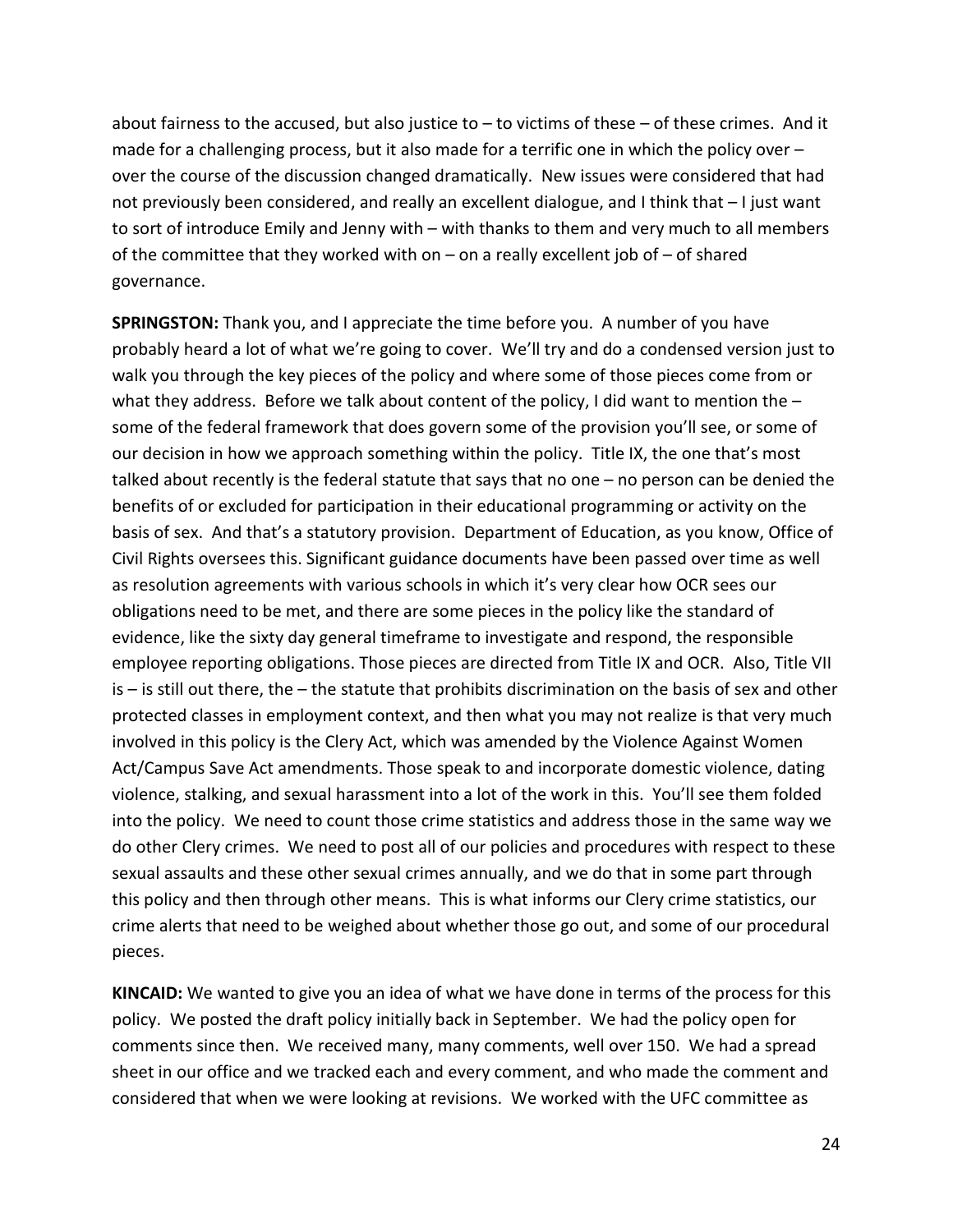John mentioned, met at six faculty representatives, two from Bloomington, including Jim Sherman, two from IUPUI, one from IU East and one from IU Southeast and they covered areas of law, social work, public health, nursing, psychology. We also had a lot of meetings. We met with HR leadership. We used the Student Welfare Compliance Committee, our Policy Advisory Committee, and – and just a variety of other meetings. We posted revised procedures for faculty and staff in December. That's a piece we worked on heavily with our faculty group. Then we posted our sort of large, major revisions to the policy at the end of January. And then we hit the road and we went to every campus over the next two weeks, and we had some really good meetings and some very large turnouts. We had a few minor revisions since then that we posted on Friday, and we expect that the policy will be in effect around March  $1<sup>st</sup>$ . OCR is waiting on us. They know we're working on this, and that we took more time to get broad input from faculty and the campuses, but – but they are expecting us to have this new policy.

We looked at and incorporated many elements. The existing IU policy against sexual harassment, which was in effect since 1998, that will be sort of subsumed into this policy. The IU Code of Student's Rights, Responsibilities, and Conduct, that has the procedures that will sit in – in the code and in this policy. They'll be identical. And so those procedures are already present in the code and – and they were revised somewhat. The IU Code of Academic Ethics, which tracks the language of the student code but for faculty. We looked at HR policies on corrective action. The legal requirements that Emily mentioned, also we have some state law requirements. There's a lot of legal guidance, both from OCR, there's the White House task force, and we looked at a lot of other university policies, just – just tons and tons, and other universities that have already had their OCR resolution agreements come back to see – to see what they did with their policies.

**SPRINGSTON:** So the scope of the policy is broad in that it prohibits discrimination on the basis of sex or gender, and so what does that encompass? We use the term sexual misconduct as an umbrella term to encompass sex and gender based discrimination, sexual harassment, sexual violence, dating violence, domestic violence, sexual exploitation and stalking, and to be clear this is regardless of one's sex or gender that gets encompassed under this policy. The policy also contains a lot of definitions. VAWA, Violence Against Women Act, dictates some of the definitions that we need to include and where those definitions come from. There's – there's wading a lot of confusion between the dissect – or intersecting regulations and laws, but we moved up to the top in the body of the policy a number of key definitions, one of those being the definition of "consent," which has been the university's definition for some time and we wanted to put that front and center to be clear that it's - consent is expected to be affirmative through voluntary words or actions.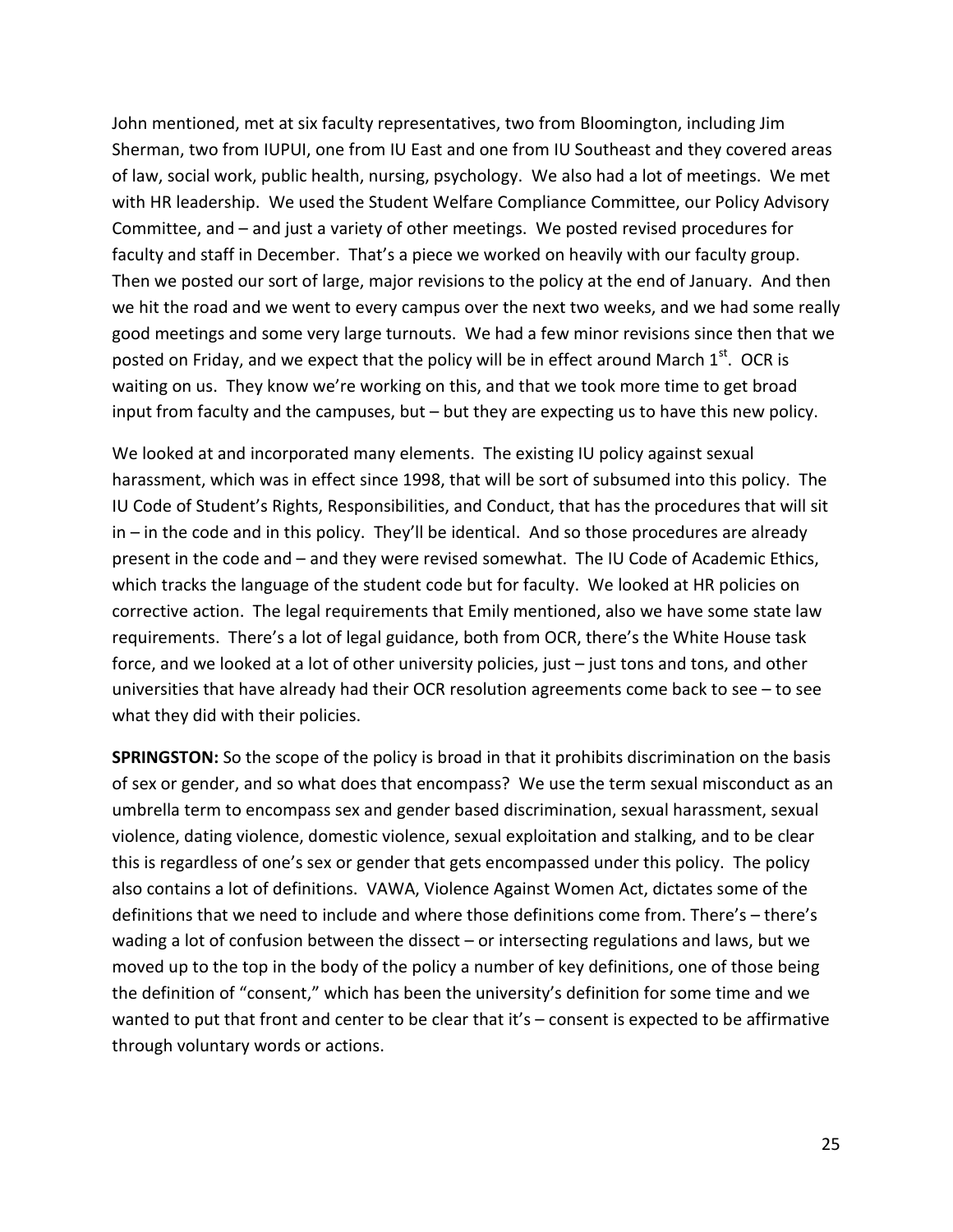And some of the key provisions to highlight for you, the scope of the conduct is both conduct that happens on our campus but then off campus if it effects the health or safety, or threatens the health or safety, or is connected to university program or activity. So it does address off campus conduct in the – in the same way that the Student Code of Rights and Responsibilities reaches off campus as well. It's not intended to prescribe or inhibit intellectual inquiry and debate in the classroom, other legitimate pedagogical purposes. The policy is meant to encourage reporting and to address that  $-$  that  $-$  that sense of  $-$  of students who may be unwilling to come forward. So giving them lots of information about where – different outlets to go to, how it happens, what happens. For responsible employees there is a large provision that walks through what that – who is a responsible employee, what that obligation means, who they need to contact when they know of, or "reasonably should know" is OCR's language, report to Title IX, either myself or the deputies on each of our campuses. And so then what happens when we do receive information from whoever has a reporting obligation or if someone reaches out directly and tells us of an incident. The first and most important piece is the provision of interim remedial measures. If the person is contacted or we attempt to contact them, we let them know about the various resources on and off campus, so we're speaking of immediate health, like law enforcement and medical help, but also mental health counseling offered on all of our campuses, advocates on our larger campuses, help in the academic setting, adjustments for absences or help there because the key is to ensure that a student who has been impacted by such a traumatic event can succeed, can continue to succeed. And the sad cases are those where students feel they need to withdraw because they just can't continue. So all of those interim measures help to – and we see the stories of the people where they can make it through. If they could just get past that – a little bit of time – with time and healing and those measures on our end, we're seeing students being able to stay.

We also assist students in making a criminal complaint, or we explain that process to them. We certainly throughout the policy encourage people to call 911 and enlist the help of law enforcement. Luckily we have our campus police because we don't want this policy to co-opt the process. We want people to seek criminal law enforcement, assist them in investigation where that makes sense for their situation. We then investigate and respond appropriately, and key to that is assessing the individual's desire to move forward. We call it a "request for no university action," if they're asking us not to do something. Say a student doesn't want us to bring a misconduct charge against another student, or they don't want their name known to the other student, that's just not what they're seeking or they're not ready. For the most part we defer to that desire unless the factual circumstances that we know indicate that their potential safety or the community's at large is – outweighs that request. For example, if they name someone who we know is a repeat perpetrator or violence/weapons were involved, those sorts of situations where we would not defer to their desire, that we not take action.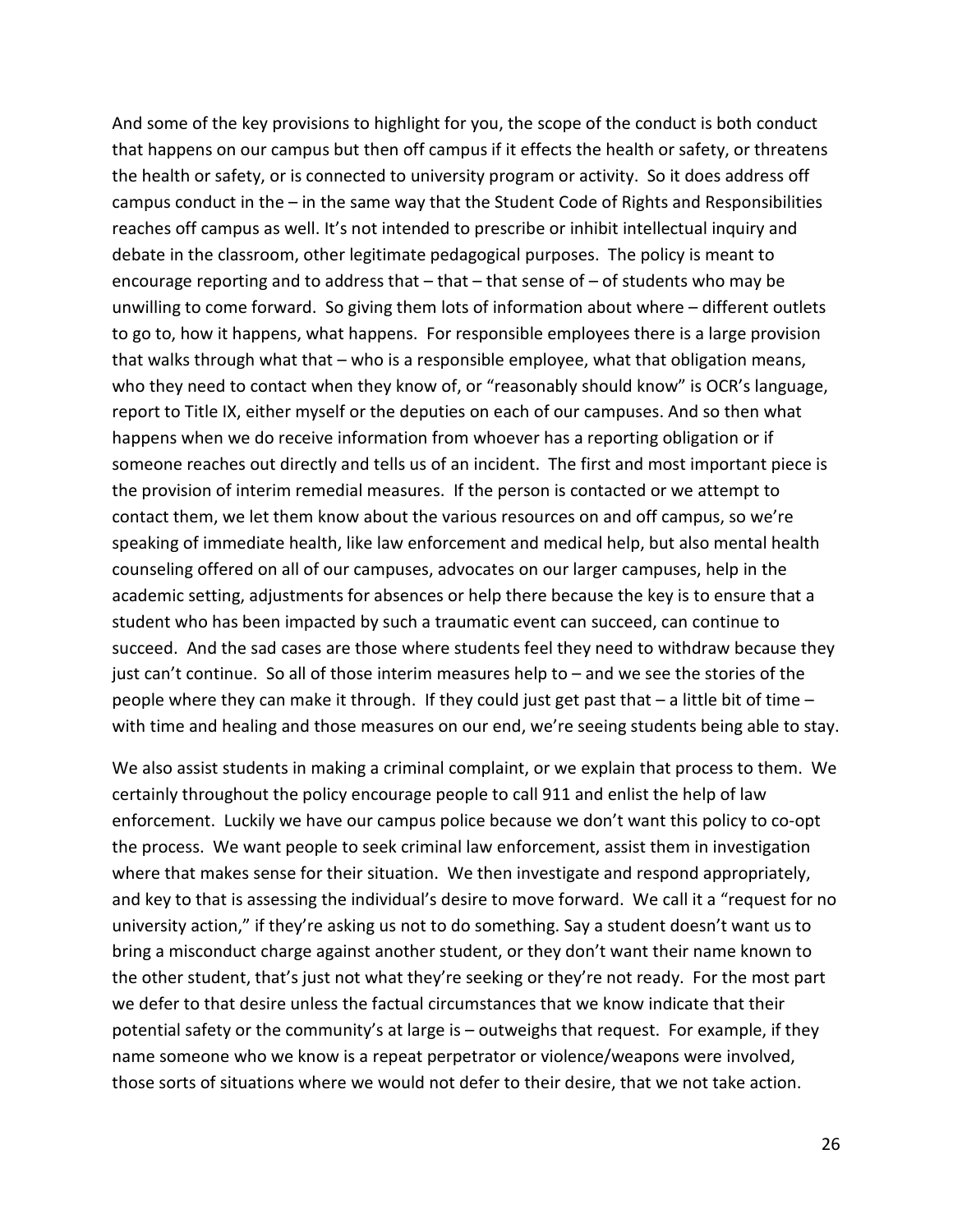We also spell out a lot of the key roles in the university. University Title IX Coordinator, our deputies on each campus, these are the folks to receive reports, to be aware of those, to track those, to make sure the correct processes are being followed, also to address training and education. Our student conduct officers on the student side, these are our folks trained to handle the misconduct charges against our students who do the investigation. Adjudicators and hearing panel members are separate and independent from the investigators who make the decisions as to whether someone's responsible or not when we're moving through the disciplinary processes. IUPD, like I mentioned, is a central part of this as often first responders, often involved in investigations – other student affairs professionals who are often on the front lines interacting with our students. Again, responsible employees, and then our confidential employees who are those who do not have a reporting obligation that are identified on each campus, a limited number including mental health counselors, healthcare center and some advocates, to which students can speak to with complete anonymity in the process.

To the extent we are moving forward, we have a willing complainant and we're addressing the issue, and they've accused someone who is a student or a faculty or staff, we have a – a list of the summary of rights as to all of the parties involved. Now we have a complainant and then a respondent. So all parties enjoy the right to be fully informed of the process, to be treated with respect, equitable participation rights, equitable rights to appeal, the right to expect proper training for those involved, the right to have advisors present in the system throughout the process in meetings and then also at any hearings.

As to the student, if we have a student accused of sexual misconduct under this policy in the student code, we do an initial investigation. We notify the parties of this process. Much time is spent explaining to them. They all get copies of the process, how this works. This is overwhelming information, which is why it's often repeated at different stages as we move along, and they receive copies, and it's also listed as part of the policy online. To the extent we're moving forward because it falls within the scope of the policy, a notice of the charges is provided to both respondent and the – and the complainant is alerted as well, a hearing date is set. At the hearing, it's a three person hearing panel. It's closed. Respondent is expected to be involved, complainant may, but all are able to present evidence. A case file has been developed through the investigation process. That case file is available. It's reviewable by all the parties throughout the process to prepare, and then that case file also is provided to the hearing panel members to prepare and then relied upon at the hearing. The parties are not allowed to directly question each other, but they work through the hearing and they may question witnesses. Afterwards the panels deliberate and issue a finding as to responsibility, and if so appropriate sanctions. Both parties again enjoy a right to appeal those findings and the sanction to a senior student affairs administrator.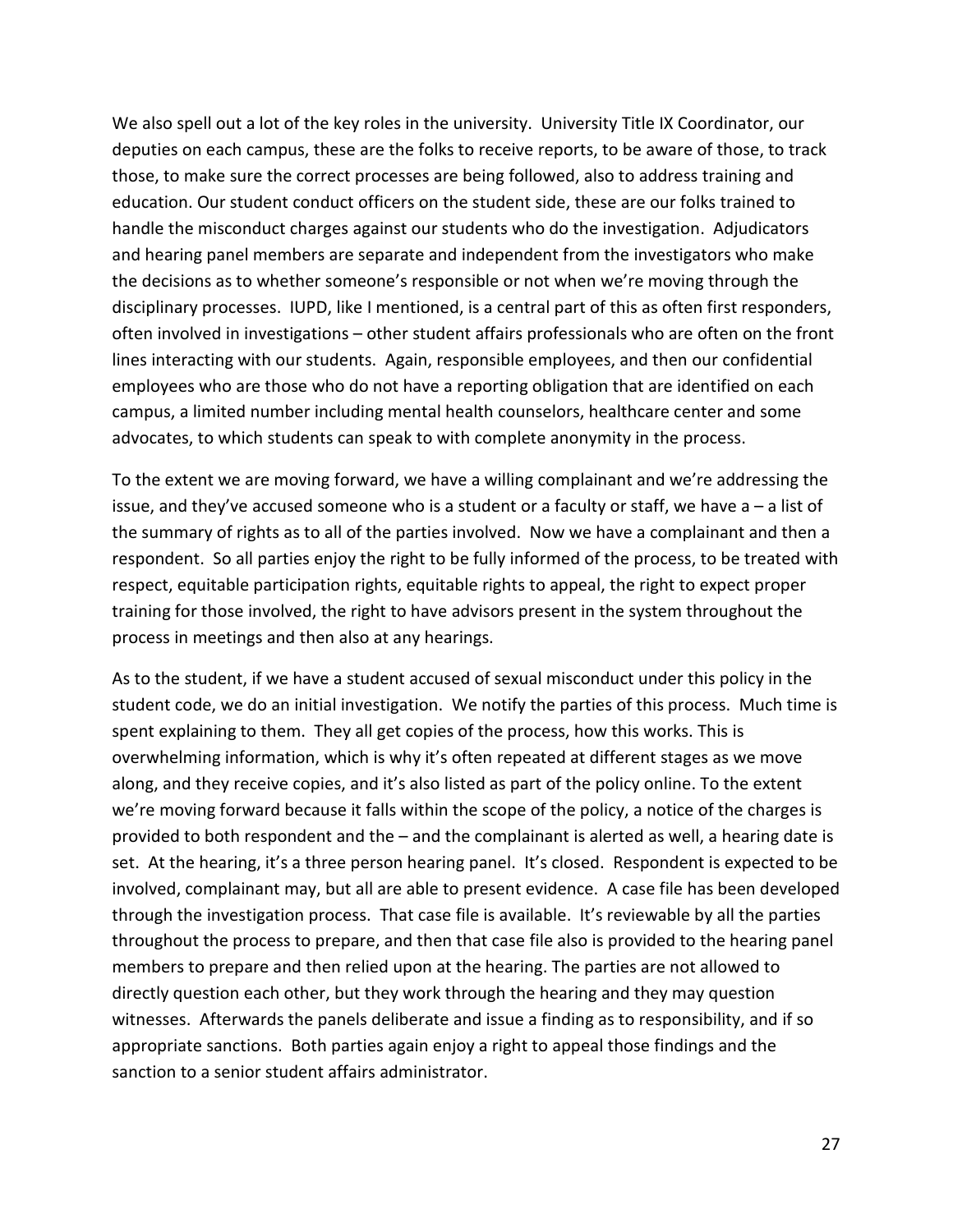**KINCAID**: So our procedures for responding when the allegation is against a faculty or staff member sort of start out the same way. The investigator receives the complaint, and makes that initial assessment whether the allegation falls within the scope of the sexual misconduct policy. If it does, notice is given to the respondent, and the investigation is conducted by the deputy Title IX officer on campus, and the investigation consists of interviewing parties, witnesses, gathering other evidence. Parties are able to submit materials and documentation. Then the report of the investigation is given to the decisional official on the campus, and it's the decisional official that issues the finding and the sanction, and when that complainant is against a staff member that would be the campus HR director. When it's against a faculty member it'd be the vice chancellor or vice provost for academic affairs on a campus. Again, all parties have a right to appeal to an appellate officer, and for a staff member that appeal goes to the associate VP of university HR, that is John Whelan, and for complaints against faculty the appeal is to the campus chancellor or provost. The level of sanctions determines what may be appealed. So for a lesser sanction, the appeal may be based on bias or procedural error, and for a more serious sanction the entire finding may also be appealed. Faculty are entitled to a Faculty Board of Review. Again, either party may request that, and that would be prior to the appeal to the chancellor or provost, and then that Faculty Board of Review would be constituted per campus procedures. The – there is a university FBR policy, and so there would be some additional considerations in this as compared to that in terms of just the privacy aspect and the  $-$  and the time consideration in respect to  $-$  for complainants really, in consideration of complainants as they proceed through that process.

We wanted to give you an idea of some of the modifications that we made throughout the process based on all our comments and – and the UFC subcommittee. We had actually prepped a document that showed the changes that we had since September but it's really – it's really a sea of red because there were so many changes as we went through the past few months, so it wasn't that helpful. But here's a list of some of the things that we did. We worked a lot on the definitions and moved them around, tried to make them more understandable. We worked on that provision regarding intellectual inquiry and debate with consideration for what would happen in a classroom setting. I know there's been a lot – there's been a lot of talk and articles about that lately. We added clearer resource information sections. We took out the misuse of policy section. That was sort of an early complaint that we got. We had a section in there that there would be sanctions if the policy was misused, and that was really seen as sort of a chilling effect. So we – that was taken out. We strengthened retaliation, made that a standalone section. We really tried to work on the responsible employee section because I think that's really our biggest challenge in – in terms of training and making that understandable for so many of us at the university. We worked on the part about law enforcement, and tried to make sure that people know that they should sort of use their best judgment at the time, and always contact police and use 911 where that applies. We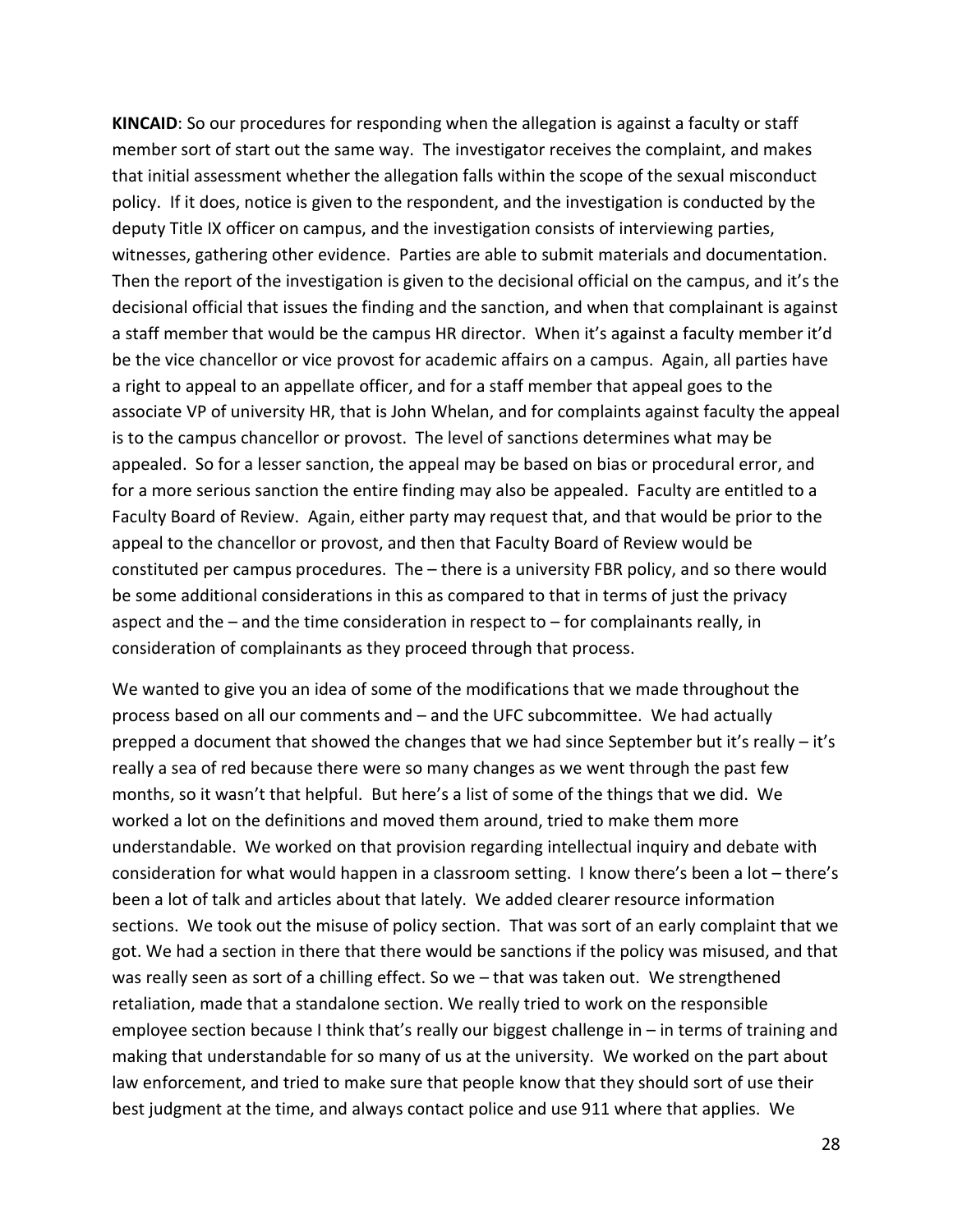made a lot of revisions to the parts about confidentiality and privacy, and we sort of changed some of the language about confidentiality to – to make it clear to request for no university action. So, when – when an individual does not want us to move forward with a full on judicial proceeding, but they're still eligible for any interim relief and contacts and help that we can offer. We added the summary of rights of all parties. That was a piece that we really worked on with the faculty group, and I think that was – that was a good addition. We cleaned up the student procedures. That's sort of an ongoing work and, again, that larger piece of faculty and staff procedures. So  $-$  so those were the  $-$  the major things that I think that  $-$  that we worked on with the group.

**SPRINGSTON**: I just wanted to add one more piece on the definitions. To be clear one of the main definitions is the definition of "sexual harassment," and just a reminder that, you know the – the focus of OCR is a lot on sexual assault, but that fits within the – the umbrella of sexual harassment. So we're still addressing, you know, more the garden variety sexual harassment that we think of that we hear from students or employees.

**KINCAID**: So we'd be happy to take your questions.

**MCROBBIE:** Okay, let me – I – I'd – the way I'd like to deal with this is, I believe, Jim, that this is coming from committee. Is that – is that correct?

**SHERMAN:** In a way, yes, and in a way, no. Well, the committee met five times with Emily and with Jenny, and every suggestion and every comment was more than taken seriously. The changes I believe reflect all of the input from the committee. There was no formal vote of the committee to support this, but I think it's fair to say that all six members of the committee unanimously supported what came out as the final policy statement. So  $-$ 

**MCROBBIE:** Good. I – I think –

**SHERMAN:**  $-$  that's the best I can do with that.

**MCROBBIE:** – I think in that case what I would take that as a motion from the committee in support of this policy. So we'll take that as a motion in front of us, and then any changes or amendments to that can then be – can then be made. So, unless there's anybody who's got a different view let's take that as the motion to adopt this policy. Again, I stress I think the importance of – of giving this due consideration and then open it to discussion on that motion, or any suggestions for modifications or changes to that. So discussion on that motion to adopt this policy? Yeah, Herb?

**TERRY:** Well, okay.

**MCROBBIE:** You – you did you want [comment indistinct]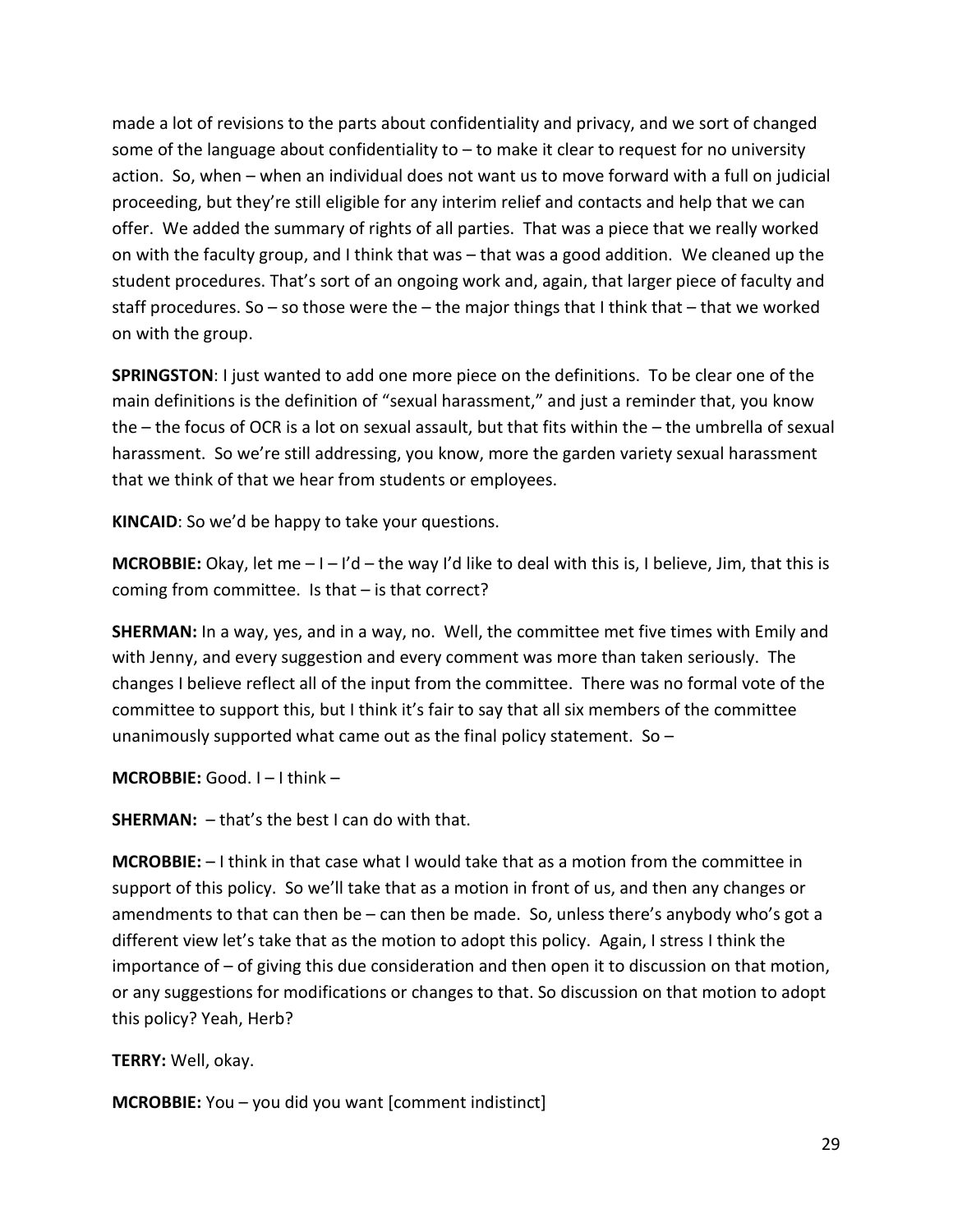#### **BARBRE:** Just pointing.

**MCROBBIE:** You're pointing at Herb.

**TERRY:** Okay, well – well thank you. First of all I want to second John's opening remarks. This has been remarkably transparent and – and a very well conducted procedure. I have in recent days looked at how these policies have progressed at other institutions and other universities, and I haven't found anyone that has followed as open and engaging a policy process as we have. Many of these policies have simply been adopted by boards of trustees with last minute faculty complaints, and that we have a much better system than that. I've distributed a resolution, the point of which is actually to avoid us at this meeting trying to amend this thing into something different than what it is now. I think I would [comment indistinct] bad procedure to employ. I – I wouldn't normally disagree with the president, but I think the chances of us getting this exactly right are zero, because every university under these conditions around the country is adopting these policies now. They're all quite different. We don't know in many areas what the law is here or what it would turn out to be given the inevitable intervention, I think, by courts and by legislative bodies. All we can do is adopt a policy that we think is the best we can adopt for our institution at the moment that matches us and our needs and – and our circumstances. If ever there were an interim policy I think this is one. We could well adopt this policy, hand it to OCR and they could reject as part of the settlement talks, and what happens then? So – so all –

**MCROBBIE:** I – I think that is something that we could deal with at the time – [comment indistinct]

**TERRY:** Right, but we might have to change it in order to satisfy them.

### **MCROBBIE:** Sure.

**TERRY:** And – and that's what this policy – this resolution actually tries to open up the opportunity to do. The resolution basically says that – that this – this body neither endorses nor approves this version of the policy, but authorizes the university administration to go ahead and implement it. We can make changes that result from this conversation today or – or other changes, but they need to keep the faculty and this body informed of any changes that it makes. And most importantly, we need to continue to monitor this – this evolving area of the law. If you do what Emily and –and Jenny have done and read all of these other policies from other universities you notice that they have a lot in common but they also have significant differences, and what will happen over time given those commonalities and differences is very hard to predict. This resolution, if you were to adopt it, requires the university to – that the administration to continually work with the UFC to keep up with changes in the law, to keep up with other policies, probably would recommend adjustments to this policy, recognize that the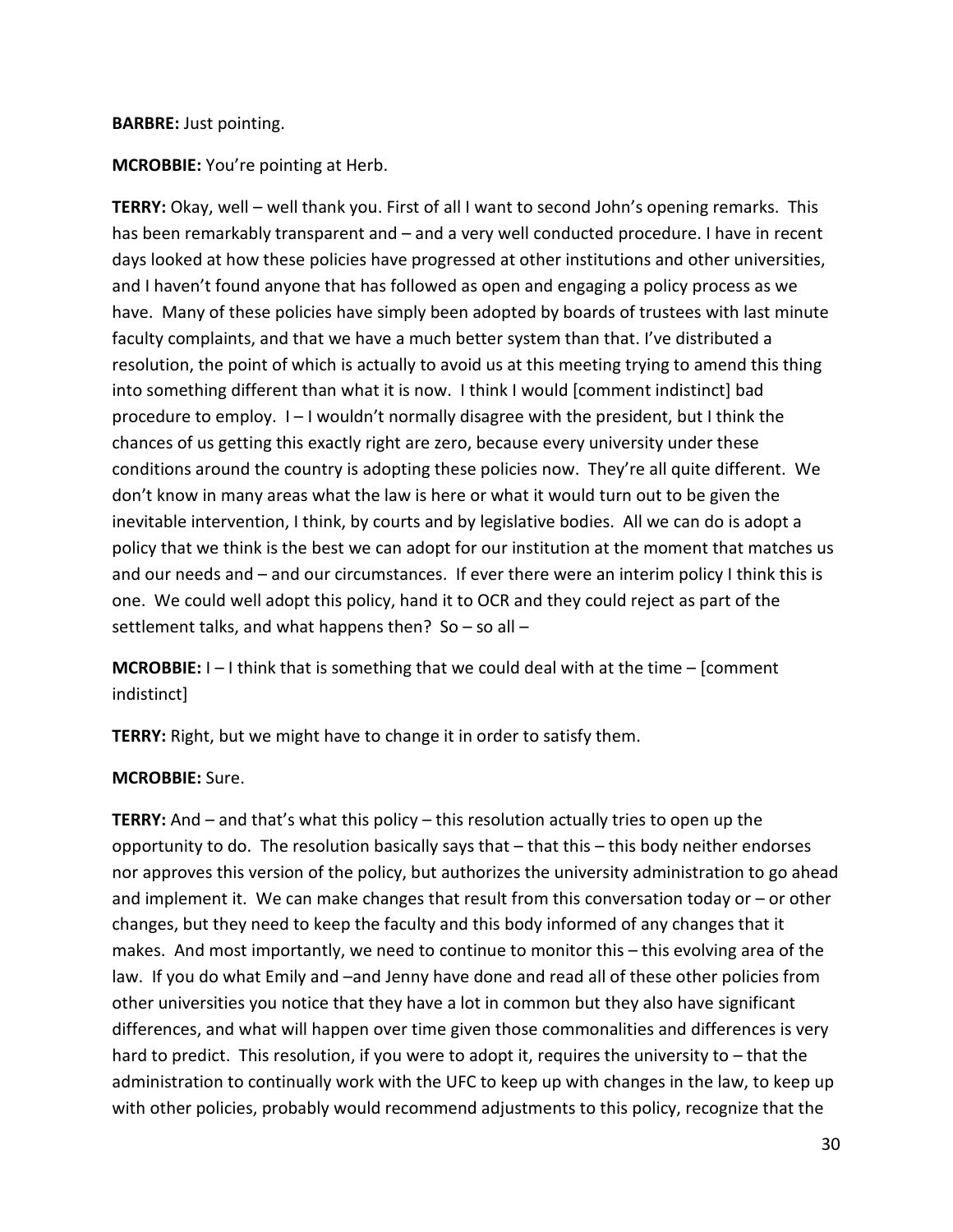UFC Executive Committee can act in the UFC's name and could approve any changes that had to be made. It would call upon the presentation by the administration of a full report back here in one year's time on what has happened in this area and – and how it might address.

Steve and I have laid out beyond that not just our concerns about these policies, but these are concerns of faculty bodies and faculty groups at various universities all around the country. The most contentious of them is the question of what the standard of proof in these cases must be. Emily and Jenny have said that OCR is insisting upon a burden of proof that is called "preponderance of evidence,"  $-$  more likely than not  $-$  and it is absolutely true that OCR is insisting upon that. There is, however, a very substantial legal debate as reflected by resolutions, largely of law faculties around the country, that OCR is exceeding its statutory authority, and insisting upon this – that standard is not in the statute. It was considered by Congress but not adopted. OCR did not through – go through what lawyers would call a formal ruling. It is rather OCR's guidance. It's their opinion of what the law requires, and the question is whether that's the law or not. And, frankly, there's just a lot of legal debate at the moment about whether that's correct or not. It is a very important matter. Steve and I have submitted this to you because in part our academic careers have engaged with standards of evidence. Mine through law – media law and policy – and a slightly higher standard of evidence, "clear and convincing" evidence has been used for decades by American courts in libel cases to make sure that people are only convicted of libel when it's clear. When there's clear and convincing evidence that libel occurred, and Steve may want to talk about areas of the law that he's been involved in with different standards. There is all kind of debate from other universities and other campuses about the procedures to be employed in these hearings, about the role of advisors, for example. We are asked to adopt a policy that would give advisors a very limited role in hearings. That's become an issue with other universities, most recently at the University of Missouri where a faculty member there said, 'Look, given OCR's deadline that this must be resolved within sixty days the chances of many of the parties meeting an advisor who can speak on their behalf, including a traumatized student are high and – and if maybe there were more time – time for the trauma to decline a student might not need that advisor to speak on their behalf, but there's a good argument to be made that they can be. And again, the role of the advisors is not prescribed by law. Indeed, faculty at the University of Pennsylvania who considered this pointed out that OCR discouraged policy that might require or permit advisors to ask questions, but did not prohibit it. This policy would prohibit it. So basically what we are suggesting is that instead of arguing about amendments at this point we simply say to the administration today, go ahead, implement this. Keep us informed. Bring back a policy within a year. It's been proposed that, maybe I should have reworded this, since we will vote to approve it subject to these conditions. We could. I know that I will have to vote against it if these conditions or something I'm asked to approve. I – I submitted a nine page document to Emily and Jenny. They came back with a wonderful response to that. They accepted many of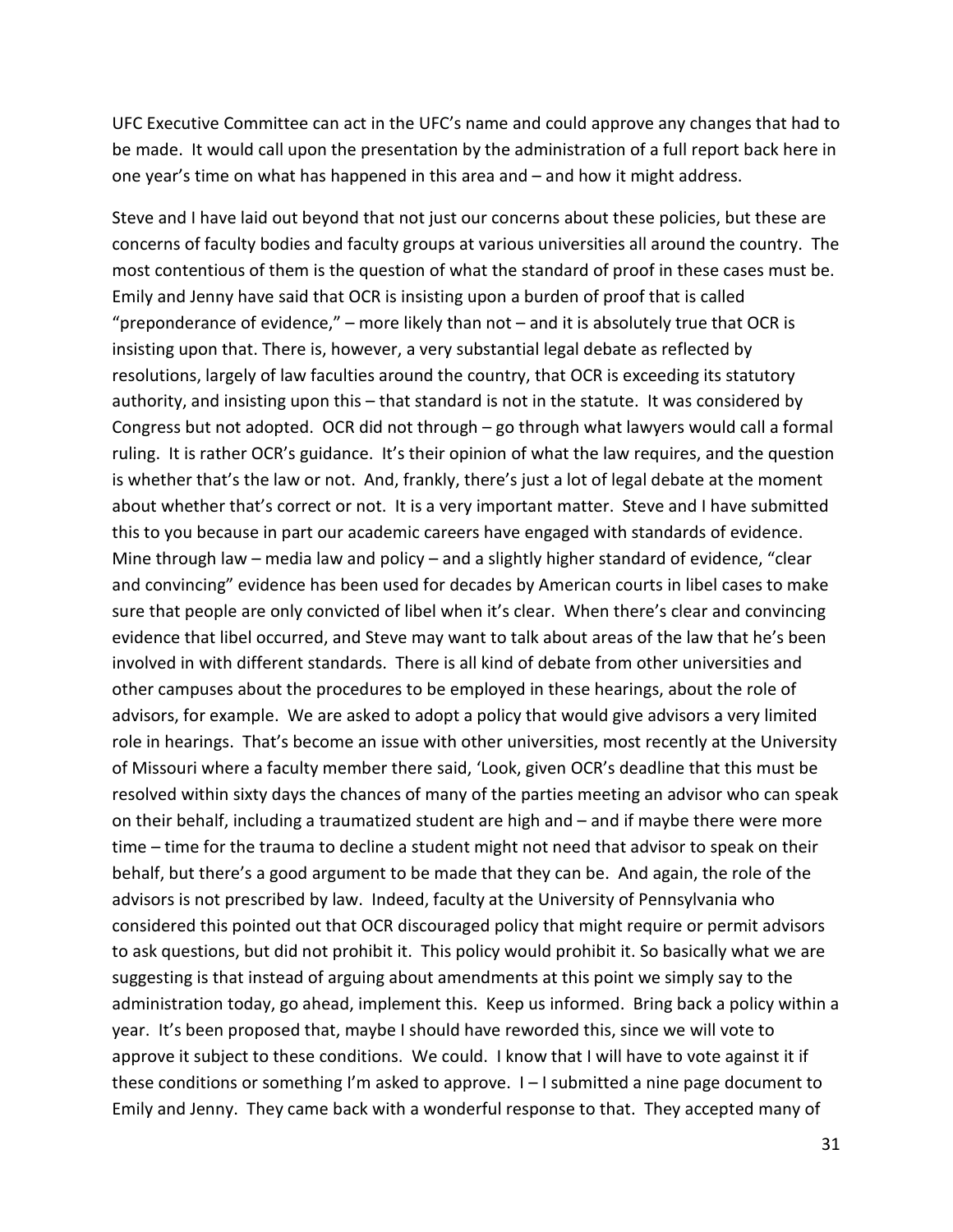the suggestions I had, but they can't back down on – on what they think is OCR's standard of evidence. I want this to move forward. A lot of work has gone into this policy. It's a good policy in most every respect. It's bad policy in some grey places that are very important to me. I'm trying to find a way for us to – to get it out of here today and a way that it would be administered and move forward and keep that up to date in what I predict is a very turbulent legal environment going forward. So I would move the adoption of this resolution.

**MCROBBIE:** You – I – there's – the motion is to adopt the policy, Herb, so you're adopt – you're – you'll be proposing this as an amendment to that motion then?

**TERRY:** Umm… I suppose, yes.

### **MCROBBIE:** Yes.

**TERRY**: If the motion was to adopt this policy than I am proposing instead that this resolution be opposed, in lieu of adopting the policy.

**MCROBBIE**: Okay, so it's – it's an amendment to that motion, alright. So that – so this amendment is – is now what's in front of us.

**TERRY**: It needs a second.

### **MCROBBIE:** What?

**TERRY:** It needs a second.

**MCROBBIE**: Yeah, sorry. Second, yeah, right. Steve's going to second unless you do. So let's – so let's have discussion on that note. Jim, were you trying to get in?

**SHERMAN:** Yeah. So I – I've thought long and hard about this issue. I think the key issue here is the issue about preponderance of evidence and what it means and why it's being suggested. I agree with John that this is not a case where I feel we're being forced to do something that we don't necessarily want because someone external wants us to do it. In a sense I wear two hats. I – I've been for years co-teaching a course on law and psychology with Joe Hoffman, a criminal law guy at the law school, and so part of me thinks like a lawyer by now. Joe has taught me to do that. The part of me that thinks as a lawyer kind of doesn't like the preponderance of evidence standard. It just feels wrong from a law point of view, but the bigger part of me is a psychologist who studies judgment and decision making, and that part of me feels differently about it. But the law, as I've learned, the terms and the concepts are terms of art. I mean, I used to think psychology was kind of vague and fuzzy until I got to concepts like "reasonable person" standard, like "beyond a reasonable doubt." I teach a law and psychology undergraduate class this semester, and I asked them what percentage certainty do you think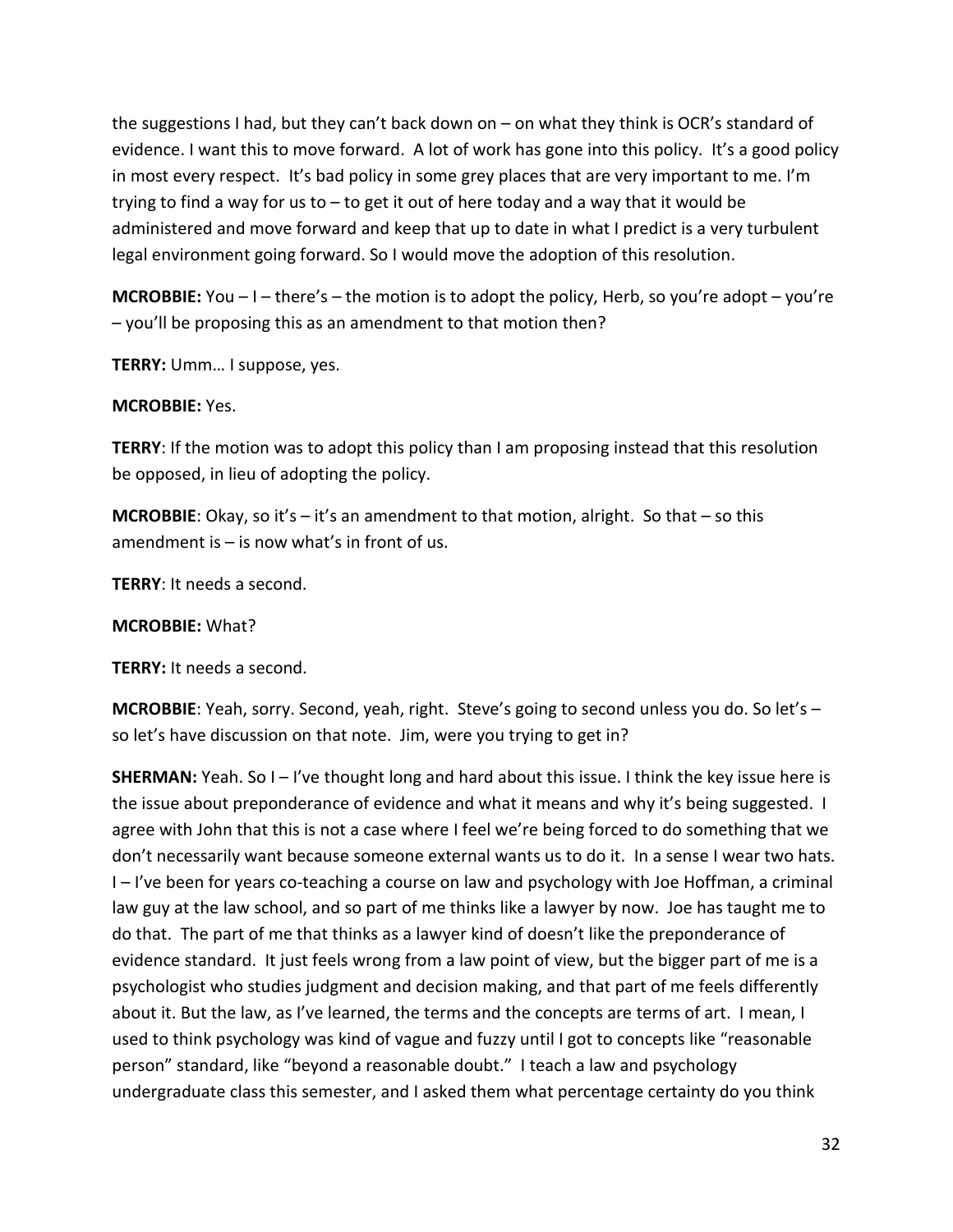"beyond a reasonable doubt" reflects? And the range was from 70% to 99%, so not exactly an objective term like we – we would like to use. The – the law part of me says if I could pick a percent, and was objective, and we had a way to – to measure it, I'd probably choose 59% for this. But, you know, that – that's not possible within the framework of developing a – a policy. And the examples I use,  $I - I'll$  always use the woman as the supposed victim simply because those are the base rates that women are victims of sexual misconduct far more than – than men are, but of course it covers anyone who's a victim. And I ask myself as a researcher in judgment and decision making, what's the worst error that we can make in this area of work? And for me the worst error is having women who are victims of sexual assault, who are victims of rape, not report the assault. I would like that to be 0%. It is the worst error we can make, but the fact is that many women do not report instances of sexual assault in part because they know it'll be hard, they know it'll be difficult, they know people who got no – no justice when they went to trial because sometimes it's a she said/he said situation, and I think having a high standard of proof discourages women from reporting, and that's the error that – that I would like to – to minimize. When we were discussing this policy among faculty there's part of the  $$ the policy that says that women who report sexual – serious issues of sexual assault or rape should have some accommodation during that period. For example, they may move out of their dormitory. They may change classes to – to protect them from further stress and strain. Well, several faculty members told me that this would be bad because, especially undergraduates, might well report instances of rape or sexual assault so that they can change dormitories or change classes, and this is exactly the problem! We believe that women are prone to make up stories about this to get things that they want. The truth is that many, many, many more cases of un-reporting are there than women who falsely report sexual assault. So to minimize the likelihood of women not reporting instances of sexual assault, I don't really see a lot in the policy that's going to do that for us. This may be the one part of it that encourages women to report, because they feel that they'll have a better chance. I don't know how it will work, but I think if we keep a high standard we're not going to change the kind of error that I'd like to avoid. So with that – until recently I listened to the lawyer part of me, but I'm now listening to my true self, which is the psychologist. So thank you for that.

#### **MCROBBIE:** Yes, Emily?

**SPRINGSTON:** If – if I might speak I do want to echo what Jim's saying completely. I agree with you and I see a lot of the cases, and I see the ones where people aren't willing to – to move forward, and there's that – that fear. I will tell you people deliberate hard and long on these cases. They recognize it's not an easy task, so there's a lot of thought by our colleagues who do this. On the legal side, I would share in civil court preponderance of the evidence is used. It's used in cases under Title VII. It's the standard by which OCR holds us when they look at our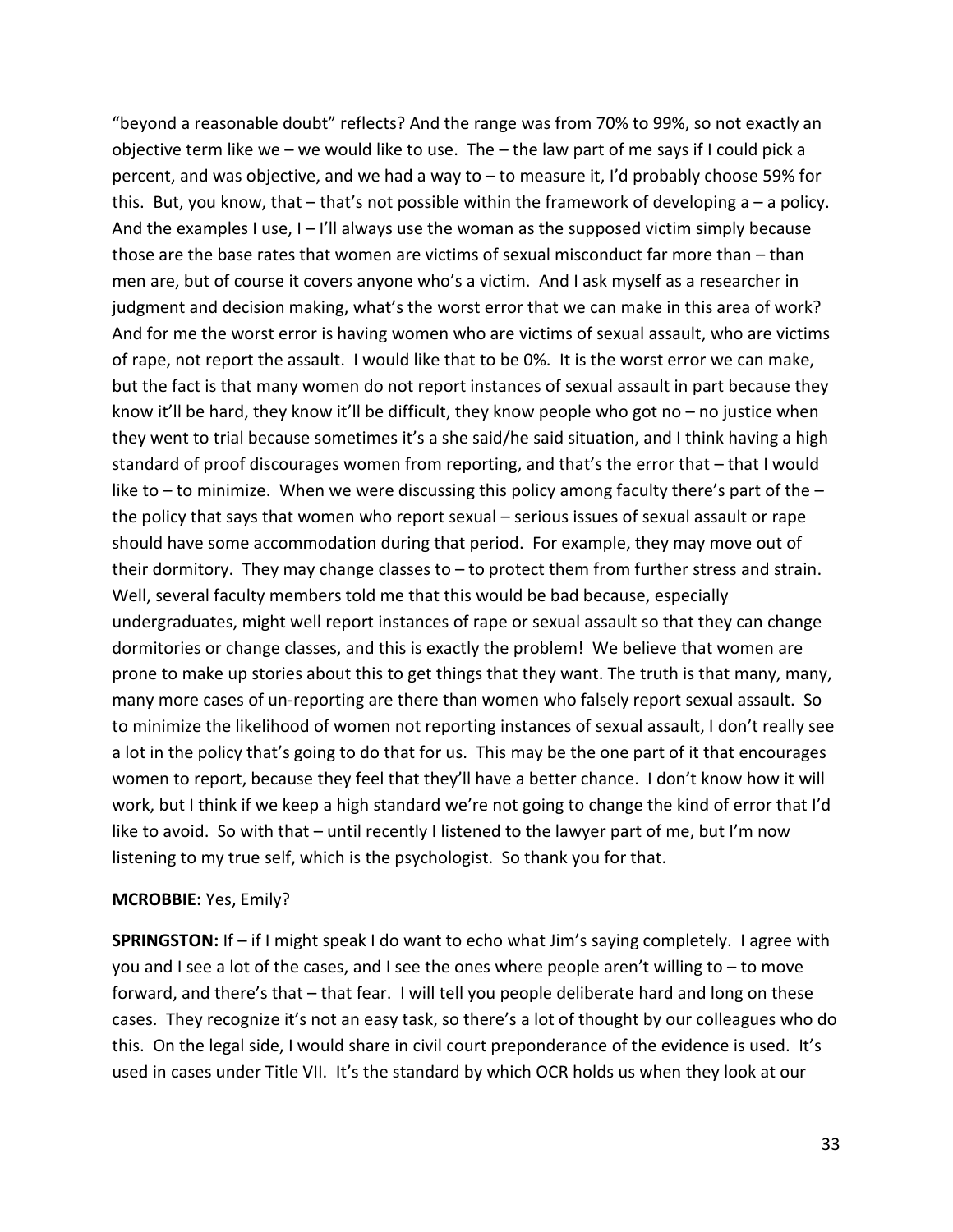cases and review us, so it's not a standard that's absent from this realm of legal question. So I'd put that out there just as – to consider.

**MCROBBIE:** Steve and then, I guess, Gjerdingen.

**SANDERS:** And – and I would I – I – I would add – I – I would second what Herb said. I would add this. My own support for this resolution has nothing to do at all with the process that's been led by Jenny and Emily. As I think they will understand my personal objection is to what I see as an – an unreasonable standard that is being imposed on us that Emily and Jenny in the university have no choice over.  $I - I$  just feel compelled to respond to my old friend and colleague, Jim. This is not an adversarial proceeding between – between two students. This is the university as a decision maker, as the authority that has the power to meet out punishment. The – the – the standard that the university decision maker must meet, must be held to in – in meeting out that punishment. It is true that preponderance of evidence standard is customary in civil lawsuits like discrimination cases. It is not true that it's customary in criminal proceedings where the government – and in this case the university is essentially the government – has the power to take away an important liberty or property interest that you have. If the government wants to crusade, it wants to make the case that you are an unfit parent, the government is held to a clear and convincing standard not a preponderance of evidence standard. If the government wants to civilly commit you as a dangerous person, the government is held to a clear and convincing standard not a preponderance standard, and so I think there is  $-$  it  $-$  it depends on how we understand the role of the university. If students feel the university is not responsive, I have to think – I don't have direct experiences – I have to think it's because they think that somehow you the people at the university don't hear their complaints, don't take them seriously, that there aren't enough counsellors, that there is skepticism in some way. I – I can't imagine it has to do with the burden of evidence or the burden of proof that the institution will have to meet. And – and – and I have to think that a fair minded person would understand that when you are facing the potential loss of your educational career, when you are facing the potential loss of your student career or your employment, when you are facing the potential of losing your tenure. Are you willing to have that hinge on a standard of proof – and I – I agree with Jim also that when we get into these varying standards it's hard to put a certain number on them, but everyone does agree that preponderance of evidence means it just has to tip the slightest bit more likely than not. If you were having a journal article withdrawn because somebody had thought you had fudged your data, if you were anticipating failing a student because you suspected plagiarism, I imagine you would feel compelled or you would hope that the decision maker was going to be held to standard that required them to be more than 50% – point – 50.1% correct in their hunch. That they would have to be more sure than that before that serious consequence was taken against you. And so I – I think our point in – in objecting to the preponderance standard that the Office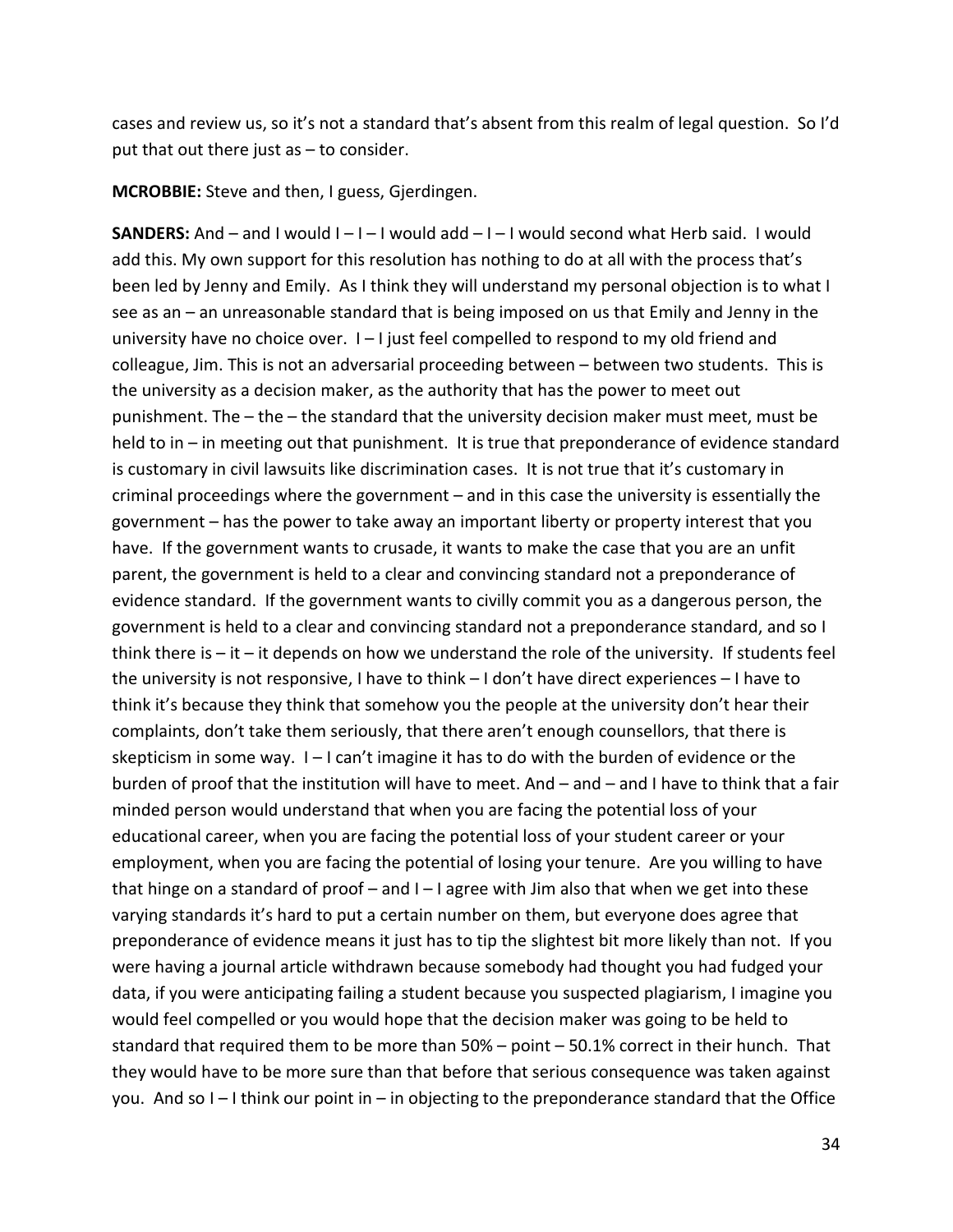of Civil Rights has insisted on is, given the potentially very, very serious consequences here, this is not in the spirit of fairness and due process that a university like ours should honor.

**MCROBBIE:** Rebecca, I should have recognized you first and then Don.

**SPANG:** Oh, that's fine.

### **MCROBBIE:** Go ahead.

**SPANG:** I just want to say that having reflected on this for a long time, when I was a graduate student I was a resident tutor in a hall of residence and I often dealt with young women who had been assaulted. It was, in fact, in every case a young woman. But thinking also about my familiarity with cases of harassment, I mean if cases of rape don't go reported, cases of harassment are even more likely to go unreported because the victim thinks, 'Oh, well, it's not like I was raped or anything,' and so they suffer with it. I have come down exactly where Jim is, and even though I have an awful lot of respect for Steve and for Herb, I think in cases like this 50.00001% is sufficient. Nobody is entitled to a degree. Nobody is necessarily entitled to tenure. If they abuse it, they can lose it. The burden of proof should not fall more heavily on a per – on somebody who is already a victim. That's where I've ended up on this –

### **MCROBBIE:** Don?

**SPANG:** – so I would support the original policy.

### **MCROBBIE:** Don?

**GJERDINGEN:** Okay, thank you. I - I just want give some - some background on what the issue is here. I certainly want to express again that the  $-1$  think this has been handled in an absolutely exemplary way by – by the – the legal staff here and the hearings and everything else. What I would like to give is some background on – on why there – some people have issues with what the Department of Education has done. It's actually quite a narrow issue. It is – what they are saying is not just the general standard, they are saying that under no circumstances whatsoever can you ever use a higher standard. That's a difference. You could have a preponderance for a lot of things, but they're saying that even the most egregious cases and regardless of the sanctions that you are asking for you cannot have it. And so what that's really raising is – if you have – would you have the same standard if somebody's being thrown out of school or tenured denied? And the argument is that in those particularly egregious cases, when there's particularly egregious sanctions, is it appropriate to have that? That's number one. Number two, this is a non-frivolous issue in this sense. Before this was done approximately one-third of the colleges and universities in the county have the higher standard. There – there is no legal precedent on this that I'm aware of that – that says what these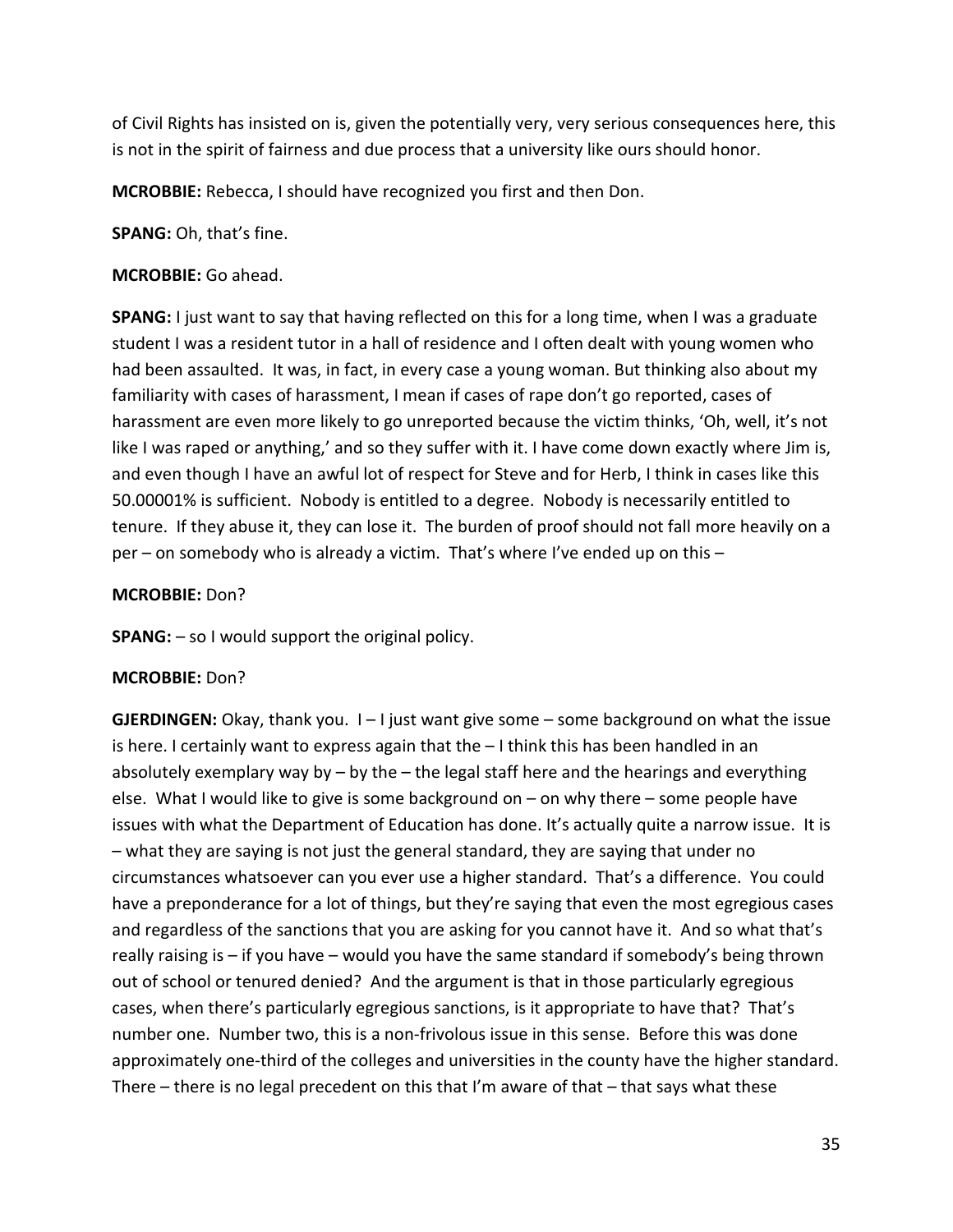standards are in these cases. The AAUP when this first announced came out against it and as the lawyers in the room know this is not a matter of policy or anything else. This is a matter of whether under *Mathews v. Eldridge*, and their interpretation of the Due Process Clause of the Fourteenth Amendment, what the minimum constitutional standards have to be, and that's what's at issue here and what people are talking about because ultimately it'll have to go to the courts. So that – I guess the concerns that I have is three things. The first one because of what the Department of Education has done. They've arguably have made this a more difficult issue for this reason. If they are wrong on this standard – if they are wrong on this standard – what is going to – to happen, even in the – particularly the egregious cases is that the court says, no, you needed a higher standard of review, they're either going to have to be thrown out or redone. That is not good. Second, and this also concerns me, but I think in effect we're saying now we in all practical purposes have a two-tier system – a two-tier system of review, and if – if a – as I understand the policy that's used here, as I understand the general standards that are recommended by the AAUP for termination of tenure that now it depends on the type of complaint that's made. If it is a regular complaint then it's going to be what the AAUP says and recommends, and I think we've largely done is clear and convincing. If it's now – it's another kind – it's a totally different standard. So you have a different set of procedures. The last thing, and I think that  $-$  that in  $-$  in  $-$  in these  $-$  what  $-$  what  $-$  also what the  $-$  and this hasn't been talked about – other things that the Department of Education is saying is basically they're saying it is illegal for a school to give any more process. Under these standards if a school – the Department of Education is saying it's okay if a school wants to bar lawyers from the system at any stage. It is okay, and that's what we've done here. I – I don't understand why, that even if you have a – I don't think we've banned lawyers but you're saying we're not allowing your – your advisor, which could be a lawyer, to ask questions. That's what we've got now and either you have all of those standards for everything, but I think we've got a – a two-tier system, and so my concern isn't anything but to how this issue has been handled or the  $-$  the  $-$  the legitimacy or importance of all of this. I just think people are – aren't aware of kind of what the Department of Education has done. And we have no choice. That's what they're saying. I think they – they – they made some excuses, but that's why people are upset about it. They're upset about it because the Department of Education may have made a wrong call on this, which puts things in jeopardy, and it's – and it's not the general standard. It's under any circumstances a school, even though if it's going to be termination of your job, can never do it. And so as I understand these standards if we wanted to say it's – it's preponderance for everything else, but if you're going to lose your job we can have clear and convincing, in that circumstance the Department of Education is saying that's illegal and we'd be violating Title IX. And that's a different standard than what we have now. It's a different standard than AAUP recommends, and it's very likely a standard that would be difficult to uphold in a court.

**MCROBBIE:**  $I - I$  think Jeff – Jeff was next. John you want to –?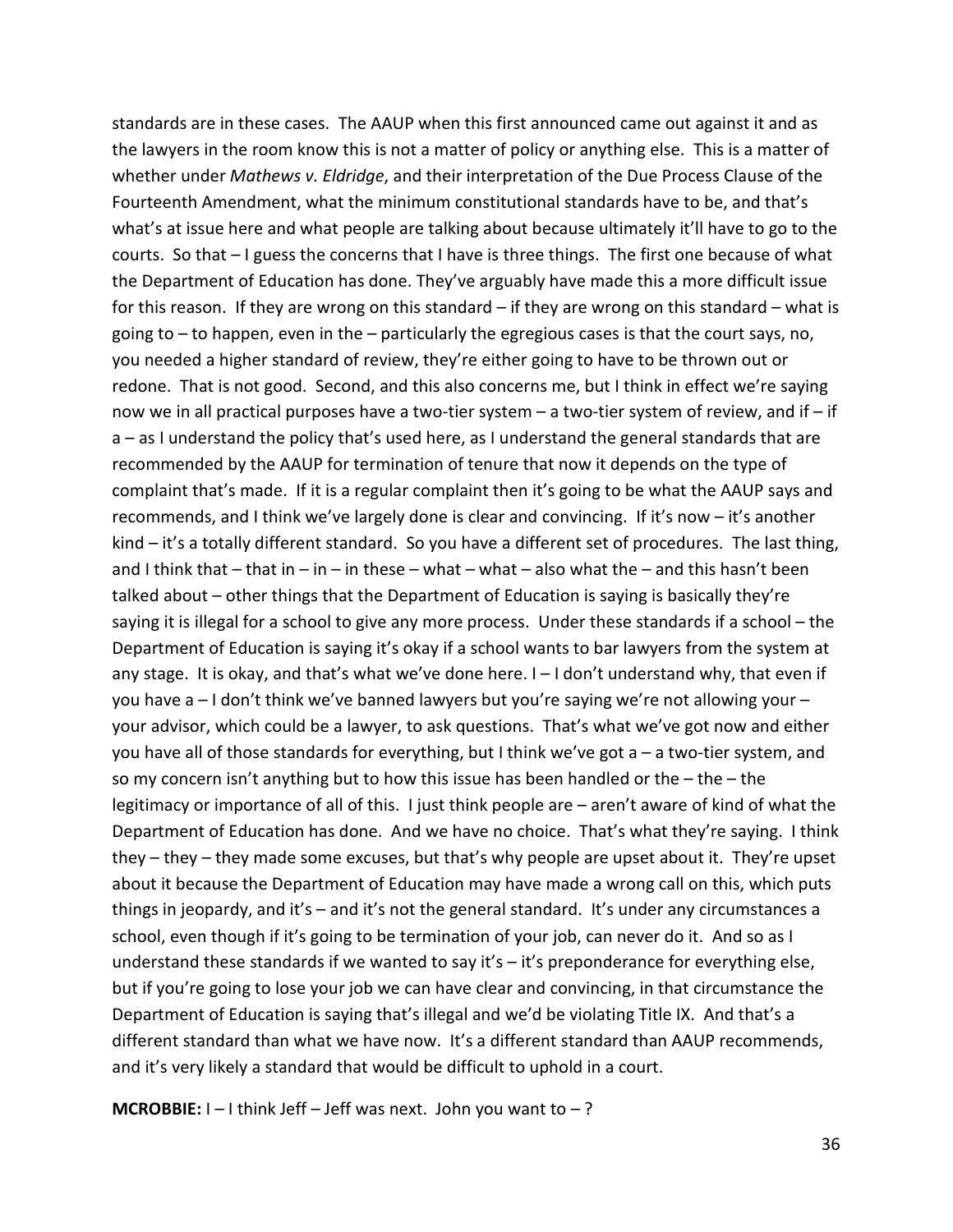### **APPLEGATE:** [comment indistinct] first.

WATT: [comments indistinct] I'm sorry to have a scratchy throat today. I'm going to have to agree with Steve and Herb [comment indistinct] side of the table. I am a dean of students – student affairs for – for my school, the Art School here at IUPUI, and I watched a number of cases come through this last semester and go through the entire process, and it does make me very nervous to talk about the point here about having a lawyer or counsel in the room. We have staff that work in that room and are representing the university acting as lawyers. I should say that they're not lawyers, but very well trained in that against undergraduate students, I had an international student, we're talking mostly about males. I've got, you know, gay couples in here, male/male sort of situation occurred also. And it - to see someone get crossed - a student get cross-examined by somebody who is very well trained and does this for a living, and they're in there for the first time like a deer in headlights I'm not sure that's – that's fair for them, especially when we are talking about getting their education. I can point to five cases that basically the suspension has been three semesters or more, and we're talking out of state students, international students, you know, that implication means your education is over at this point and so, you know, I don't want to talk about the specific cases and so on. But it does trouble me as a dean of students who's been here since 1983 basically as a student advocate – things in here make me nervous and – and I've always been, you know, with the gay rights movement and African American males in – in the urban society coming here that have special situations and I don't look at this necessarily like you did as, you know, women being victimized. I look at it as gay individuals, African American males who tend to get in trouble a little bit more than – than their white counterparts do, and so I'm going to vote the same way Terry does on – on this.

**MCROBBIE:** John – John and then Bob.

**APPLEGATE:** I – actually I just wanted to ask Emily if she could respond on the advocate thing because I think there was some confusion about that.

**SPRINGSTON:** Yeah, so any party has the ability to have an – an advisor with them throughout the process, and that – that may be an attorney – they, from this - the first meetings on any proceedings during the hearing. What we speak to is that the attorney can't have an active role so they may advise their client throughout that process. They may speak to them. They may write to them. They may step out, have breaks. And we have attorneys that are involved and do play a role. What we can't do, and what we've often seen, is attorneys who have co-opted the process and intimidated our staff, other parties, and we've seen where that's been a big detriment to our own process. So that's – we think strikes a good balance between having those people available and have a role, and we're seeing more and more attorneys be involved in these cases as well.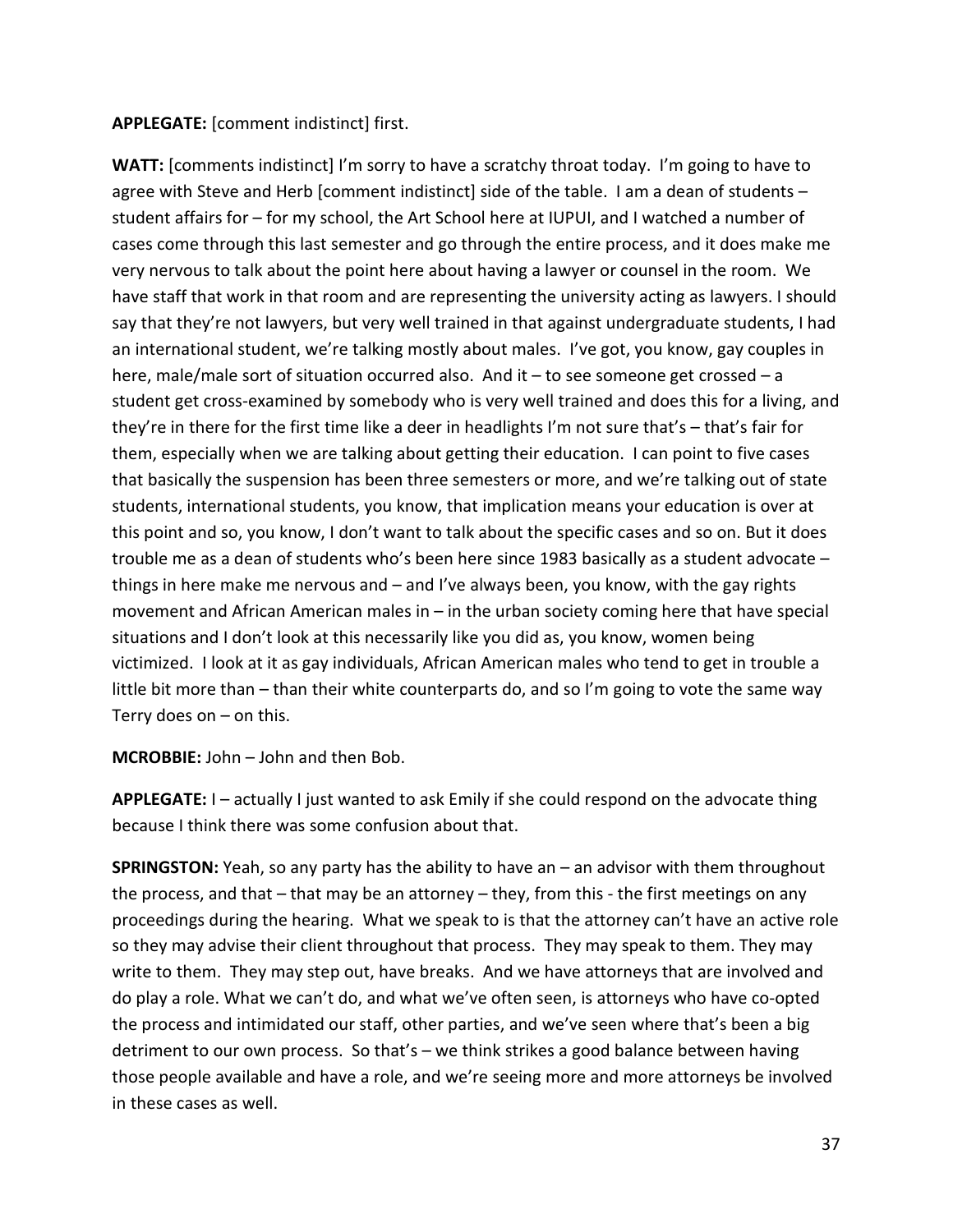**WATT:** In fact, I would advise every one of my students to get a lawyer, not to walk into this without a lawyer at all. Student advocates aren't quite at the same table. I would disagree with you. They were told not to say a word. So with my international students who are weak in English the only thing the guy could do was write comments to the – and with his questioning going so fast, I don't think that was fair.

## **MCROBBIE:** Actually –

**WATT:** I'll stand corrected if that's not the rule. If so, then I've got a case that they were not allowed to speak at all to their lawyer during the case.

**MCROBBIE:** Let's – let's – let's actually – Bob – Bob, why don't you comment? And then Ms. Silva and then John since John's already spoken.

**TERRY:** Take Bob the microphone.

**MCROBBIE:** Bob's – Bob's… Okay.

**KRAVCHUK:** Is this on?

**WOKECK:** It is. You need to put it close, yes.

**KRAVCHUK:** Very close? Okay. In twenty-five years now in – in academic life I don't think I've seen a problem that was nearly as knotty as  $-$  as this one seems to be. I feel as though  $I-I-I$ want to nod in the direction of doing what's right by my colleagues and students. I – I want to be sure that we can protect the rights and provide appropriate incentives to victims and potential victims of sexual assault and harassment. I – I think, though, on this one I'm going to vote like a businessman, thinking about the university. I think it's important that we make a very strong statement about this matter. I'm not sure that we can do anything by resolution or vote or anything that would affect the office of  $-$  of  $-$  is it?  $-$  OCR at the Department of Education. That's going to be a matter that will be handled by – by the courts. I think that's going to be inevitable. In egregious cases where people feel they've been wronged they're going to bring a suit and – and some federal judge will have to decide whether or not OCR has overstepped its legal boundaries. We can't affect that today. I am hesitant to – to approve a resolution that doesn't approve or endorse the principles in this – in the proposed policy on sexual harassment.  $I - I$  think that sends a very mixed and, in fact, a wrong signal to  $-$  to women primarily and anybody else who may be the victim of sexual assault or violence or harassment.  $I - I - I$  think with – with all due respect to my – my good friends Herb and Steve and Don,  $I-I-I$  think that I would have to vote against the proposed resolution on  $-$  on that basis knowing full well that I share your concerns and the reservations you've expressed, but I – I just can't see a way not to vote in favor of the proposed policy, flawed as it may be, that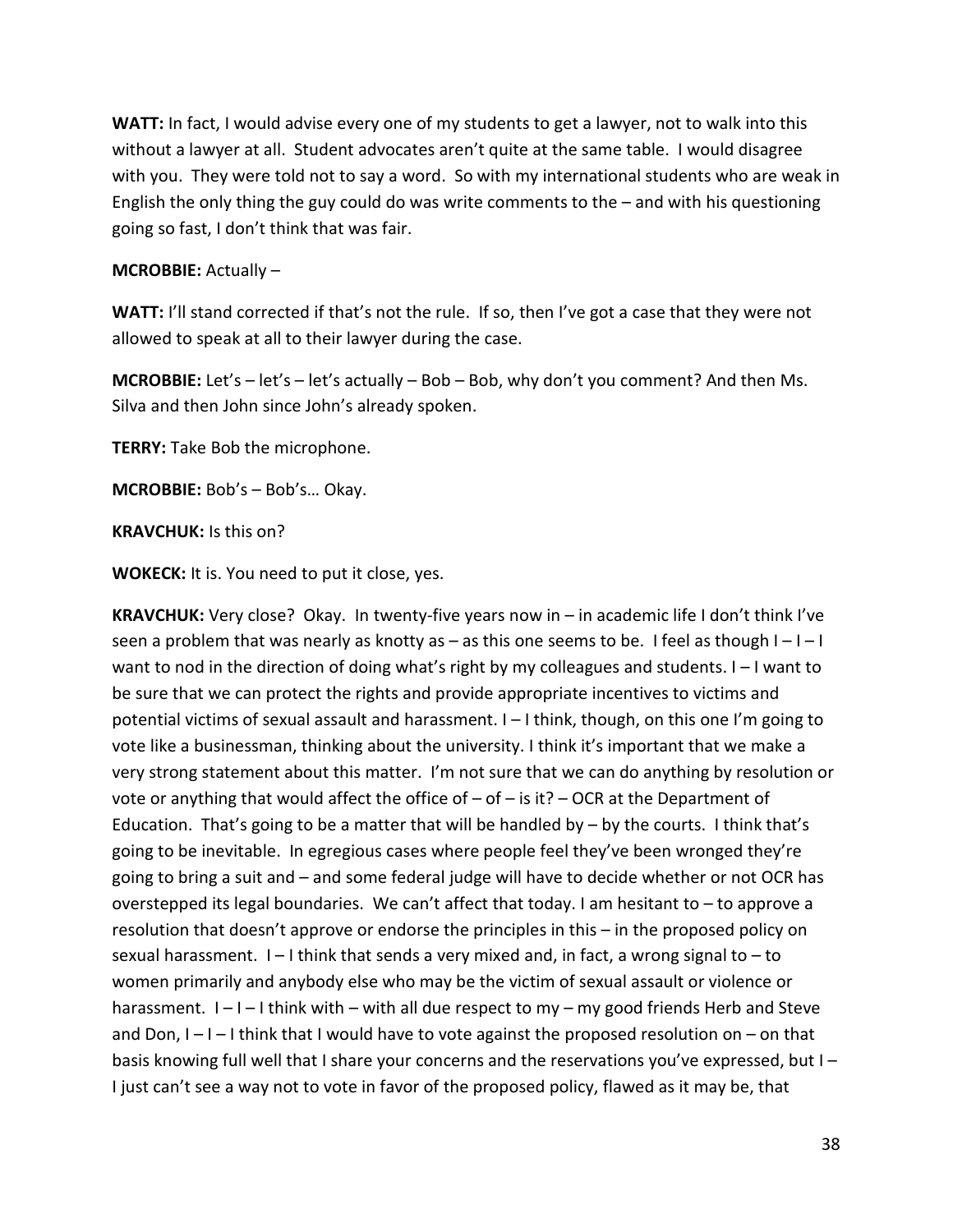something is being imposed upon us and we can't really control. This is going to have to play itself out in a different form. And so  $I - I - I$  was thinking that maybe some of you were feeling the same way and – and this is really the only way I can see at the end of the tunnel that – that gives me  $a - a$  bearing in which to cast a vote one way or the other. And so  $I - I$  think on this I'm going to have to come down basically on the same side that Jim is on. You know, it's not to say I don't share your – your reservations. I – I find the arguments to be really compelling. Not being a lawyer I find them to be fascinating. This area of the law seems to be the one that needs to be ironed out some, but I – I just feel as though I – I – I can't support the resolution for that – for that reason. And we need to send a strong signal, and I don't think that we can vote against the proposed policy on the basis that – that the – what's being compelled – forced upon us may or may not be illegal.

**MCROBBIE:** If – if I could – I – I just want to make a – a comment from the chair. I – I want to – you know, so it's obviously a matter for the UFC to – to opine on it and pass whatever resolution it thinks is appropriate here ultimately. But – but what I wanted to – to do is to give a sort of note of caution here. I mean, in a sense, this body represents – the UFC represents – the 8,000 faculty of Indiana University. 8,000 faculty. In as much as they are represented by anybody this is the body that represents them. And for the UFC not to be able to take some kind of a position on this that neither endorses or  $-$  or  $-$  or  $-$  or approves, basically takes a neutral position, I think, really opens us up to enormous criticism at some – some point in the future. The – the – if – if – if the administration goes ahead and adopts this policy or – or some modified version or something like that, but the UFC says, 'Sorry, nothing to do with us. It was all them.'  $I - I$  think that is an awful position for the faculty of the university to be in and it – it seems to me, and – and I just suggest this as – as maybe a way to proceed and obviously let the debate continue. It may be just from the point of view of what's best for – for the faculty of the university and what's best for the university is some – some kind of amendment to the – to the original motion that – that states strong concerns about the – the preponderance of evidence issue, while at the same time giving broad support to the policy or something like that. I think both makes and puts on record in – in a strong way a real concern about this. And real concern about I think what – what all of us feel. I know my presidential colleagues feel and so on that OCR is really over – overstepping its bounds and so on. But that's what – that's the hand we've been dealt, and – and at least moving in that direction does – doesn't, I think, open us up to a – a criticism of  $-$  of  $-$  of really not being able to make up our mind one way or the another on such an important issue. Now, with that, John do you want to make a comment? Don were you trying to get in, too? Yeah, John?

**SHERMAN:** [comment indistinct]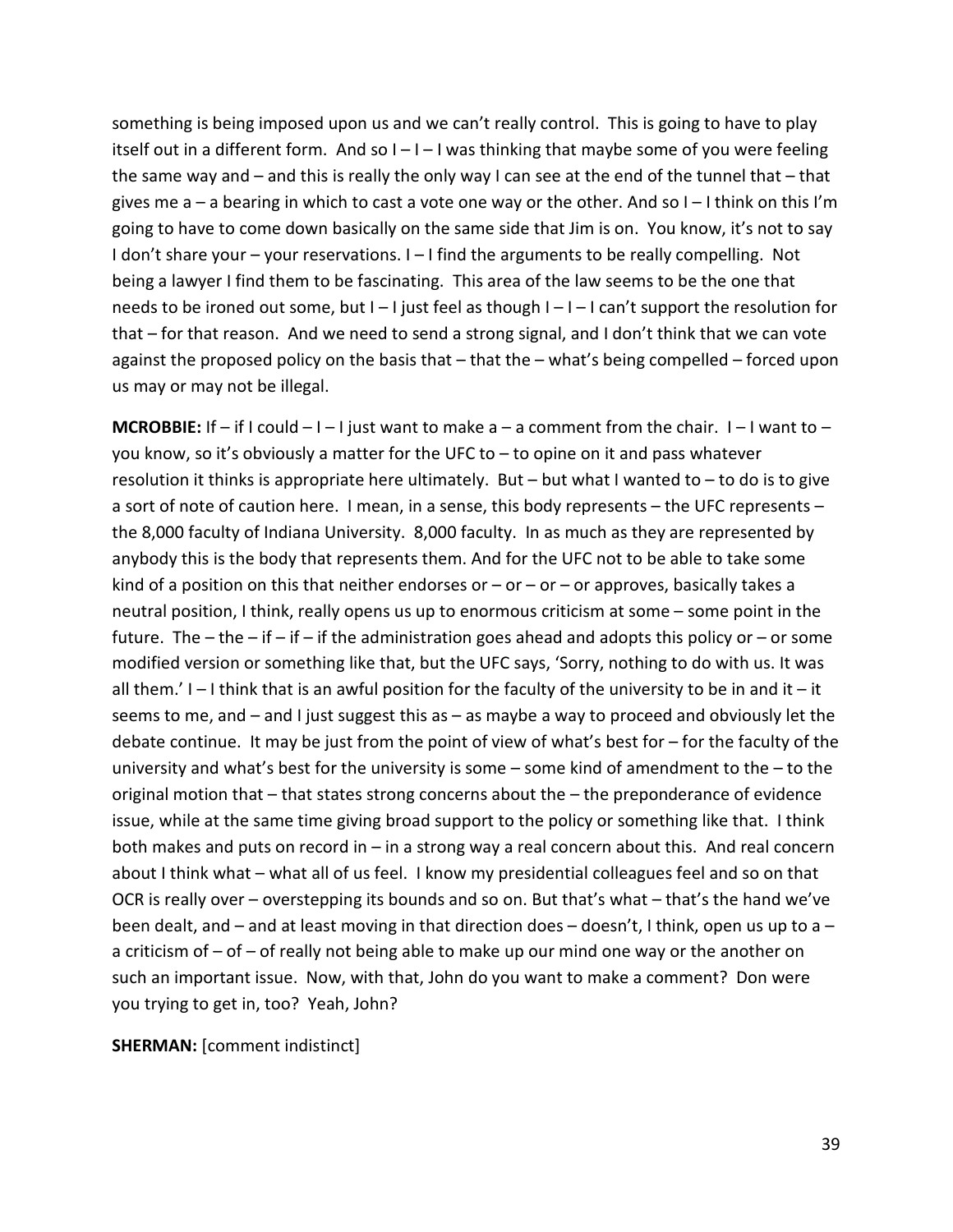**MCROBBIE:** Sorry, I missed someone. Oh, sorry, I – you – you – you were next and then I think John.

**BARBRE:** As Herb and Jim's resolution calls for a report to come back to the UFC within a year, it seems to me that we are – we're approving the implementation of this. We are just not approving this exact policy. So it seems to me that 98% of the dust has settled on this but 2% is still hanging in the air, but it seems like a pretty important 2%. So if we come to the same point next year are we going to be approving the policy at that time? Because it seems like we're just looking for, you know, one year to see how these things play out.

### **MCROBBIE:** John?

**APPLEGATE:** Well, I – I just say sort of from an implementation point of view the idea of reporting back and re-evaluating the policy is absolutely no problem at all. I, you know, cite the example of our IP policy, which we've reviewed – have a body, the IP Council, that looks at it on a more or less constant basis and, what? Two or three times have come back with various changes to that policy. Over time I think Herb's point about the institution of the Executive Committee being a very helpful way of being able to make adjustments. I guess I in many ways align myself with Bob's comments on how we look at this. I mean, we're not – we're not writing here on – on a blank slate and we do not spend a lot of time in – in IU policies talking about burden of proof and what kinds of standards. This is – this is the one area of – of conduct that we're looking at where we know that underreporting is an enormous problem and we know that to  $-$  to go through a detailed process has the effect not only of discouraging reporting and discouraging people from seeking justice but also often re-traumatizes the people who've gone through a really horrific experience, and yet, we would take this as the place where we would have a higher standard of proof than we ordinarily do, and where we would have a more adversarial process than otherwise. I, too, have wrestled with this. I think we all have. But for me, it's that consideration that really supports positively the idea of the preponderance of the evidence standard as opposed to the higher one.

### **MCROBBIE:** Don?

**SHERMAN:** [comment indistinct]

**MCROBBIE:** Sorry – I think

**TERRY:** She hasn't spoken.

**MCROBBIE:** Yeah, Jan.

**FROEHLICH:** I'm lost. I'll be honest with you. I'm lost. It seems to me that both you, Michael, and –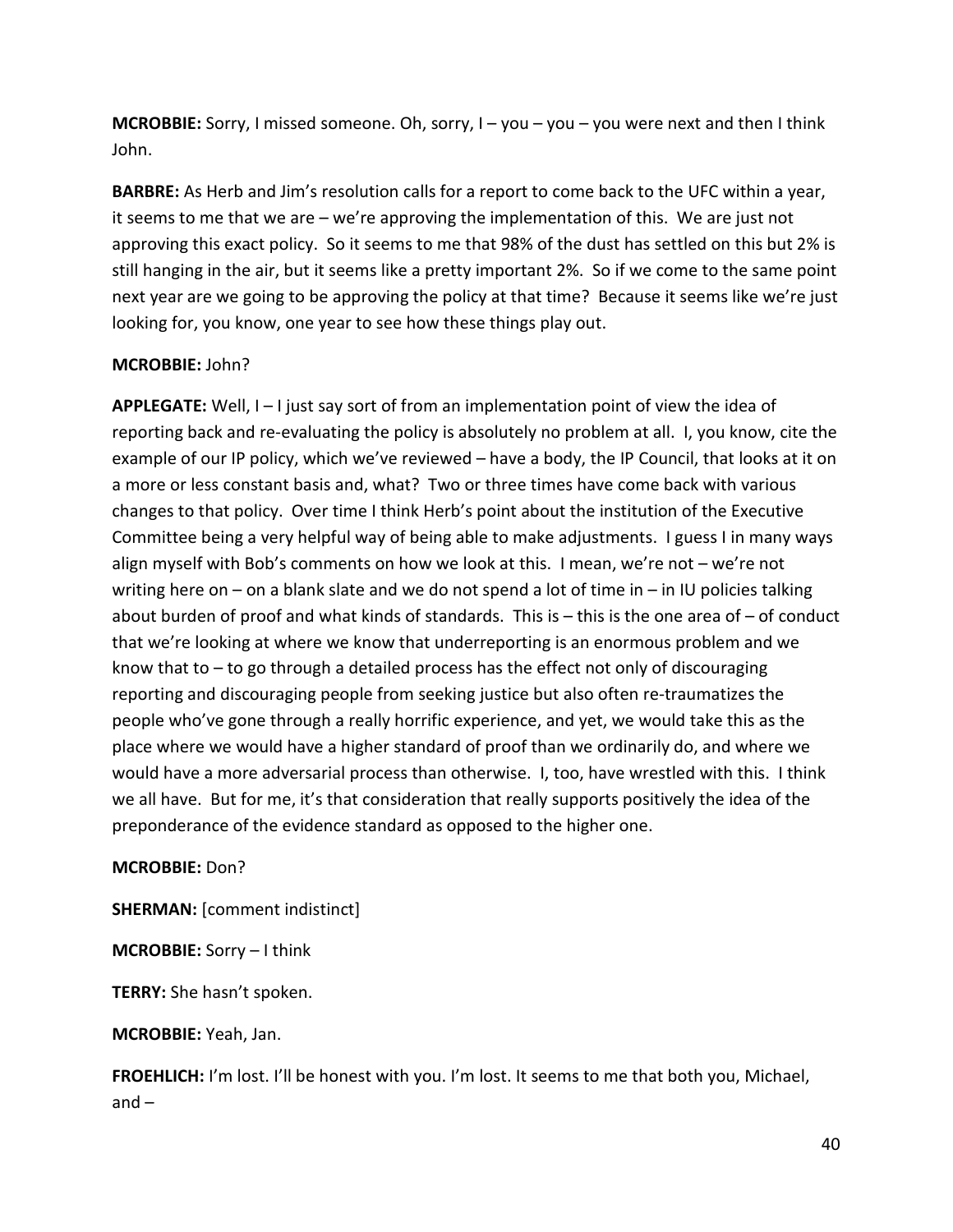**WOKECK:** Jan, there's the mic over there.

**FROELICH:** [comment indistinct] accept the idea that the preponderance of evidence is not making the faculty very happy, that  $-$  that  $-$  that many of them would rather have clear and convincing evidence. And you've also said that you'd be willing to accept the idea and – and endorse the idea of coming back and reporting a year later. So what is it exactly that – that is being – is the hang up with the proposed resolution from Herb? I don't understand. Why not accept it? Those were the two – I thought those were the two pieces –

**MCROBBIE:** Well, the –

**FROEHLICH:** – in his proposal that people had problems with. Is there other –

**MCROBBIE:** – the – the resolution – the resolution says that it neither approves nor endorses. So basically –

### **FROEHLICH:** Oh.

**MCROBBIE:** – basically the UFC's not taking a position in this. That's what the resolution says.

**FROEHLICH:** Alright, I see.

**APPLEGATE:** Right, and – and to be clear I would – maybe used too many negatives – but I – I think that the preponderance is the right standard for this.

**MCROBBIE:** I really had – Don has the [comment indistinct]

**APPLEGATE:** Oh, I'm sorry.

**MCROBBIE:** Don has the [comment indistinct]

**GJERDINGEN:** I'll just try – just very briefly.  $I - a - a$  couple of things. I think it's important to – to understand what people aren't disagreeing about. And nobody in this room thinks that this isn't an important policy, and nobody in this room that doesn't really, really appreciate all the just, and I, again, flat out wonderful work that's been done on this by the university. That's not the concern. I – I would – I would stress again my - and it's a narrow one. It isn't about whether the general standard is preponderance or something else. It's whether under any circumstances however severe it is  $-$  it is  $-$  the school could ever choose in any case to use the  $$ the higher standard. Second, that – and this is what concerns me the most – we can have our opinions on this and we hope what it is, but it's – the answer to this is not going to – is not up to anybody in this room. The answer to this is going to be a legal question that is ultimately decided, I suppose, by a  $7<sup>th</sup>$  Circuit Court of Appeals or something like that. And my concern, and this is at least how I took the – the gist of Herb's is that all of us want this to work. All of us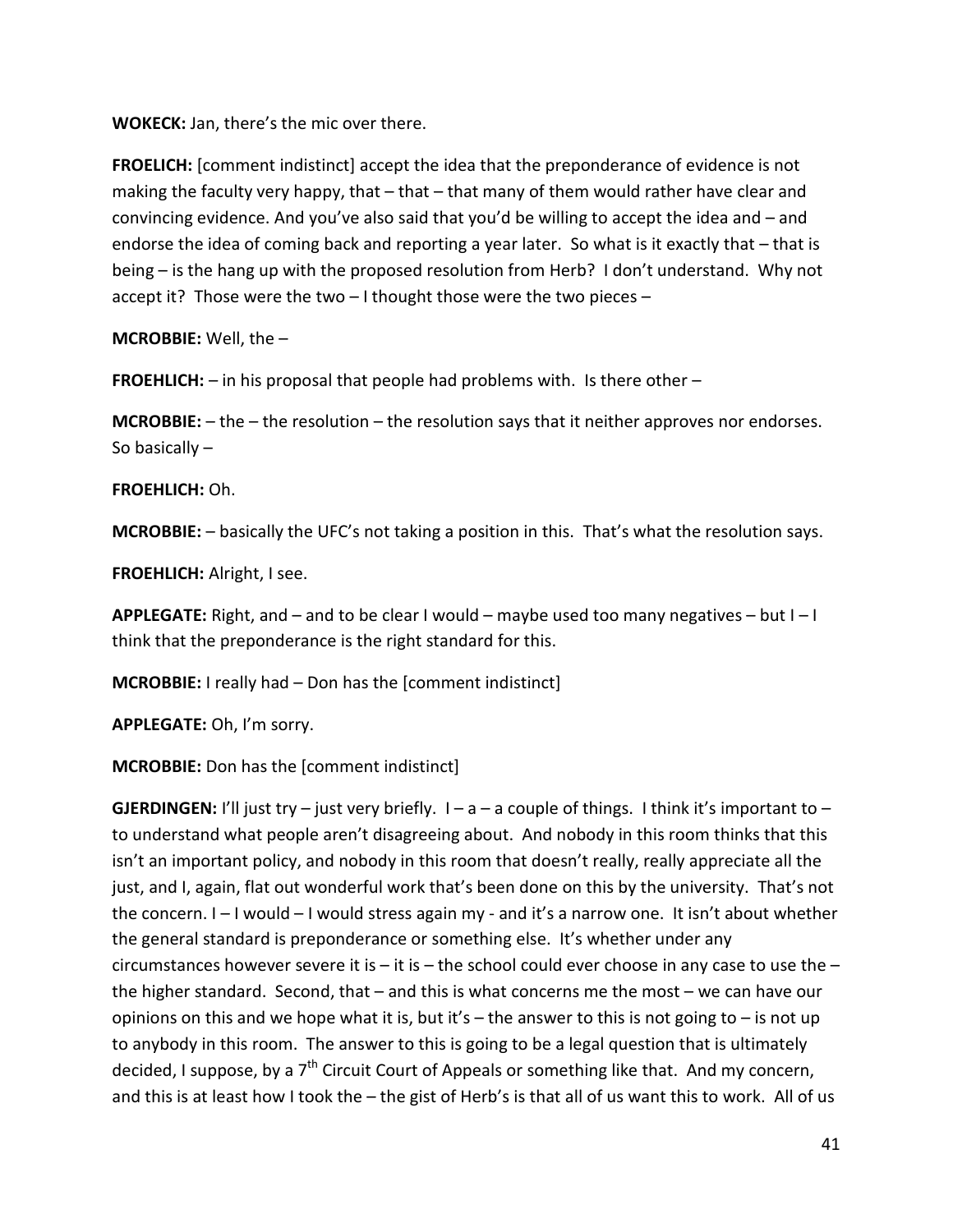want to – to have this succeed, and the question is how best to do that when we are worried that there are some inherent flaws in the – in what the Department of Education has done, and how can we best respond to those to make sure that the policy we have is going to be effective and – and – and well working and other things. That's the issue here. It's not about the merits. It's not about whether this should be done. It is how best to  $-$  to address the  $-$  the  $-$  the concern so that we – we do have a policy that's – that's effective and good, and everybody in this room agrees we should have that. And it's not about what we should do or not – not do. It's going to be how best we can negotiate this when things are uncertain, and – and frankly the Department of Education hasn't done the best job.

#### **MCROBBIE:** Steve?

**SANDERS:** I – I – I apologize for the parliamentary gymnastics here that might be involved, but I have with Herb's consent proposed redrafting the resolution that's on the table that we offered. And – and here's what we would suggest instead. The University Faculty Council approves the current draft of the proposed university policy on sexual misconduct. So taking President McRobbie's guidance and not being ambivalent about this. We approve the policy. We would add language though that says at the same time we join other faculties at universities and colleges across the country in expressing our deep concern about the propriety and constitutionality of the preponderance of evidence standard mandated by the Office of Civil Rights. That issue remains to be resolved by the courts. We ask the university administration to join with the faculty in continually monitoring changes, and – and essentially we continue as the last four lines you have right now. So essentially we are – we would approve the policy if you pass this resolution. We would express our concern explicitly about the main issue that's dominated the debate today, but  $-$  but  $-$  but simply wish that we continue to monitor the situation and – and be open to the possibility that the policy could be adjusted in the future by the appropriate faculty governance bodies if we're allowed to do that under federal law.

**MCROBBIE:** Could – could I take that in parliamentary terms that – that say you – you're withdrawing your amendment and replacing it with that amendment?

**SANDERS:** That's right.

**MCROBBIE:** Is that – ?

**SANDERS:** Yes.

**MCROBBIE:** Is – that's agreeable to everybody?

**TERRY:** And – and it's agreeable to the author of the amendment.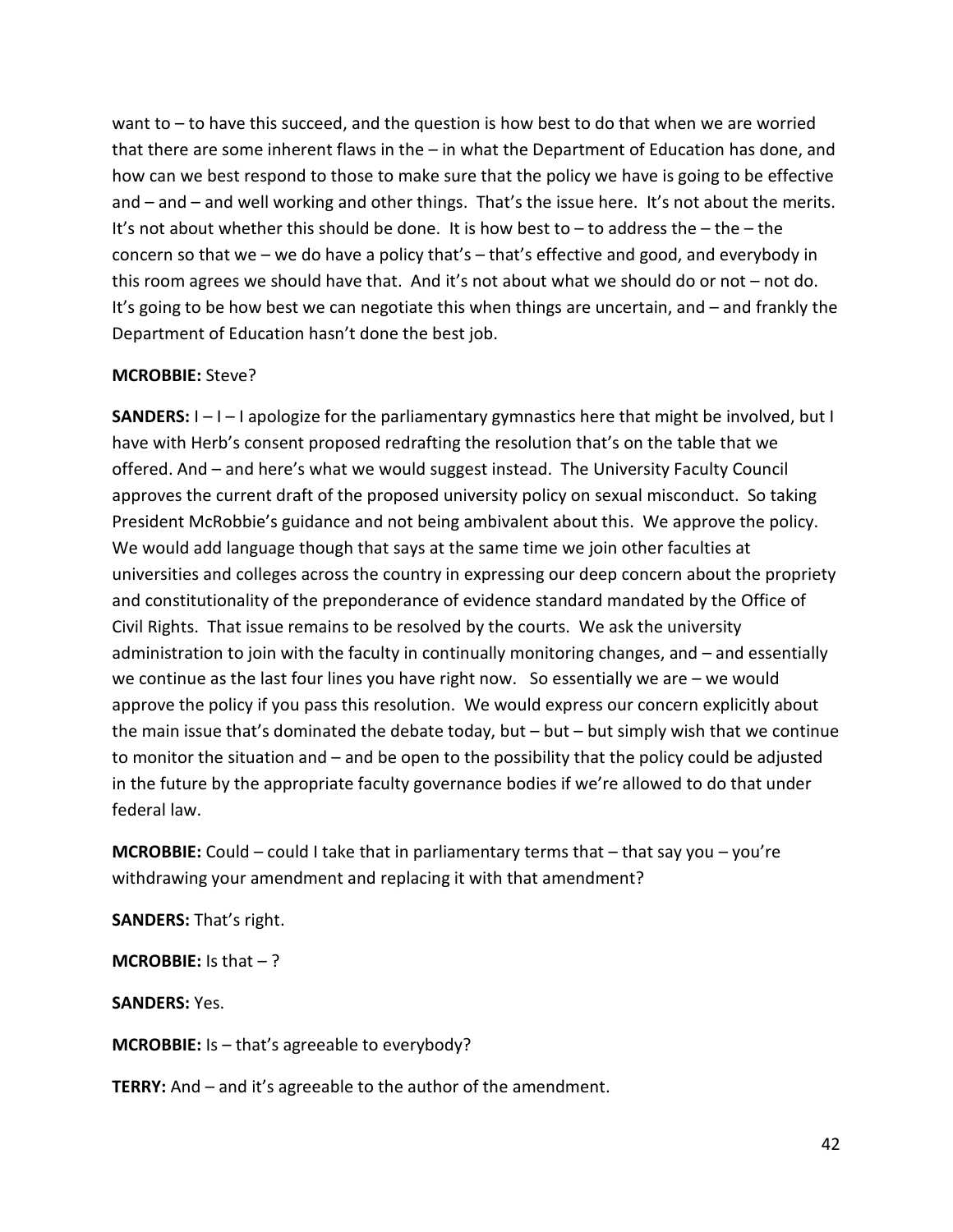### **MCROBBIE**: Okay, okay. Jan?

**FROEHLICH:** Yes, I was beginning to think this whole thing was going to be a waste of time, but I thank you very much for that, for putting in front of us something we can vote for and feel good about. Thanks for that.

### **MCROBBIE:** Yes?

**ORME:** If I could suggest a hybrid. I think the problem that you note, President McRobbie, is is not where the university faculty stands but the fact that the draft resolution as originally stated doesn't provide a rationale for that stance, and I think if you bring forward a resolution that says something along the lines of, 'Whereas, these particular conditions prevail, these concerns are paramount, et cetera,' and you do take the stance that we neither approve nor endorse but authorize proceeding, that you've made the statement that you have deep concerns, you do wish you continually monitor the situation, but you don't put yourself in the place of approving or disapproving of policy but simply noting concerns and saying with lack of a better solution this is where we are.

**MCROBBIE:** Well, we have your amendment in front of us. I mean, if you want to make a further amendment then that's fine, but that – but that amendment that Steve read is the amendment in front of us. Other – other comments, yes?

**NUR:** I have a quick question for Jenny. I mean when the abuse of policy was removed was there anything that was replaced? Was there concern about that? Anything that took its place?

**KINCAID:** When which policy, Yusuf?

**NUR:** The abuse policy [comment indistinct] –

**ORME:** Misuse of policy section.

**KINCAID:** Oh, oh, yeah. No. What we kept was the retaliation, so the idea that anyone – that is retaliated against for reporting, and that was really the key piece. It – it was the idea was  $$ originally was that if somebody used the policy in bad faith, but we have other things, our principles of ethical conduct and – and things that would sort of control for that. So what we left was the retaliation piece.

**MCROBBIE:** Other – other comments? Other com – yes?

**DARR:** Yeah, I'll try to make this quick. In terms of the new amendment, I think the new amendment is a little better but I still think it's  $-1$  – I don't like it and  $1$  – I won't vote for it because I think it has the same danger of sending a bad message. Instead of saying we neither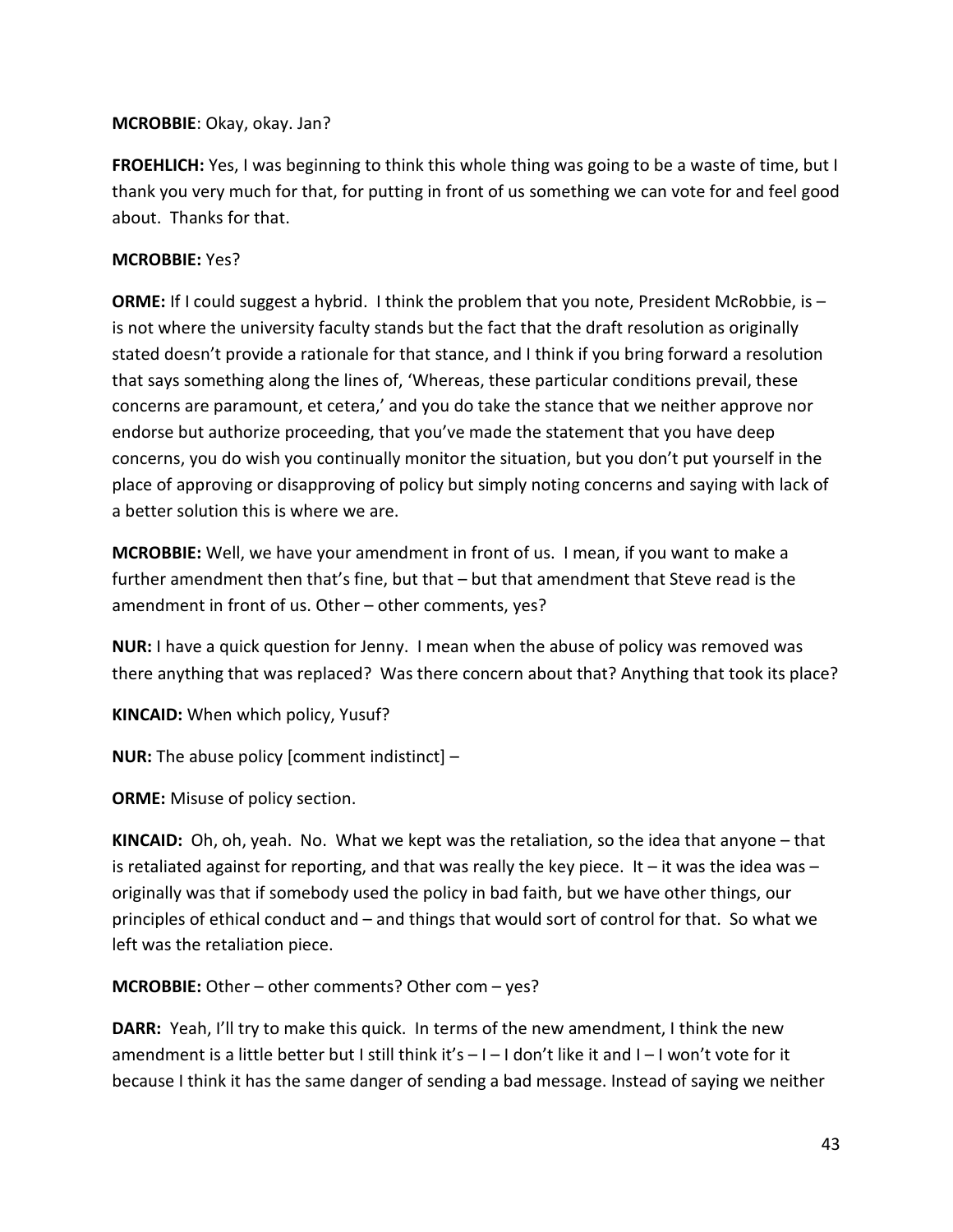endorse nor support, we're saying, 'We endorse but…' and I – I still don't like that. I think we need to be decisive.

### **MCROBBIE:** Charles?

**BANTZ:** I had a question about the amendment is the way the sentence is written specifically about the issue of the preponderance because the sentence construction matters a lot. Could you just read it again, I think –

**SANDERS:** Sure, and with the understanding that I did this on the fly and was hoping that the permanent minutes would capture it. So what I would suggest is at the same time we join the faculties of other universities and colleges across the country in expressing our – our deep concern about the propriety and constitutionality of the preponderance of evidence standard mandated by the Office of Civil Rights. That issue remains to be resolved by the courts. May I just add one brief comment?

### **MCROBBIE**: Yes, Steve.

**SANDERS:**  $I - I - I'm - I$  guess I'm concerned that we believe that taking potential short cuts and being very, very sure that someone is actually guilty of doing something before they lose their education or their job is somehow conflated with not wanting to do everything possible for the victim of sexual assault. It seems to me that those are two different issues. It's the same reason that if the police seek to introduce evidence at your trial that they've illegally misgathered, even if you're guilty as hell, that evidence is excluded and you may go free. In a liberal society we think that's an important value. This is simply about – and this isn't letting somebody go free – this is simply about making very sure that someone has done what they are accused of doing.

### **MCROBBIE:** Jim?

**SHERMAN:** Yeah.  $I - I - I$  agree with Charles that the – the wording is – is very critical, and as for me, I'm not sure – I agree with what John said when he said he doesn't have serious misgivings about the preponderance of evidence, and to say that we join our other faculty – there were many faculty at these other universities, Harvard and Penn and elsewhere, who didn't object to it. So I'm not sure it's fair to say that we're joining all these other faculty who do it. I don't even know what the percentage of my colleagues at Indiana University think about the – the standard. So to say this as though it's a truth, joining the many faculty who do this, I could say I want to join the many faculty who support this because there are many. So I – I mean we – we're a small body to do this, and I – I don't like to speak for the whole university when I don't have the data, when I don't have a survey, when I don't really know. So,  $I - I'm$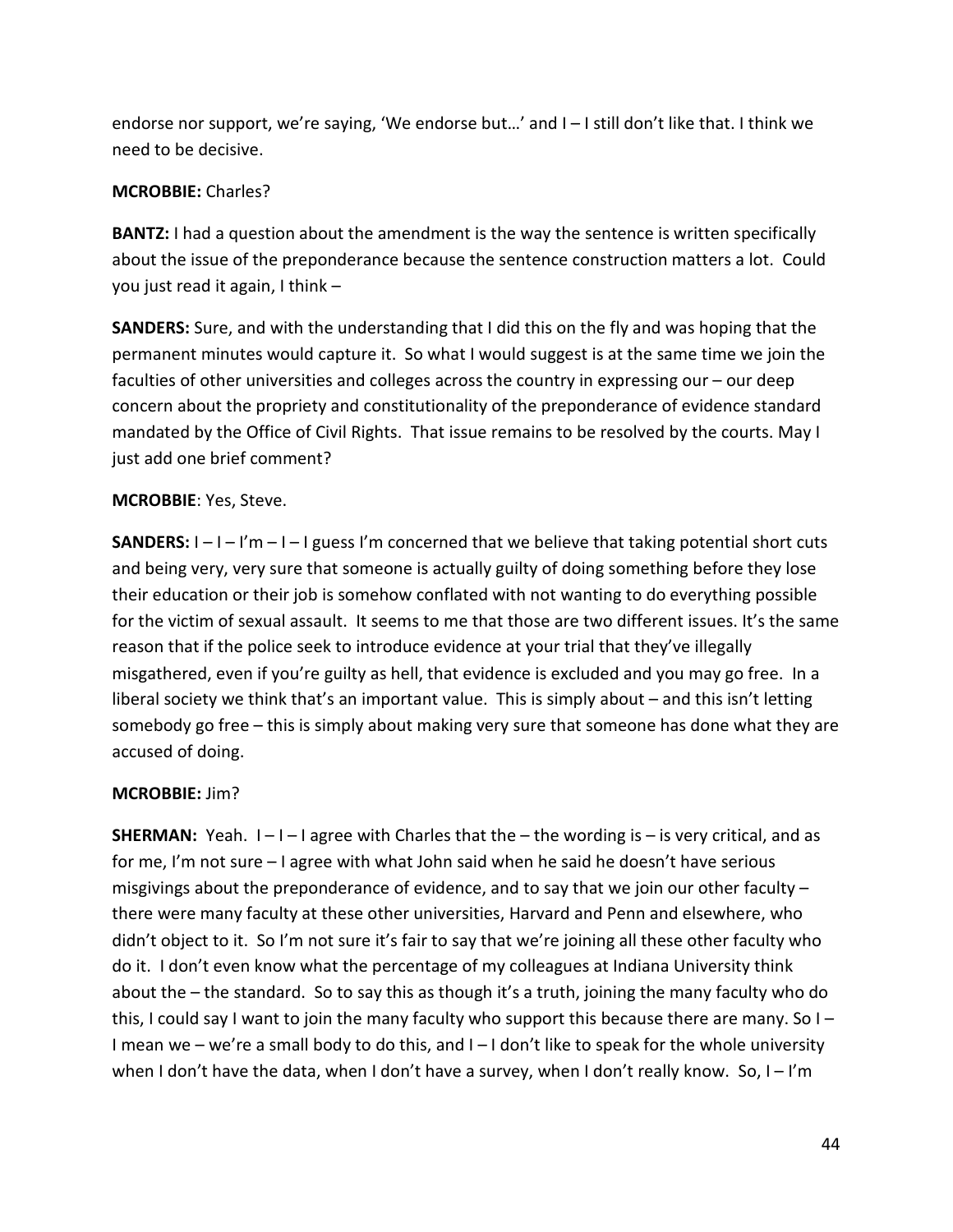sorry. I – I – I can't support something that that's strong in stating, you know, as so strongly that we're – that faculty oppose this.

### **MCROBBIE:** Yes?

**BADIA:** So, I think I might have a unique perspective on this –

**SHERMAN:** That would be good.

**BADIA:** [comment indistinct]

**MCROBBIE:** Let's grab you a – yeah.

**BADIA:** So I'm probably the only faculty member in the room who is actually an IU faculty member, but Purdue employee. We've actually been under the preponderance of evidence standard my entire six years at Purdue. I'm a trained panelist. I've been on the panels in which we've heard cases and found complainants responsible for the – the accusations, and I have full faith in the process. I've seen it work. I've seen it - I've seen how it does change the culture for the victims, and I guess I'm wondering about how this resolution, if it were approved with the new language, does anything more than sort of state the obvious in the sense that if any law were to change that made our policy somehow not compliant with the law we would always have to revisit that policy. Would we not? So I guess I - I'm just coming out strongly against attaching any resolution to the policy and instead approving the policy as it is.

## **MCROBBIE:** Other comments? Yes, Herb?

**TERRY:** I'd simply add that I proposed this in order to avoid the possibility of this policy failing. If you have listened to this debate and conclude that – that these are very important matters you may not be able to vote for the policy. I won't be able to, if it – it doesn't at least express serious reservation about these matters whether the language about joining our other colleagues or not – I don't know – but there certainly is serous reservation among our colleagues around the country. I was trying to find a way to avoid the chance that this policy in this Council would come out disapproved because if it does that puts us in an even worse position from President McRobbie's assessment. We cannot come out of here saying that we don't stand for doing something about sexual misconduct. So I hope you will carefully consider your vote. If this fails and no other proposals is introduced and discussed and approved, I'll have to end up voting against the policy which I don't want to do.

## **MCROBBIE:** Jan?

**FROEHLICH:** Could we trim your proposed policy further and take out the part about other faculty across the nation? I happen to agree with Dr. Sherman on that. I haven't the slightest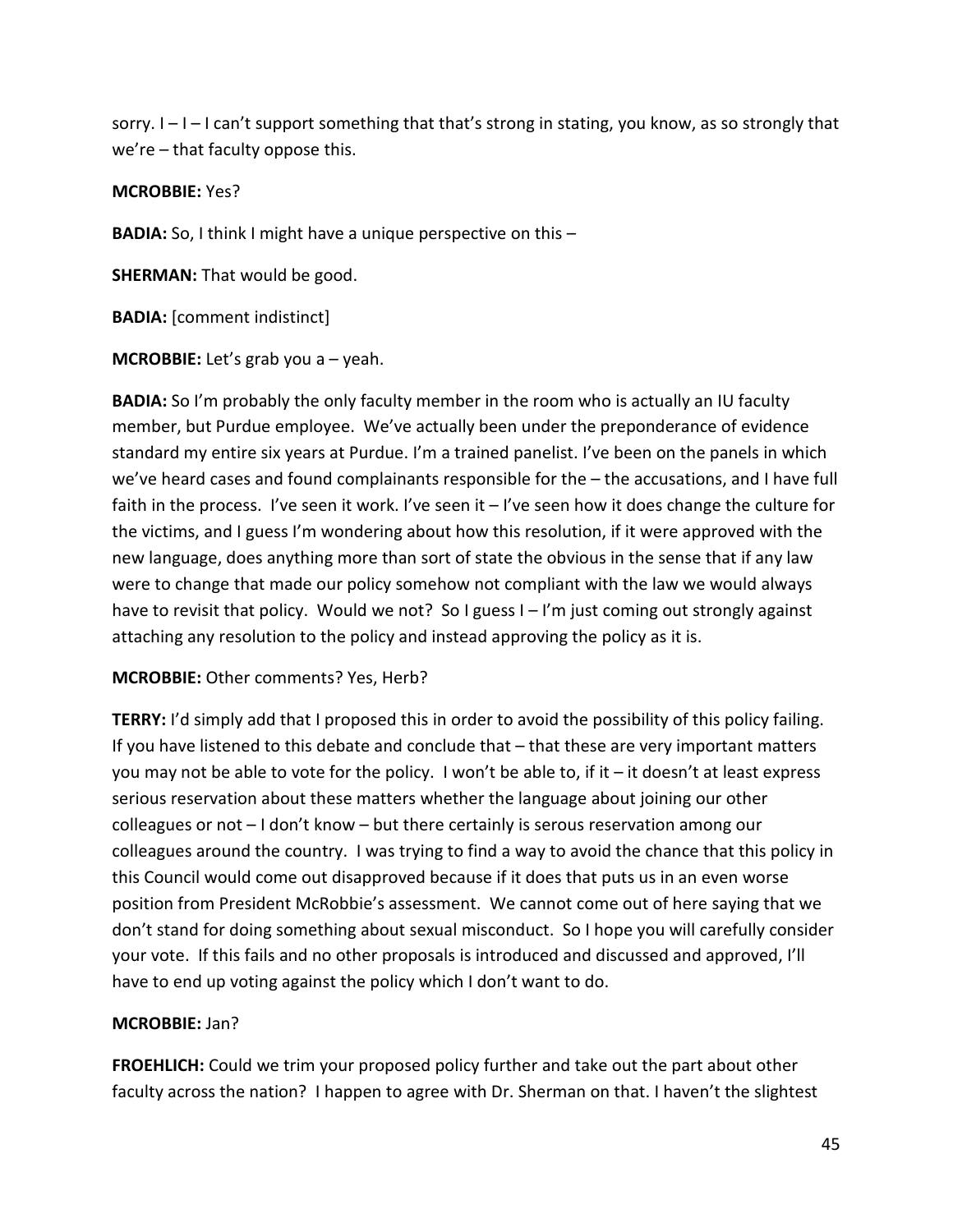idea where they stand but I have grave reservations still, and so can you take that part and – and drop out the other one?

## **MCROBBIE:** Steve, yes?

**SANDERS:** May I address that? Sure, I'd be happy to. There I was referring to open letters that faculty at Harvard Law School, University of Pennsylvania Law School have gone on record saying that. But I'm  $-i$ 'm happy to do that, and to simply say at the same time we express serious concerns is that… ?

# **FROEHLICH:** Yes.

**SANDERS:** At the same time we express serious concern about propriety and constitutionality of the preponderance of evidence standard mandated by OCR. So I'm happy to eliminate the language about other –

# **FROELICH:** Great.

**SANDERS:** – universities.

**MCROBBIE:** Okay, so – so I – I think just because this is getting complicated. Steve, if you wouldn't mind just reading the amendment again and then I'll –

## **SANDERS:** In its entirety?

**MCROBBIE:** In – in its entirety, yeah, because John wants to comment.

**SANDERS:** So – so the amendment would amend the proposed approval resolution that the committee has brought forward to say this, "The University Faculty Council approves the current draft of the proposed university policy on sexual misconduct OA-03 [sic]. At the same time we express serious concern about the propriety and constitutionality of the preponderance of evidence standard mandated by the Office of Civil Rights. That issue remains to be resolved by the courts. We call upon the administration to join with the faculty in continually monitoring changes in this area of law, informing the UFC Executive Committee and other relevant faculty leaders and bodies of its interpretation of these changes, and of changes in this policy that are either allowed to be made or may be required to be made, and to present a full report to the UFC on the development and implementation of this policy within one year."

# **MCROBBIE**: John?

**APPLEGATE:** I – I just want to say thank you very much Steve and Herb for your flexibility in this. Speaking strictly for myself, obviously, I would have to vote against it still. I am not concerned about the propriety and certainly not about the constitutionality of what the OCR is doing. I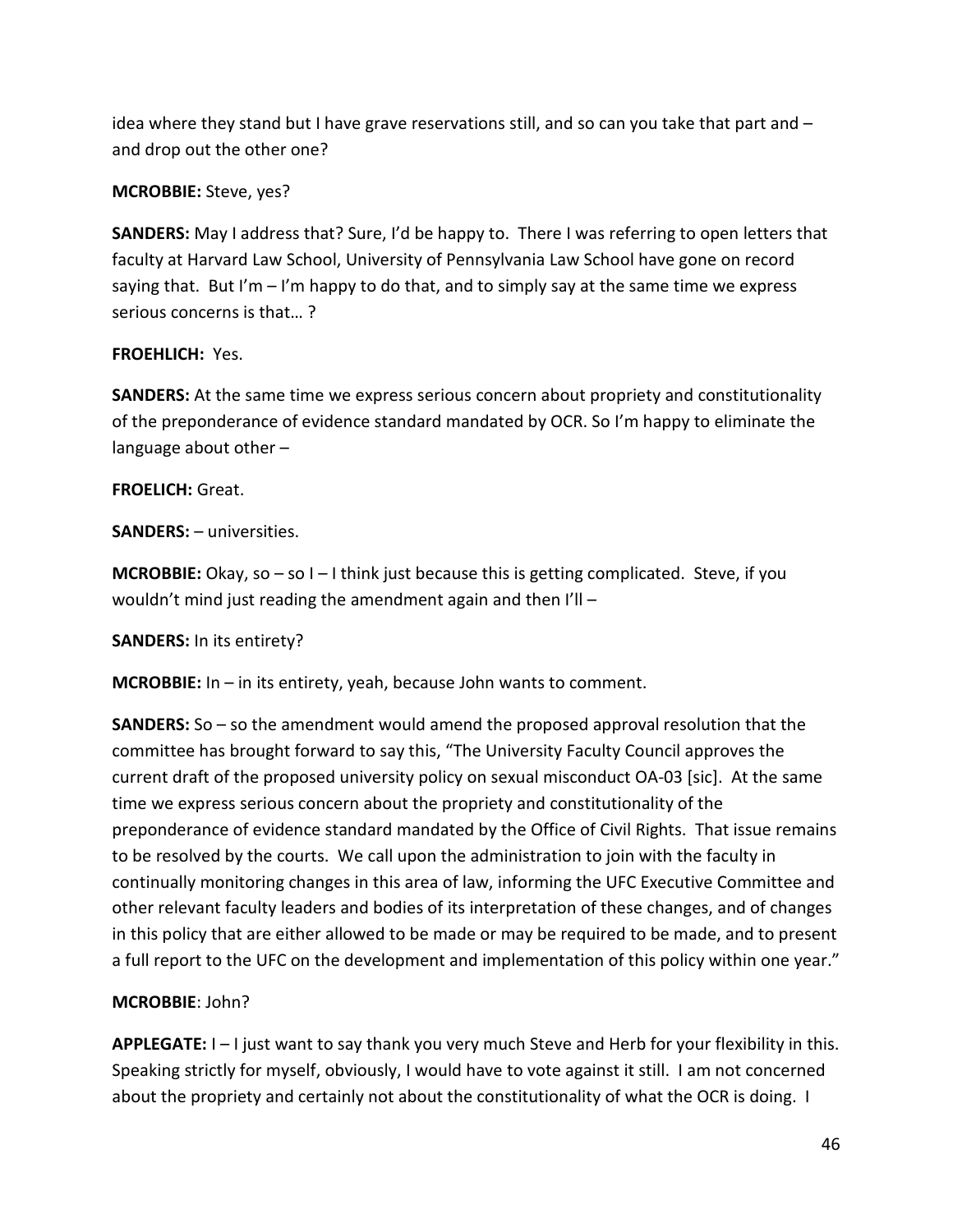think they've come to the right thing and I think it's constitutional, but I just want to say how much I appreciate your flexibility on it.

# **MCROBBIE:** Okay, other comments? Other comments from anybody? Yes, Alyce?

**FLY:** I understand what you're saying and I'm – I'm sure you know much more about that than I do. And, you know, maybe I'm just reacting out of emotion, but I feel like the university has to come out strongly with a policy on sexual misconduct, and I feel like what you're adding to me, people aren't really going to read the words. They're just going to kind of read it as diluting the policy and making kind of – just not being as emphatic against sexual misconduct. So I prefer in this instance to support the policy as it's written.

**MCROBBIE:** Other – other – in just a minute – any other? Yes?

**ORME:** Yes, I thought heard earlier in discussions pretty moderate concerns about the role of advising – advisors in this process. I don't know if you wish to mention that in your resolution or not, but as I understand it reservations about the – the current resolution concerned more than the preponderance of evidence issue.

**SANDERS:** Would you like me to respond to that?

**MCROBBIE:** I – I think so, and then – and then I think Marianne has asked to call the question. I think we should [comment indistinct] Yeah, Steve?

**SANDERS:**  $I - I - I$  do have some concerns about the role of advisors. For example, if an attorney says I don't believe my client understood the questions are they considered out of order and out of the proceeding? I have personally chosen not to address that in what I've given you here simply because I feel like I have – on that particular issue – I haven't taken the time to educate myself. I haven't talked to Emily and Jenny about it.  $I - I'm$  hoping that that is something that can continue to be considered, and – and if we are allowed to broaden the role of advisors and still not run afoul of the Office of Civil Rights that may be something we, you know, we can work on doing in the future. I just don't feel it's fair to address that in the resolution because I don't feel I know enough about that, whereas I feel like I do know a little more about the preponderance.

**MCROBBIE:** Okay, so I'm – I'm actually going to put the motion. Now, the motion is the amendment that Herb has moved and Steve has seconded as – as they changed it and reoffered it, which Steve read a few minutes ago. So the vote will be on that. If that fails, then we go to the original motion, which is just to approve the policy without qualification, just so everybody understands where we are on that. Okay, so – yeah – okay, so with that I am going to put the motion for approval of the amendment as stated by Steve and Herb. All those in favor signify by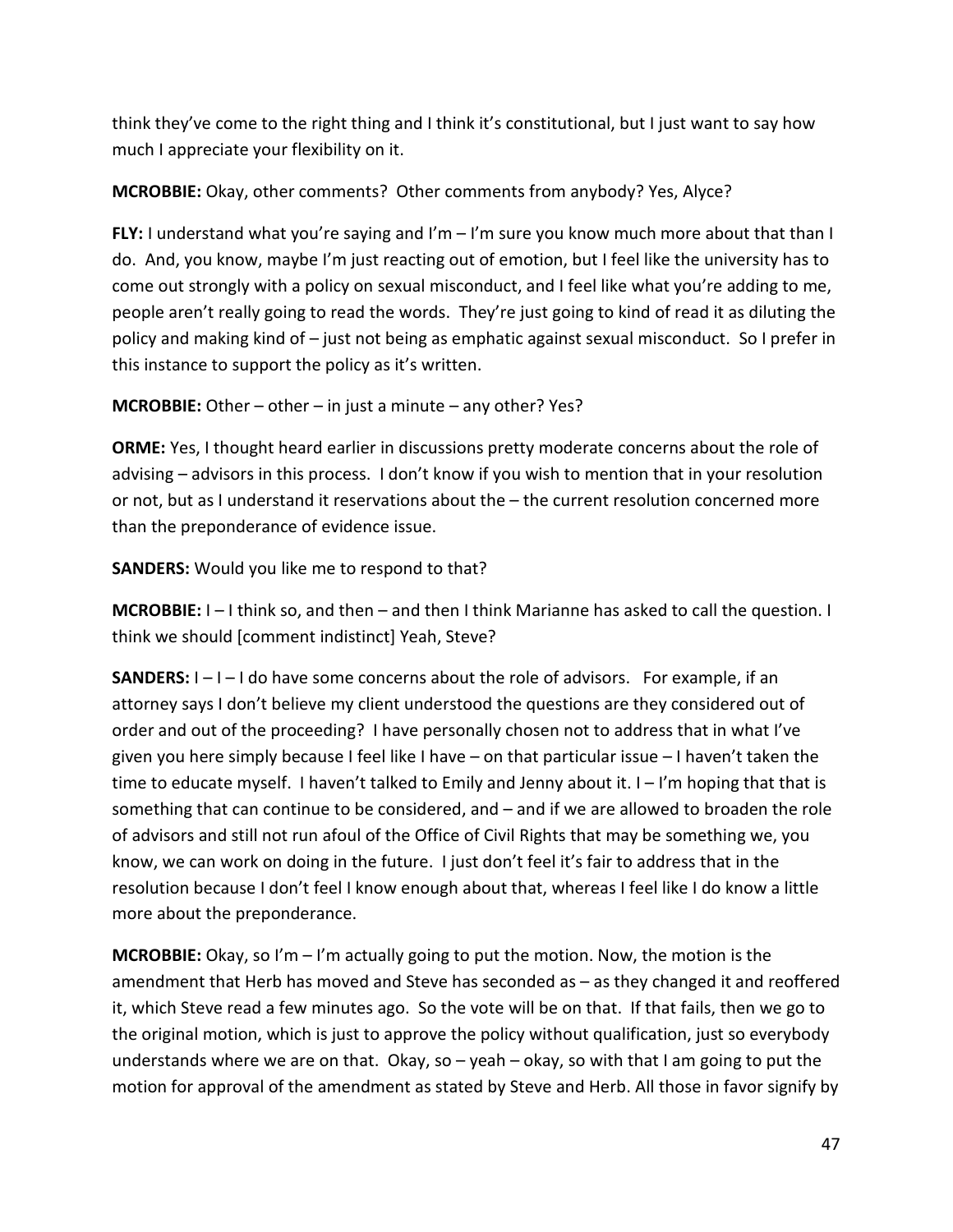saying "aye." In fact, let's do this by count. Could you please raise your hand if you're in favor of – of that amendment?

**DETHLOFF**: Thirteen for.

**MCROBBIE**: And those against please?

**DETHLOFF**: Eleven against.

**MCROBBIE:** Eleven against. So – so that resolution is – is – the amendment is actually carried through the amendment – is carried through the amendment.

**DETHLOFF**: Abstentions.

**MCROBBIE**: Sorry, any abstentions? Any abstentions? Okay, so it's carried thirteen-eleven. Okay, you – you'll have to give the – the exact text of that, Steve, to – to the secretary for the matter to be recorded exactly as you said. Okay. Alright. Any – anything else?

**SHERMAN**: We have to vote on the – we have to vote on the policy now.

**DETHLOFF:** Yeah.

**WOKECK:** Yeah, now we have to vote on the policy.

**SHERMAN:** We haven't voted on the policy.

**WOKECK:** Yes, because we are – we do want to vote.

**MCROBBIE**: Okay, sorry. Sorry, that is right. My apologies. Okay, now we move to voting on – on the  $-$ 

**SHERMAN:** – policy that is amended.

**MCROBBIE**: The – the policy as amended. Sorry, you're quite right. I was taking the whole thing as one. Okay, so  $-$  so now we're  $-$ 

**WOKECK**: Is there a parliamentarian?

**TERRY:** I have a question pertaining to the policy. And it's mainly for Emily and Jenny. At the University of Pennsylvania a very substantial debate broke out over the way that policy treated three member panels, which we have in the student side in this thing. Their policy said that a two to one vote in a three member panel determined the outcome. Your proposed policy is silent on whether it needs to be unanimous or whether a two to one vote would be enough. Those who were critical of the policy said the standard is very low. It certainly should be unanimous. Others said that two to one should be enough. Do you want to leave it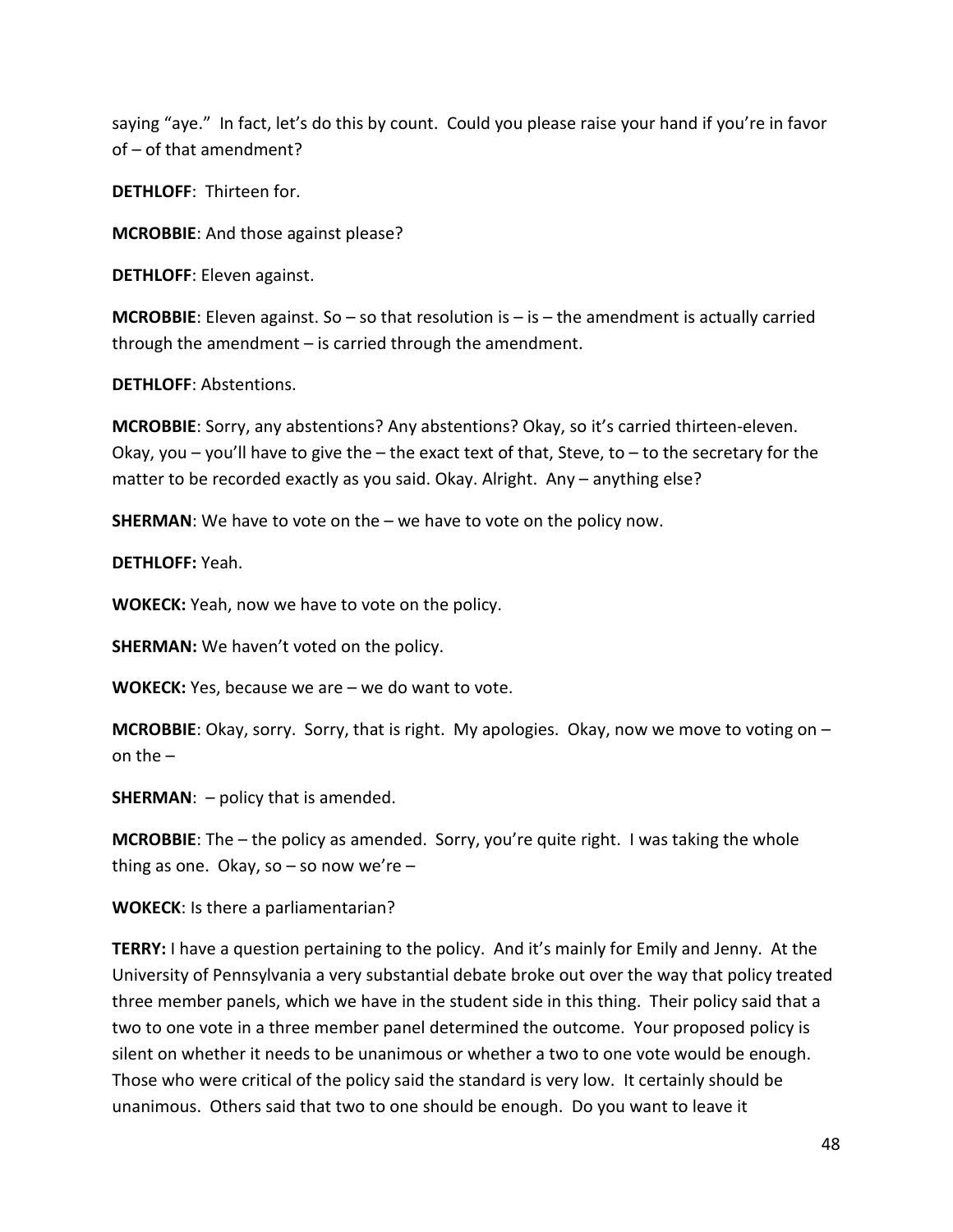unresolved? Or – or what is your [comment indistinct] because this became very contentious at Penn.

**MCROBBIE:** Herb, could – could we maybe take this offline? I think this is a – a question of detail that maybe could be discussed – unless people particularly want to hear the answer to it. I'm just mindful of the time and – and what we have already spent on this.

**TERRY:** In my opinion it's much more than detail.

**MCROBBIE**: Alright, well please go ahead and respond.

**SPRINGSTON:** It – it is silent. I know the way it's done is not by – it's not unanimous – it's not required to be unanimous. I think we have a very small percentage that aren't unanimous. Like I mentioned they deliberate a very long time. I think the fear is we want people to sit at the table and – and reach – get near as consensus as they can get rather than – than giving up. So it doesn't speak to that and I don't think we envisioned that it would have to be unanimous.

**TERRY:** I – I'll, at the moment, take that as an adequate answer, that – that you're saying that it is not your intent to write policy where unanimity is required.

**SPRINGSTON:** I – I missed that. I'm sorry.

**TERRY:** I'll take that as an answer that it is not the intent that this policy requires unanimity.

#### **SPRINGSTON**: Right.

**TERRY**: That's okay.

**MCROBBIE:** I just – I think there may be some confusion and – and please correct me if I misinterpreted this. The amendment actually states approval of the policy with that qualification. The qualification Steve read, so it doesn't need to go to the vote again. It's been approved via that

### **SPRINGSTON:** Right.

**MCROBBIE:** – motion, right?

**SPRINGSTON:** Yeah.

**MCROBBIE:** Okay – okay. Good, so there's no more to be done on this. So we now move to agenda item nine. Thank you very much, Jenny and Emily, too, for your hard work on this.

[Multiple Indistinct Comments]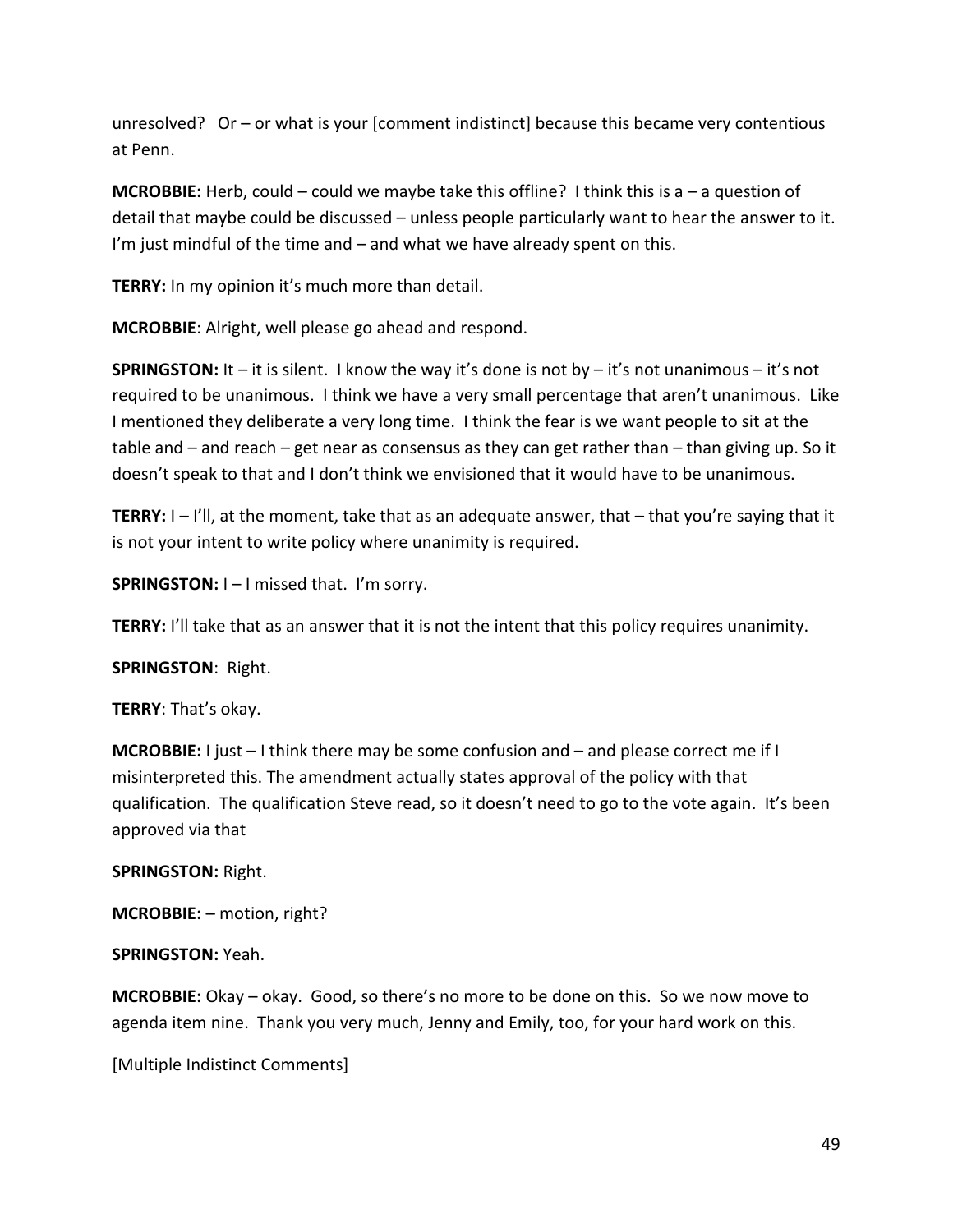**APPLEGATE:** I think there are a number of us who would like the opportunity to vote for the policy.

**WOKECK:** Yeah, yeah, I – I agree.

**APPLEGATE:** I think – I –

[Multiple Indistinct Comments]

**UNIDENTIFED MALE SPEAKER**: We just – we just amended the policy. We didn't vote for the policy.

**BARRY:** You amended the resolution.

**MCROBBIE:** You amended the resol – there was a resolution that was amended. The resolution was to approve the policy –

**UNIDENTIFED MALE SPEAKER:** But we have to vote to – we have to vote to approve the amendment and then we go from there.

**UNIDENTIFED MALE SPEAKER:** Right, now you have an amended policy.

**SHERMAN:** Let – let me put it in the negative. If it had failed, would you have said the whole policy fails?

**MCROBBIE:** If it had failed, we would have voted for the – for the policy, yeah.

**MCROBBIE:** Well, I am happy to have a vote on the policy. That seems to be –

**WOKECK:** Yeah, please, please.

**UNIDENTIFIED MALE SPEAKER**: I would – I would dot the "i" just to be clear.

**MCROBBIE**: Okay, that's fine. Yeah, that's fine, if that's the – the wish of the UFC. Any – I – I should well have had enough discussion probably on this. [laughter] I'm not going ask for any more discussion. So – so then – then the motion is to adopt the policy. It's just a clean motion to adopt the policy already –

**UNIDENTIFED MALE SPEAKER:** – as amended.

**MCROBBIE**: We already have a resolution I guess that – that states qualifications. So there's a resolution to – sorry, a motion – to – to – to approve the policy. All those in favor please signify by saying "aye." Actually, please raise your hand just so we can get a count.

**DETHLOFF**: Twenty.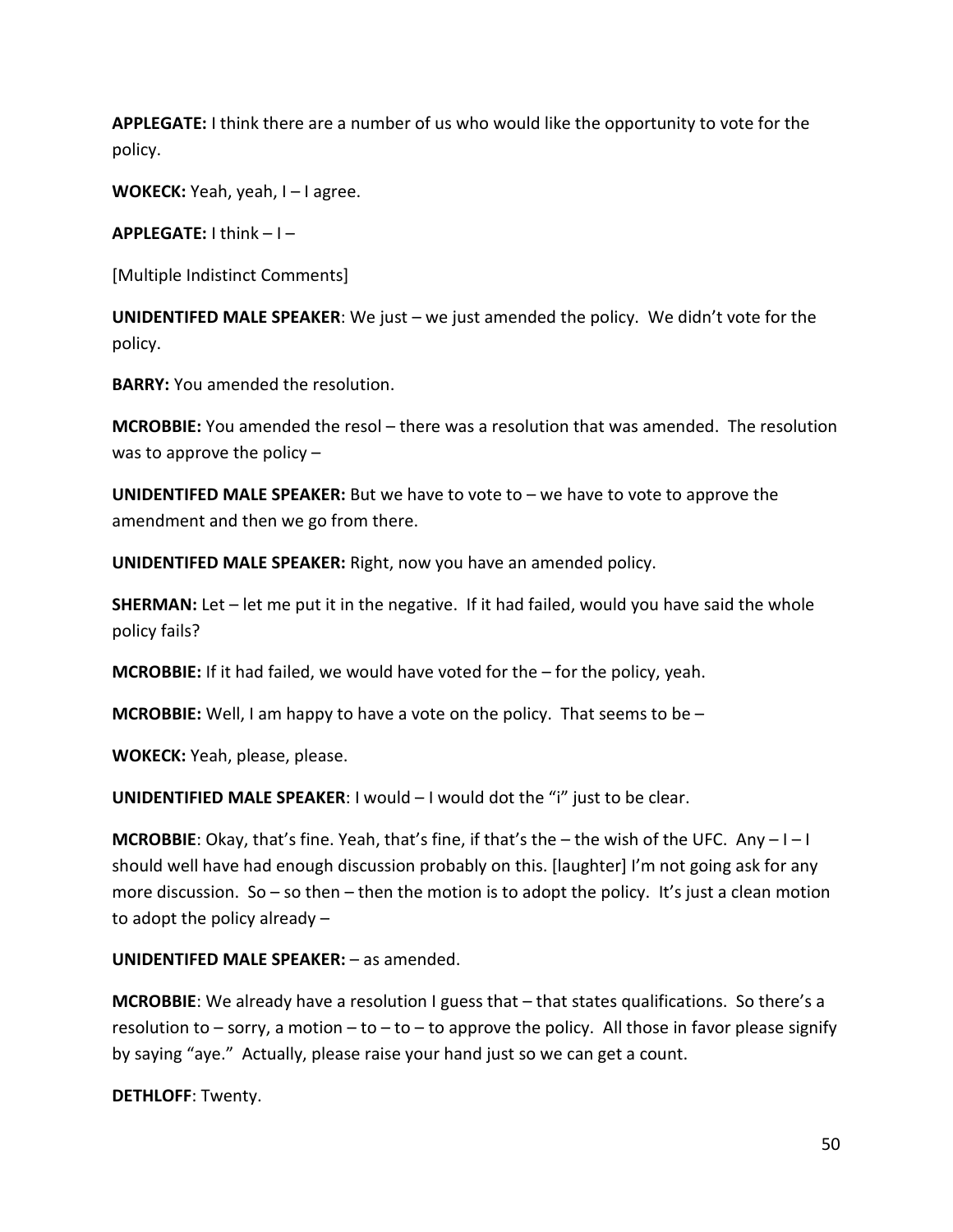**MCROBBIE**: And against, please raise your hands as well. And abstentions, any abstentions? One abstention, okay. Alright, well I think that's a complicated outcome, but I – I guess it's kind of clear what's been intended by and large. [loud whining noise in room, laughter] And – and – and with that let's – let's move to agenda item nine. Jenny's going to talk about policy on – sorry, the report on the policy burden survey.

### **AGENDA ITEM 9: REPORT ON POLICY BURDEN SURVEY**

**KINCAID:** This is an anticlimactic walk in the park. [laughter] I can go pretty quickly. So, following the New Academic Directions report back in 2011 part of that called for a faculty burden task force that met. And – and so the sequence of events following that is that we launched the university wide policy website in 2012, then that committee met through the end of that year, and as part of the outcome of that we created establishing university policy, what we sort of call policy on policies, UA-08, which was effected in 2013. And included within that policy is the requirement for workload analysis whenever a policy is created or revised. What we do with that's usually just about a short paragraph statement that the office putting forth the policy has considered the implications for burden and workload changes, and we store that behind the scenes in the database. Our policy website's really just a database with a – with a web front. So we have a field for this to keep behind the scenes, and we give it to the Policy Advisory Council when they look at the policies. UA-08 also requires that policies be reviewed every three years, and so that's something that we're starting to work more seriously on. And then one of the other recommendations from that task force was a survey of policies, and that's what we did in this last year.

Respondents were asked to select policies that they found time consuming, complicated, burdensome, or difficult to understand, and there were several open text fields where they could make comments about what was difficult about the policy or – or list any suggestions. We sent out the link to this survey through Inside IU. We got good results from that. We had an email invitation to all IU faculty. We sent the link through our Policy Advisory Council, and we had a button on our university policies website. We received over 2,000 responses, and more than 75% of those were from faculty, and close to 1,000 comments. So we were really pleased with that result. So you can see here, this is a bar graph of the top ten selected policies and that number one is travel. Just to show you, here's the list.

## **UNIDENTIFIED MALE SPEAKER:** These are most [comment indistinct] policies? [laughter]

**KINCAID:** These were the most selected policies, right? This will be replaced shortly by – [comment indistinct]. So number one, travel, and then there's other mentions of related travel policies as well, human subjects, and then [comment indistinct], but the FAR report. And then these are the top ten policies that received comments – sort of a similar line up. So this full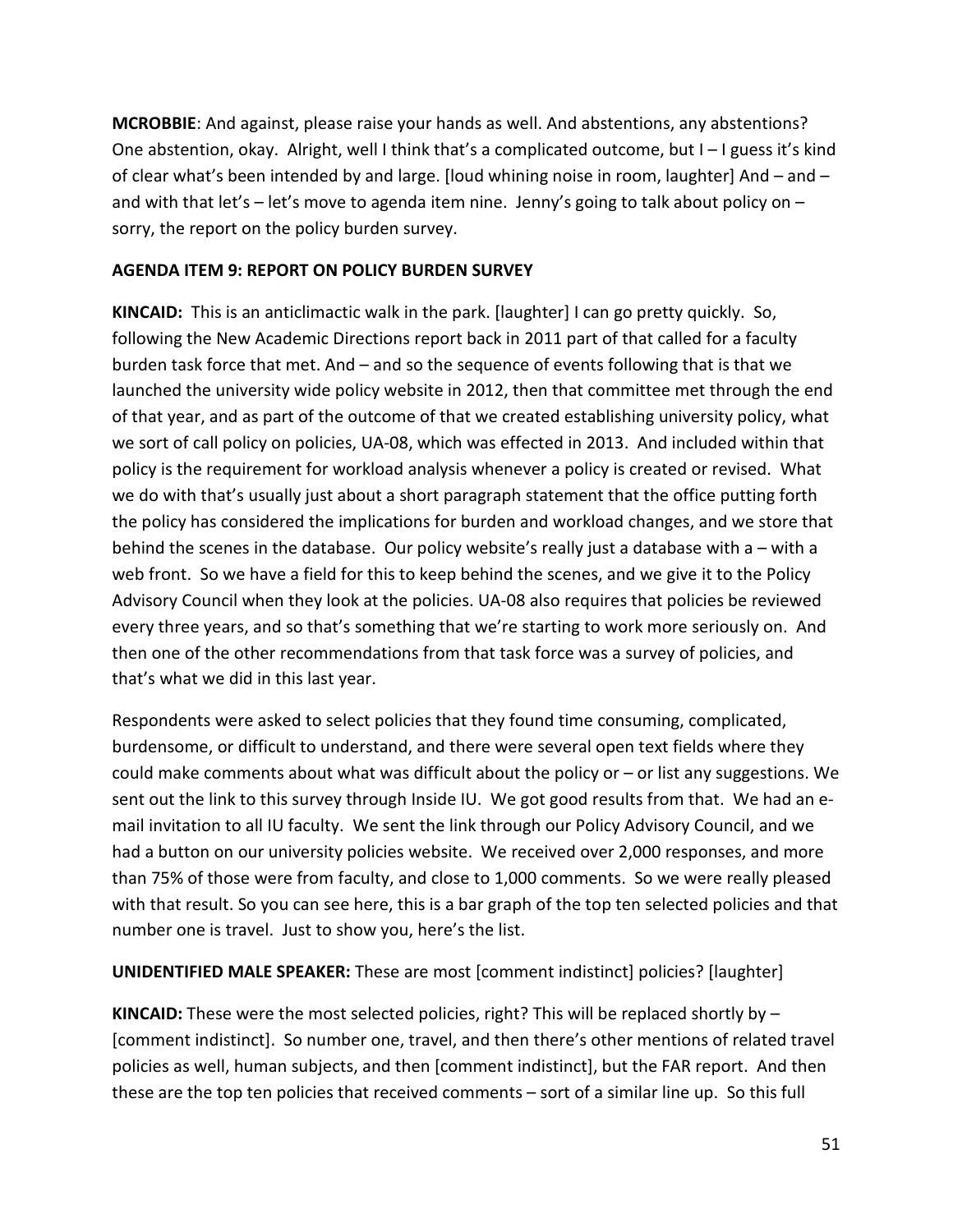report – there's a full report of those results and they're broken down by category, and that's on our policies.iu.edu website. There is a button right in the front if you want to look at that in a little bit more in depth, and we took all the comments, all 979 comments, and we sent them around to the relevant vice presidents for use in further review and revision. One thing that we're working on this spring are some questions and spreadsheets and formatting that we can give to units with a lot of policies to sort of guide their review and revision process. I had a discussion this morning with the financial policy group that's meeting, and – and they're getting going on that in a serious way. And – so that workload analysis statement that'll be part of any updating and review. And we – we have to go after – we sort of have to follow up with people on that but we feel like it's important so that we are sort of – have constantly in the mind of those making policies, what the effects are, what the – what the burden is. We're starting our fifth year of our Policy Advisory Council meeting, and that has representative from each vice president and each campus and they look at all new and revised policies, and – and other policy issues. It's not an approval mechanism; it's more of a discussion and dissemination group.

We continue to work on our policy website. Really it's a database that takes a lot of upkeep. We work constantly on the search and – and other features there and we use Google Analytics quite a bit to look at how people are getting to the site, what policies that they're looking at, what methods are working in terms of getting news out about policies. And I think we'll look at doing a follow up survey to this one. Maybe in eighteen months to two years to sort of see where we are and if we can make some improvements and reducing some of those policy burdens. So with that I'll take any questions if anyone has any.

**MCROBBIE:** Questions for Jenny?

**KINCAID:** Herb?

**MCROBBIE:** Yes, Herb?

**TERRY:** I just have one comment. Not all policies come from or go through the vice presidents. Some of them come from this Council or from the councils of the various –

## **KINCAID:** Correct.

**TERRY:** – campuses and they'll need to be engaged as well.

**KINCAID:** Yeah, and we have – Craig goes to all of our Policy Advisory Council meetings and then we have some of our vice chancellors and vice provosts are from the academic area, and as seen by this sort of response to our survey, we had really good faculty interest and we'll – we'll try to take advantage of that going forward.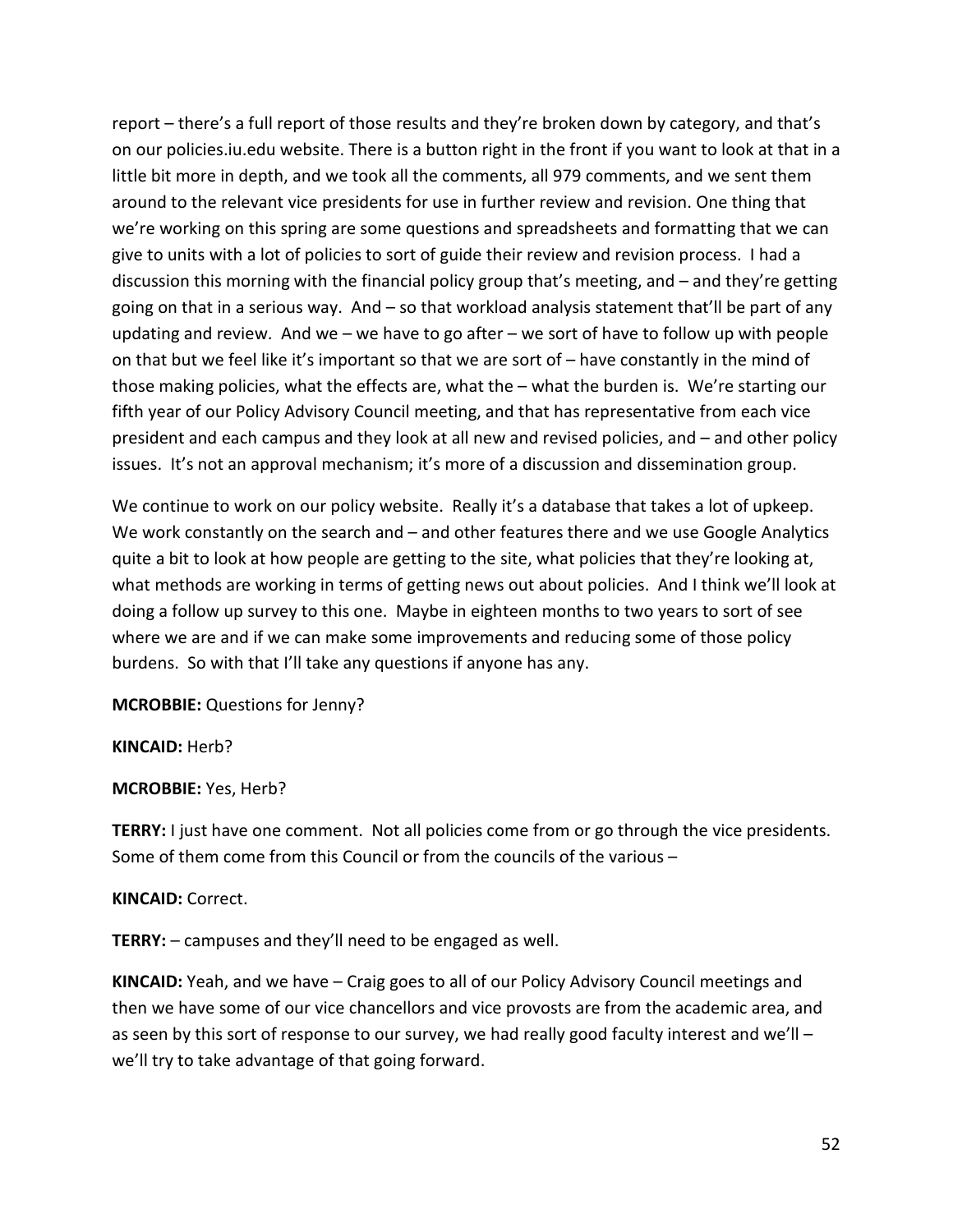**MCROBBIE:** Other questions for Jenny? Other questions? [Silence] Okay, good. Thank you. Thank you very much, Jenny. We move to the final agenda item, which is the discussion about the Bicentennial Strategic Plan implementation. That's John.

#### **AGENDA ITEM 10: BICENTENNIAL STRATEGIC PLAN IMPLEMENTATION**

**APPLEGATE:** Okay, and I will be brief. The president suggested that I give the number of comments received on it. It's etched in my mind, 334 through the website. Not that we were counting. But – but it really was those – those comments and the forums we had on every campus were tremendously helpful. And I'm very grateful for everybody who came out, and I've no question that the – the plan is better as a result of it. I think you've all received that table of – called "Assignments" from the Bicentennial Strategic Plan, and in the left hand column is – in green – are the particular items that look to formal faculty involvement. I say, "formal," because  $I - iI$  refers to this body  $-$  to faculty councils, but obviously there are many, many of the action items in the strategic plan will involve faculty in the – in departments and schools, and I think everybody expects that and that is certainly the way we will operate, or the way the various units will. Many of the – the most significant of the priorities are things that involve the academic program of the university, and so having a robust faculty participation and – and shared governance in that is going to be – going to be essential. I just want to really highlight one of the items though, that's specific to – may be originally or in the first instance, this body, which is in priority two about creation of an academic or scholarly community, or the maintenance of that. There's some language in the – the preface to that priority – that's the priority on faculty – about what the plan calls the centrifugal forces that – that – that pull us apart as a community. I think  $I - I - I'$  ve used the phrase "the death of the faculty lunchroom," and for faculty members of a certain age, like myself, one  $-$  that's kind of  $a - a - a$  metric of the – of the – of the decline that we see. Much as we are able to communicate with so many other people – which is a wonderful thing – it also pulls us apart. We can work from home, sometimes more productively, and so it's more convenient to do that. That doesn't necessarily serve us or our students well, and so before we get to a point where we are all scattered to the four winds and the expectations of being part of a real community are – are kind of gone, and it's very, very hard to – to unwind that or to – to pull it back in. I think that we need to take a serious look at that. And the serious look at that simply has to come in the first instance from the faculty, and so what I just wanted to report is in the next – in the next couple of months I'll be working with Jim and Marianne and the – the third co-chair of the UFC, whoever that may be, to – to map out a process where the faculty really take ownership of those issues. Because, as I say, that's where I think the – the impetus for it really needs to come and where the values of it are going to be most recognized. Getting our hands around that issue is very difficult. I think we're probably all familiar with the policy on conflict of commitments and just how difficult that is at kind of the outer edges of the problem. But  $I - I$  do think it's fair to, as the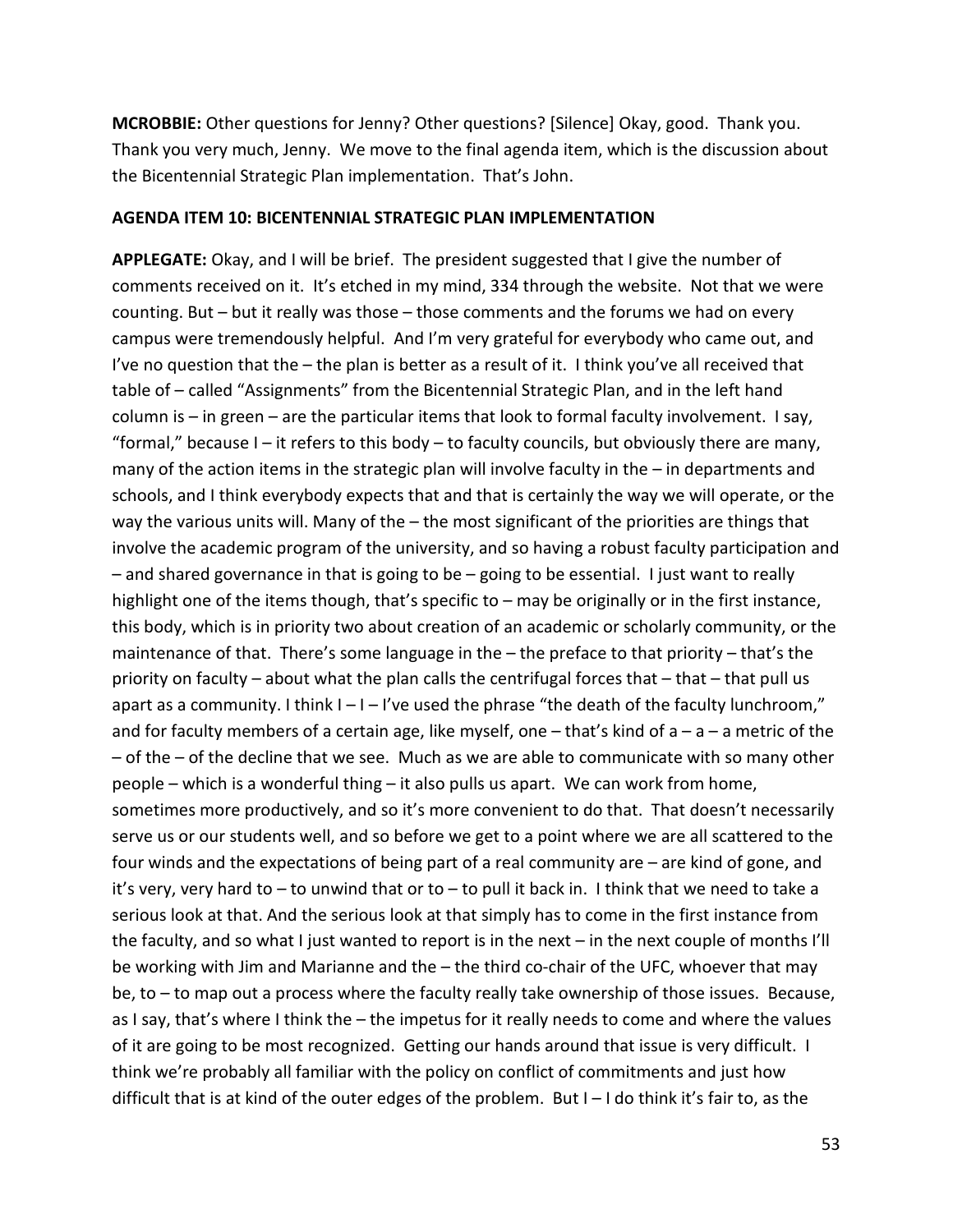strategic plan says, to be concerned that – that we maintain the kind of academic community that I think we all treasure and which we – we bring as a very distinctive advantage to our colleagues, to our research, and above all to our students. That is my report.

**MCROBBIE:** Any questions for John on this – on this matter? Questions? Alright. Yes?

**SPANG:** Actually, I guess I do have one. The way – I'm sure this isn't what you meant because – but the way you laid it out you said, you know, sometimes people work from home because they're more productive and this contributes to a sort of fragmenting of a sense of community. Are you imagining that taking ownership of it might mean mandating that you cannot work at home?

**APPLEGATE:** I don't know what it means. That's why I say I think that we – we need to have a real discussion of it. Obviously, people are going to work at home. I just use that as an example. I mean, there are – there are many things that contribute to a changed culture in the workplace. Many of them are very good things that we wouldn't want to do away with, but at the same time it creates this problem. That's why I think it needs some serious thought and discussion. No, I was not suggesting that – to abolish working from home, though most of our families would probably think that's a pretty good idea.

**HASSELL:** [comment indistinct]

**MCROBBIE:** Yes. Jim, yeah.

**SHERMAN:** I think this is just further reflective of something that started years ago. It must have been ten years now when that book *Bowling Alone* came out and the death of the community and people being alone, well, that was before all of the iPhones and, you know, every student walking on campus –

# **SPANG:** Yeah.

**SHERMAN:** – even though they're with three other people they're all alone. They're with someone on their device maybe. But, yeah, I think it's a – I think it's a big problem. I don't know what the implications for society will be, but it'll be a different world with the next generation.

# **MCROBBIE:** Okay. Yes?

**BRIGGS:** John, I just have a question coming from the regional campuses, some of us have already seen changes in terms of the disappearance of the classroom moving onto online. How do we kind of resolve this paradox that perhaps the – the larger campuses haven't experienced just yet where we don't even interact with students in a classroom, but in many ways we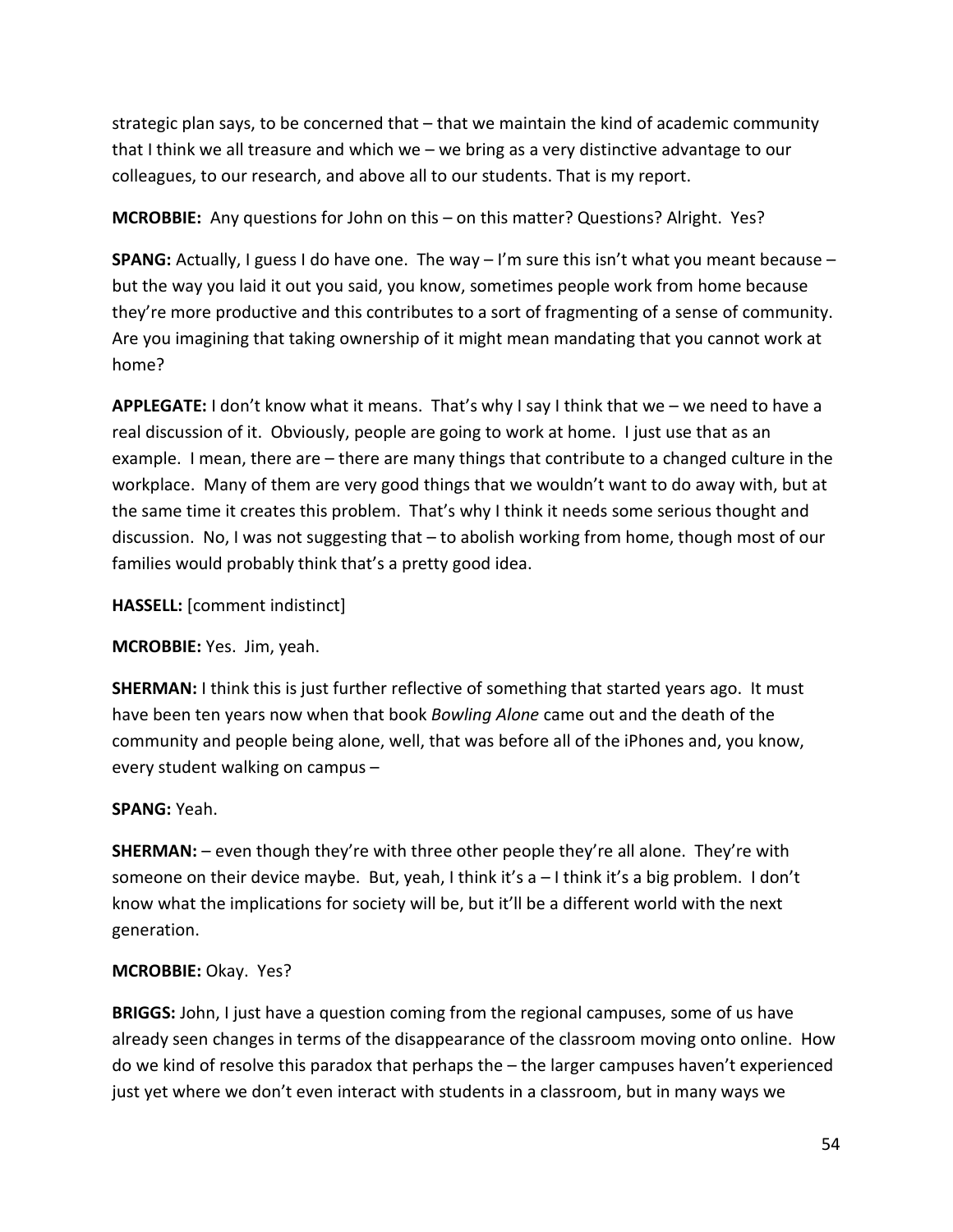interact constantly with them in a different kind of community. And it certainly then affects our relationship to our colleagues as we interact with them in these kind of tangential ways as well.

**APPLEGATE:** Exactly, and – and this is one of those places where I'm not being the least bit rhetorical in saying I don't know what the answer is. I mean, I think it's  $-$  it is a complicated  $-$  a complicated question. One way which I've – I've heard, I think maybe from – from you is that we think of it from a student's point of view. What – instead of thinking about it from faculty behavior think of the – thinking it about – thinking about it from the point of view of what, say, students can expect from us, or what our colleagues can expect from us. There may be lots of ways to  $-$  to think about that, and  $-$  but I  $-$  but the idea, I mean, I  $-$  I  $-$  the conflict of commitment policy certainly gives one pause in trying to mandate a whole set of, you know, you can work here now and there – I mean, that's just ridiculous. But there are a lot of different things and a lot of different reasons but, as I say, I – I worry that we'll – we will have lost the – we'll – we'll come to realize we've lost it at the point where we can't get it back to quote Joni Mitchell badly. [laughter]

**MCROBBIE:** And hence showing your age. Yes, Herb?

### **APPLEGATE:** Touché.

**TERRY:** If I may a final comment. One of the things I have realized as I – I near the end of my career is that this institution is not about policies and compliance and all of this sort of thing. It's a cultural institution, and these last comments reinforce what I think I've come to – to realize a lot in the last six months or so. Most of the challenges we face are in responding to cultural change and in changing our own culture. On the sexual misconduct thing what we really see is a different culture within the Indiana University community than we have. As Jim mentioned, we're challenged at Bloomington to reconceive shared governance. We've discovered that we're trying to do that in a culture that says in research and creative opportunities – research and creative activities offer opportunities. Teaching is a "load," and service is a "burden." We need to change that culture or we'll never revive service as an important thing. I don't know how you change culture. I do know we have experts here in culture, and  $-$  and I hope as we  $-$  we go ahead we  $-$  we broaden our approach to how this place has to change from having different policies to what can we do that creates a 21<sup>st</sup> century culture, a more modern, multisystem university with online education and all of the other external factors that are altering our lives and the lives of our students. It doesn't require just policy change. It does require cultural change.

**MCROBBIE:** I think some – someone was trying to – Charles?

**BANTZ:** Somebody else.